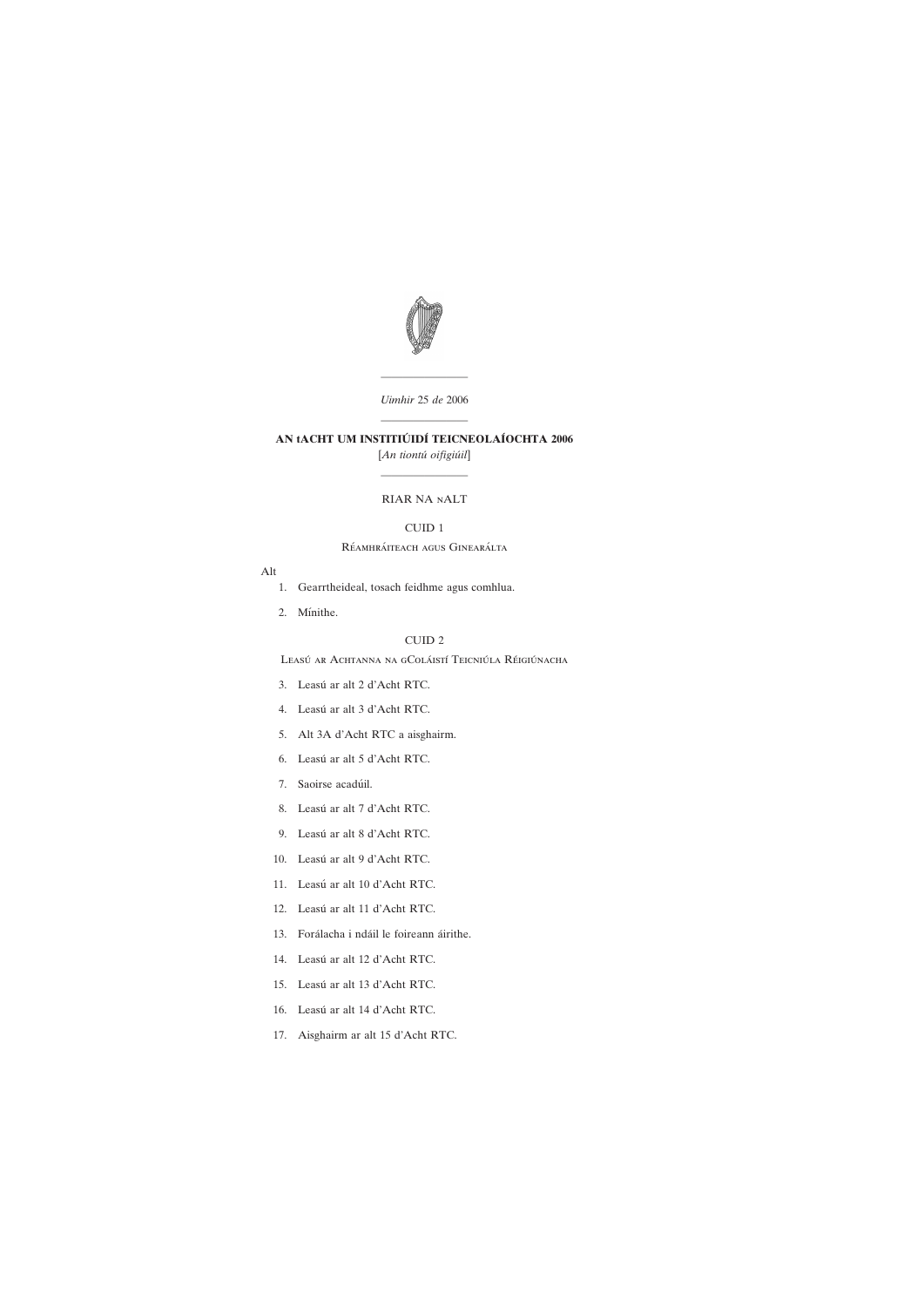# [*Uimh.* **25.**] [2006.] *An tAcht um Institiu´idı´ Teicneolaı´ochta* 2006*.*

- 18. Leasú [ar alt 16 d'Acht RTC.](#page-13-0)
- 19. Leasú [ar alt 18 d'Acht RTC.](#page-14-0)
- 20. Leasú [ar alt 20 d'Acht RTC.](#page-14-0)
- 21. Leasú [ar alt 21 d'Acht RTC.](#page-14-0)
- 22. Rialú institiúidí teicneolaíochta.
- 23. Éifeacht orduithe áirithe.
- 24. Leasú ar an gCéad Sceideal a ghabhann le hAcht RTC.
- 25. Leasú [ar an Dara Sceideal a ghabhann le hAcht RTC.](#page-18-0)
- 26. Leasú ar an Tríú [Sceideal a ghabhann le hAcht RTC.](#page-18-0)
- 27. Leasú ar Acht na gColáistí Teicniúla Réigiúnacha (Leasú) 1994.
- 28. Leasú ar alt 9 d'Acht na gColáistí Teicniúla Réigiúnacha (Leasú) 1999.

## CUID 3

Leasú ar na hAchtanna um Institiúid Teicneolaíochta Bhaile **ÁTHA CLIATH** 

- 29. Leasú [ar alt 2 d'Acht DIT.](#page-21-0)
- 30. Leasú [ar alt 3 d'Acht DIT.](#page-21-0)
- 31. Leasú [ar alt 5 d'Acht DIT.](#page-21-0)
- 32. Saoirse acadúil.
- 33. Leasú [ar alt 7 d'Acht DIT.](#page-22-0)
- 34. Leasú [ar alt 8 d'Acht DIT.](#page-24-0)
- 35. Leasú [ar alt 9 d'Acht DIT.](#page-24-0)
- 36. Leasú [ar alt 10 d'Acht DIT.](#page-24-0)
- 37. Leasú [ar alt 11 d'Acht DIT.](#page-24-0)
- 38. Leasú [ar alt 12 d'Acht DIT.](#page-24-0)
- 39. Forálacha i ndáil le foireann áirithe.
- 40. Leasú [ar alt 13 d'Acht DIT.](#page-26-0)
- 41. Leasú [ar alt 14 d'Acht DIT.](#page-26-0)
- 42. Leasú [ar alt 15 d'Acht DIT.](#page-28-0)
- 

[43. Alt 16 d'Acht DIT a aisghairm.](#page-28-0)

44. Leasú [ar alt 17 d'Acht DIT.](#page-28-0)

45. Leasú [ar alt 19 d'Acht DIT.](#page-29-0)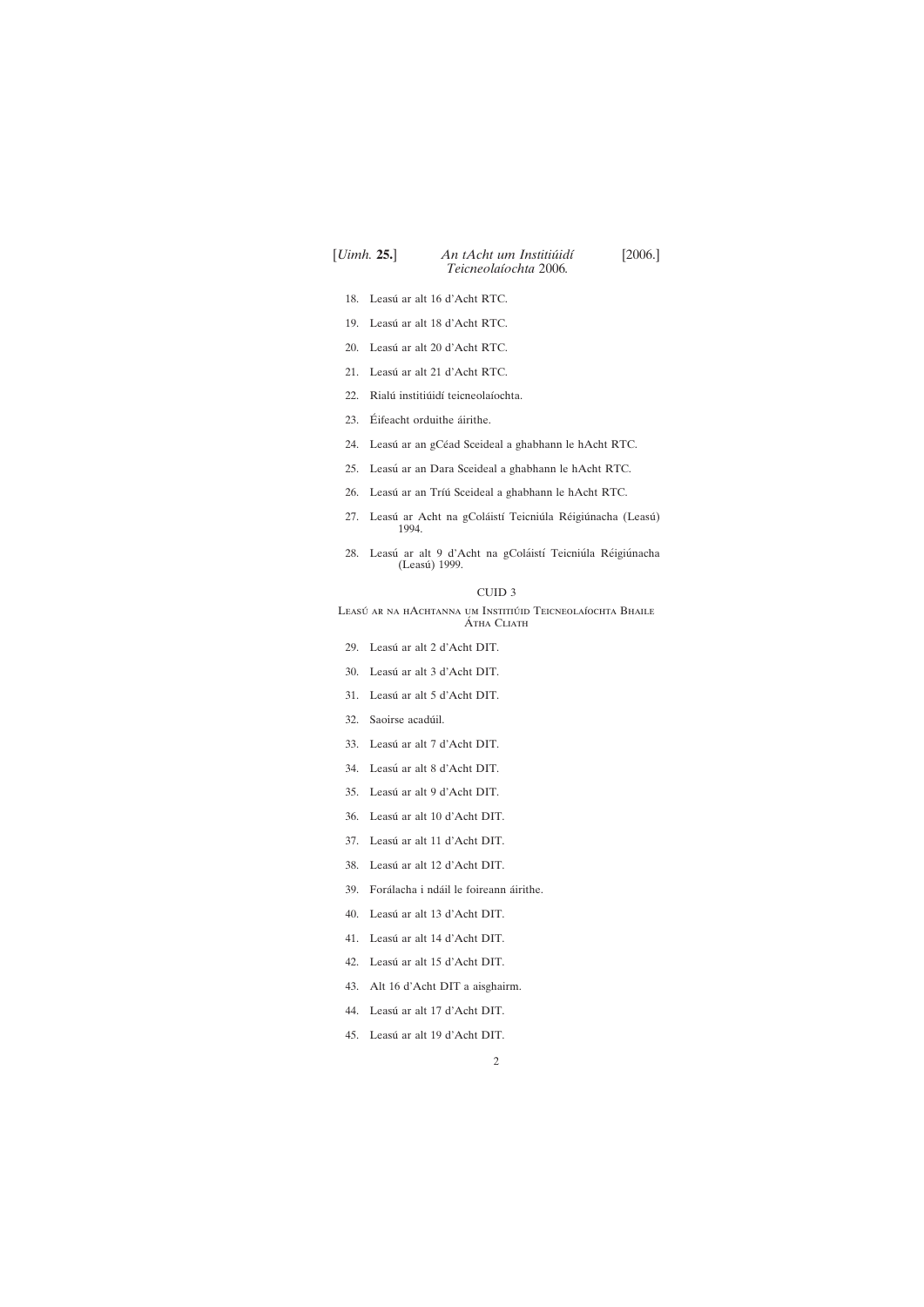- 46. Leasú [ar alt 21 d'Acht DIT.](#page-29-0)
- 47. Rialú Institiúid Teicneolaíochta Bhaile Átha Cliath.
- 48. Éifeacht orduithe áirithe.
- 49. Leasú [ar an Dara Sceideal a ghabhann le hAcht DIT.](#page-32-0)
- 50. Leasú ar an Tríú [Sceideal a ghabhann le hAcht DIT.](#page-32-0)
- 51. Leasú ar alt 2 den Acht um Institiúid Teicneolaíochta Bhaile Átha Cliath (Leasú) 1994.

- 52. Leasú ar Acht an Údaráis um Ard-Oideachas 1971.
- 53. Leasú [ar Acht na nOllscoileanna 1997.](#page-37-0)
- 54. Leasú ar Acht na gCáilíochtaí (Oideachas agus Oiliúint) 1999.
- 55. Ailt 19, 37 agus 38 den Acht Gairmoideachais (Leasú) 2001 a aisghairm.

## CUID 4

## **ILGHNÉITHEACH**

————————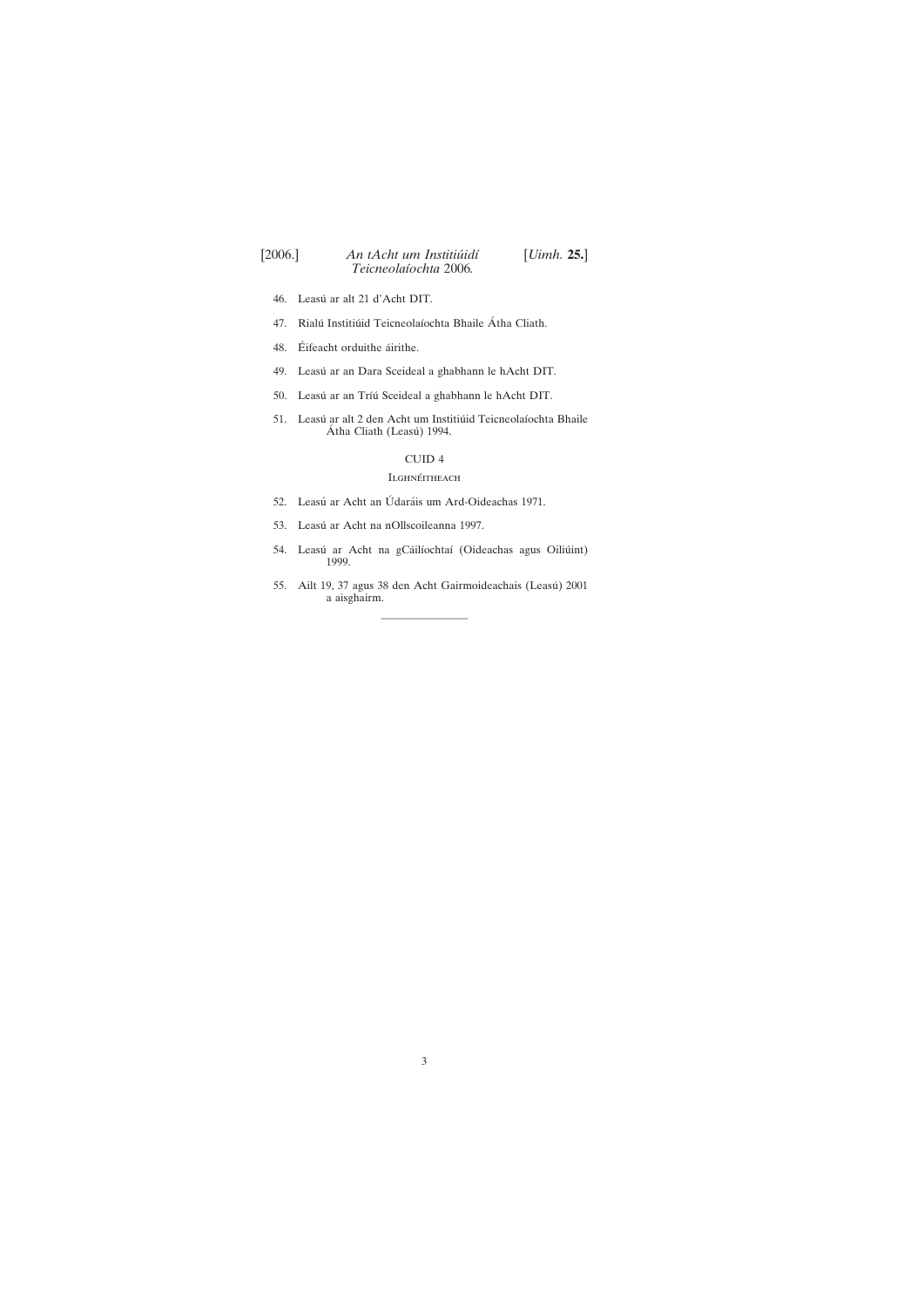# [*Uimh.* **25.**] [2006.] *An tAcht um Institiu´idı´ Teicneolaı´ochta* 2006*.*

## Na hAchtanna dá dTagraítear

| Acht an Ard-Reachtaire Cuntas agus Ciste (Leasú) 1993                         | 1993, Uimh. 8  |
|-------------------------------------------------------------------------------|----------------|
| An tAcht um Institiúid Teicneolaíochta Bhaile Átha<br>Cliath (Leasú) 1994     | 1994, Uimh. 31 |
| An tAcht um Institiúid Teicneolaíochta Bhaile Átha<br>Cliath 1992             | 1992, Uimh. 15 |
| Na hAchtanna um Institiúid Teicneolaíochta Bhaile Átha<br>Cliath 1992 go 2001 |                |
| Acht an Údaráis um Ard-Oideachas 1971                                         | 1971, Uimh. 22 |
| An tAcht Rialtais Áitiúil (Aoisliúntas) 1980                                  | 1980, Uimh. 8  |
| Acht na gCáilíochtaí (Oideachas agus Oiliúint) 1999                           | 1999, Uimh. 26 |
| Acht na gColáistí Teicniúla Réigiúnacha (Leasú) 1994                          | 1994, Uimh. 29 |
| Acht na gColáistí Teicniúla Réigiúnacha (Leasú) 1999                          | 1999, Uimh. 20 |
| Acht na gColáistí Teicniúla Réigiúnacha 1992                                  | 1992, Uimh. 16 |
| Achtanna na gColáistí Teicniúla Réigiúnacha 1992 go 2001                      |                |
| Acht na nOllscoileanna 1997                                                   | 1997, Uimh. 24 |
| An tAcht Gairm-Oideachais (Leasú) 1944                                        | 1944, Uimh. 9  |
| An tAcht Gairmoideachais (Leasú) 2001                                         | 2001, Uimh. 23 |
| An tAcht Oideachais Ghairme Beatha 1930                                       | 1930, Uimh. 29 |
| Na hAchtanna Gairmoideachais 1930 go 2001                                     |                |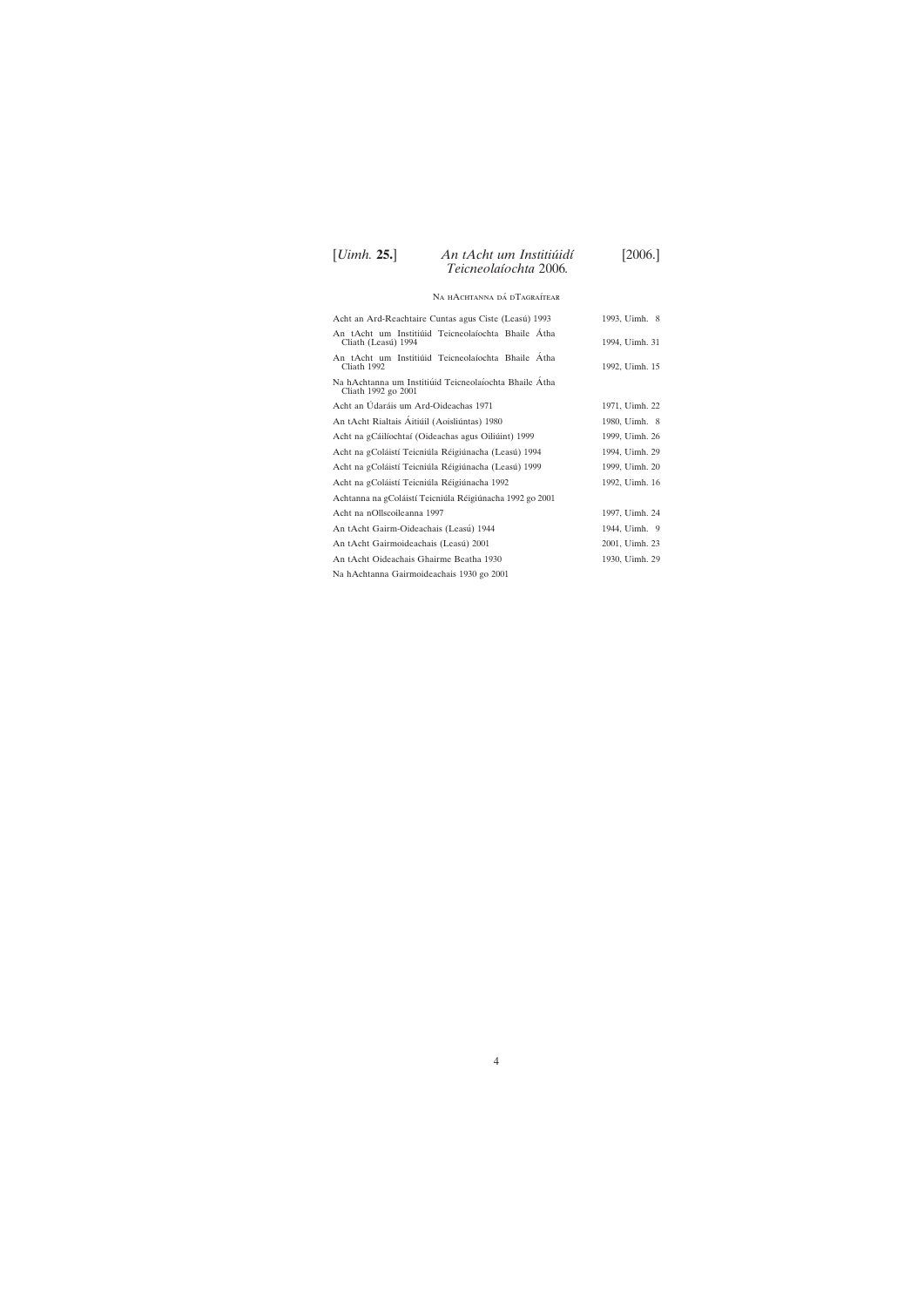————————

<span id="page-4-0"></span>

*Uimhir* 25 *de* 2006 ————————

## **AN tACHT UM INSTITIU´ IDI´ TEICNEOLAI´OCHTA 2006**

[*An tiontu´ oifigiu´il*]

————————

ACHT DO LEASÚ ACHTANNA NA gCOLÁISTÍ TEICNIÚLA RÉIGIÚNACHA 1992 GO 2001, DO LEASÚ NA nACHTANNA UM INSTITIÚID TEICNEOLAÍOCHTA BHAILE ÁTHA CLIATH 1992 GO 2001, DO LEASÚ ACHT AN ÚDARÁIS UM ARD-OIDEACHAS 1971, DO LEASÚ ACHT NA nOLLSCOILEANNA 1997, DO LEASÚ ACHT NA gCÁILÍOCHTAÍ (OIDEACHAS AGUS OILIÚINT) 1999, D'AISGHAIRM AILT 19, 37 AGUS 38 DEN ACHT GAIRMOIDEACHAIS (LEASÚ) 2001, AGUS DO DHÉANAMH SOCRÚ I dTAOBH NITHE GAOLMHARA. [16 *Iu´il,* 2006]

**1**.—(1) Féadfar an tAcht um Institiúidí Teicneolaíochta 2006 a Gearrtheideal, ghairm den Acht seo.

ACHTAI´TEAR AG AN OIREACHTAS MAR A LEANAS:

## CUID 1

#### RÉAMHRÁITEACH AGUS GINEARÁLTA

(4) Féadfar na hAchtanna um Institiúidí Teicneolaíochta 1992 go 2006 a ghairm d'Achtanna na gColáistí Teicniúla Réigiúnacha 1992 go 2001 agus de *Chuid 2* le che´ile.

5

tosach feidhme agus comhlua.

(2) Faoi réir *fho-alt (3)*, tiocfaidh an tAcht seo i ngníomh cibé lá nó laethanta a cheapfaidh an tAire le hordú nó le horduithe i gcoitinne nó faoi threoir aon chríche nó forála áirithe agus féadfar laethanta éagsúla a cheapadh amhlaidh chun críoch éagsúil nó le haghaidh forálacha éagsúla.

(3) Más rud é, díreach roimh dheireadh na tréimhse bliana ó dha´ta rite an tAcht seo, nach mbeidh feidhm an Achta seo tosaithe le hordú faoin alt seo nó go bhfuil aon fhoráil nó aon fhorálacha a bhfuil a feidhm nó a bhfeidhm fós le tosú le hordú den sórt sin (lena n-áirítear maidir le críoch ar leith), tiocfaidh an tAcht seo nó an fhoráil nó na forálacha sin i ngníomh (nó i gcás forála nó forálacha den sórt sin a bhfuil a feidhm nó a bhfeidhm fós le tosú maidir le críoch ar leith, tiocfaidh sí nó siad i ngníomh chun na críche sin) ag deireadh na tréimhse sin.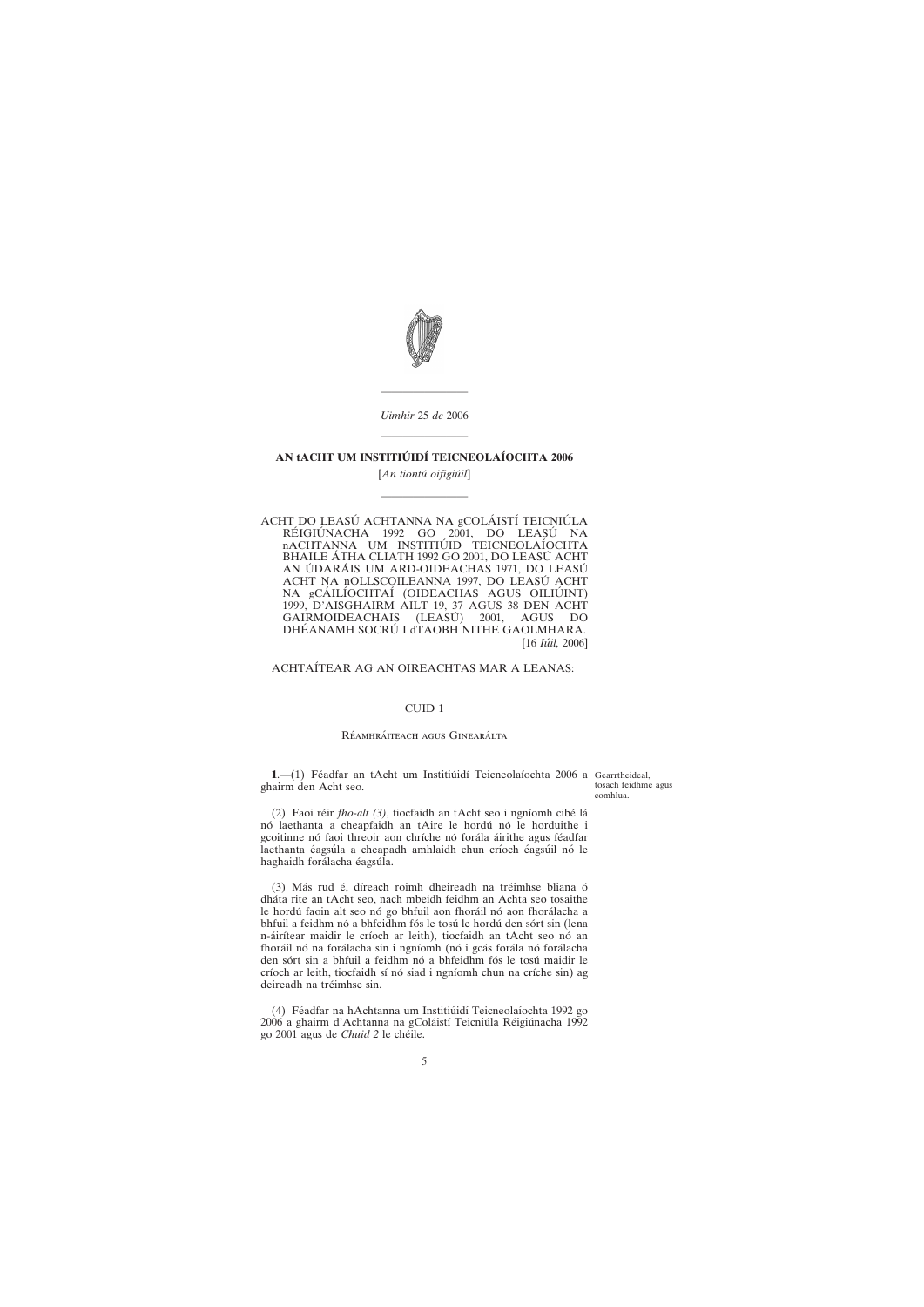Leasú ar alt 2 d'Acht RTC.

3.—Leasaítear alt 2(1) d'Acht RTC—

(*a*) tríd an míniú seo a leanas a chur isteach i ndiaidh an mhínithe ar "comhairle acadúil":

d'Acht RTC.

(Leasú) 1999):

(*a*) tríd an méid seo a leanas a chur in ionad fho-alt (1) (arna leasú le hAcht na gColáistí Teicniúla Réigiúnacha

6

## <span id="page-5-0"></span>[*Uimh.* **25.**] [2006.] *An tAcht um Institiu´idı´ Teicneolaı´ochta* 2006*.*

(5) Féadfar na hAchtanna um Institiúid Teicneolaíochta Bhaile Atha Cliath 1992 go 2006 a ghairm de na hAchtanna um Institiúid Teicneolaíochta Bhaile Átha Cliath 1992 go 2001 agus de *Chuid 3* le chéile.

(6) Féadfar Achtanna an Údaráis um Ard-Oideachas 1971 agus 2006 a ghairm d'Acht an Údaráis um Ard-Oideachas 1971 agus *d'alt 52* le che´ile.

(7) Féadfar Achtanna na nOllscoileanna 1997 agus 2006 a ghairm d'Acht na nOllscoileanna 1997 agus *d'alt 53* le chéile.

(8) Féadfar Achtanna na gCáilíochtaí (Oideachas agus Oiliúint) 1999 agus 2006 a ghairm d'Acht na gCáilíochtaí (Oideachas agus Oiliúint) 1999 agus *d'alt* 54 le chéile.

(9) Féadfar na hAchtanna Gairmoideachais 1930 go 2006 a ghairm de na hAchtanna Gairmoideachais 1930 go 2001 agus *d'alt* 55 le chéile.

Mínithe.

ciallaíonn "Acht RTC" Acht na gColáistí Teicniúla Réigiúnacha 1992.

> "ciallaíonn 'An tÚdarás' An tÚdarás um Ard-Oideachas;", agus

(b) tríd an míniú seo a leanas a chur in ionad an mhínithe ar "coláiste":

"ciallaíonn 'coláiste' foras ardoideachais a dhearbhaítear le mír (a) d'alt 3(1) (arna leasú leis an *Acht um Institiúidí Teicneolaı´ochta 2006*) a bheith ina chola´iste lena mbaineann an tAcht seo agus folaíonn sé, i ndáil le hInstitiúid Teicneolaíochta Chorcaí, scoil de chuid an choláiste sin a dhearbhaítear a bheith ina scoil den sórt sin faoi mhír *(b)* den fho-alt sin;".

Leasú ar alt  $3$ 

**2**.—San Acht seo—

ciallaíonn "Acht DIT" an tAcht um Institiúid Teicneolaíochta Bhaile Átha Cliath 1992;

#### CUID 2

Leasú ar Achtanna na gColáistí Teicniúla Réigiúnacha

#### **4**.—Leasaı´tear alt 3 d'Acht RTC—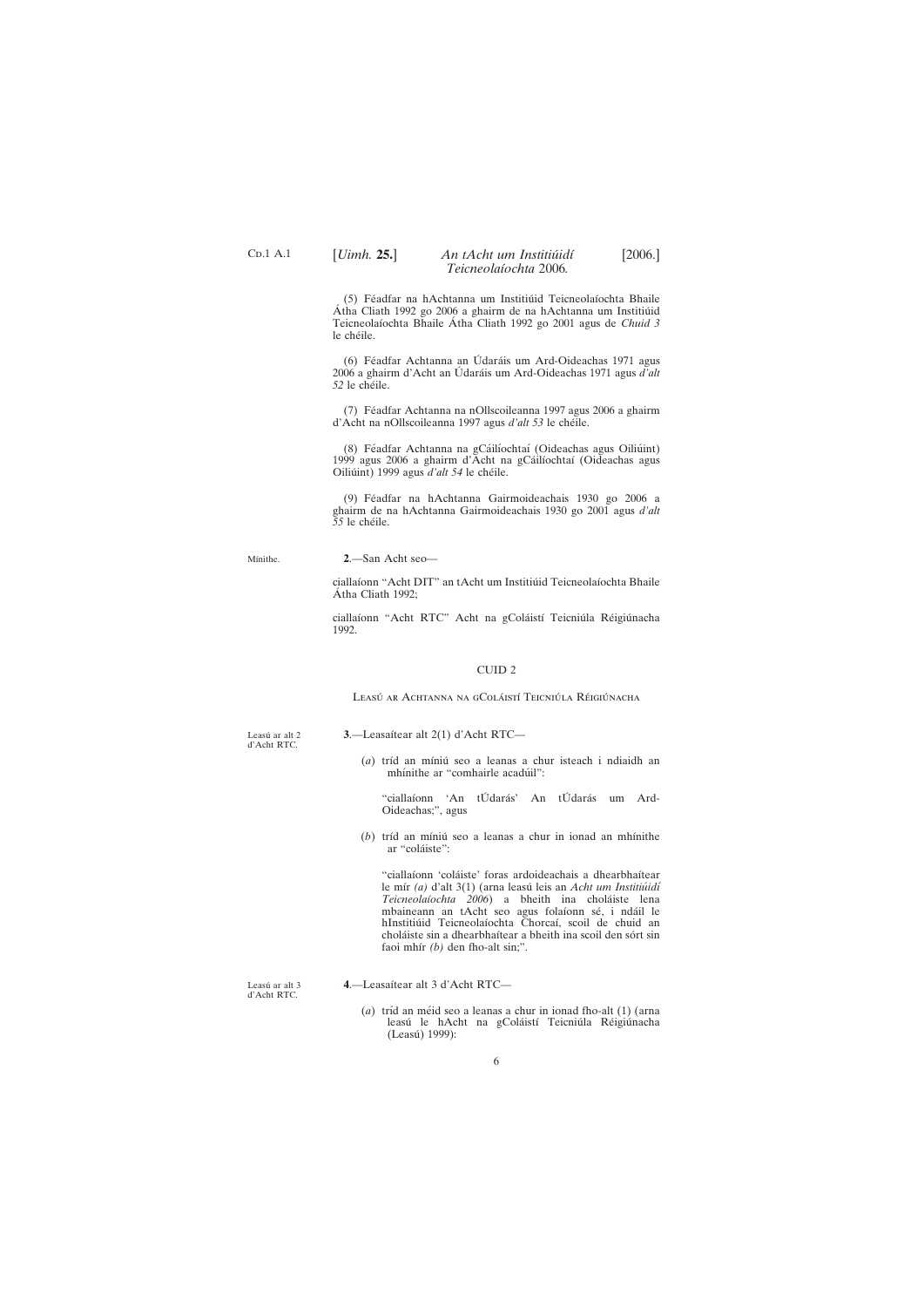<span id="page-6-0"></span>

- "(1) (*a*) Dearbhaı´tear gur cola´iste lena mbaineann an tAcht seo gach foras ardoideachais a shonraítear i gcolún (1) den Chéad Sceideal agus, faoi réir fho-alt (4), leanfaidh an t-ainm sa Ghaeilge nó sa Bhéarla a ghairtear de sa Sceideal sin de bheith air agus leanfar den ainm sin a thabhairt air.
	- (b) Dearbhaítear gur scoileanna d'Institiúid Teicneolaíochta Chorcaí iad Coláiste Ealaíne agus Deartha Crawford (Crawford College of Art and Design), Ceol-Scoil Chorcaí (Cork School of Music) agus Coláiste Náisiúnta Mara na hÉireann (National Maritime College of Ireland) agus leanfaidh an t-ainm sa Ghaeilge nó sa Bhéarla a ghairtear di sa mhír seo de bheith ar gach scoil acu agus leanfar den ainm sin a thabhairt uirthi.
	- (c) (i) Dearbhaítear gur scoil d'Institiúid Teicneolaíochta Leitir Ceanainn é an Coláiste Turasóireachta, Na Cealla Beaga (Tourism College Killybegs) agus leanfaidh an t-ainm sa Ghaeilge nó sa Bhéarla a ghairtear de sa mhír seo nó cibé ainm eile a chinnfidh an comhlacht ceannais, faoi réir thoiliú an Aire, de bheith air agus leanfar den ainm sin a thabhairt air.
		- (ii) Gach duine atá, díreach roimh thosach feidhme na míre seo-
			- (I) ina fhostaı´ de chuid Choiste Gairmoideachais Chontae Dhún na nGall, agus
			- (II) ag obair don choláiste dá dtagraítear i bhfomhír (i),

ar an tosach feidhme sin, tiocfaidh sé agus beidh sé ina chomhalta d'fhoireann Institiúid Teicneolaíochta Leitir Ceanainn agus, fad a bheidh sé i seirbhís an choláiste sin, ní bhfaighidh sé luach saothair níos lú, ná ní bheidh sé faoi réir coinníollacha seirbhíse is lú tairbhe ná an luach saothair a cheadaigh an tAire le comhthoiliú an Aire Airgeadais agus a raibh an duine ina theideal agus na coinníollacha seirbhíse a cheadaigh an tAire agus a raibh an duine sin faoina réir roimh an tosach feidhme sin." agus

(b) trí fho-ailt (2) (arna leasú le hAcht na gCáilíochtaí (Oideachas agus Oiliúint) 1999) agus (3) a scriosadh.

**5**.—Aisghairtear alt 3A (a cuireadh isteach le hAcht na Alt 3A d'Acht RTC gCáilíochtaí (Oideachas agus Oiliúint) 1999) d'Acht RTC. a aisghairm.

7

 $CD.2$  A.4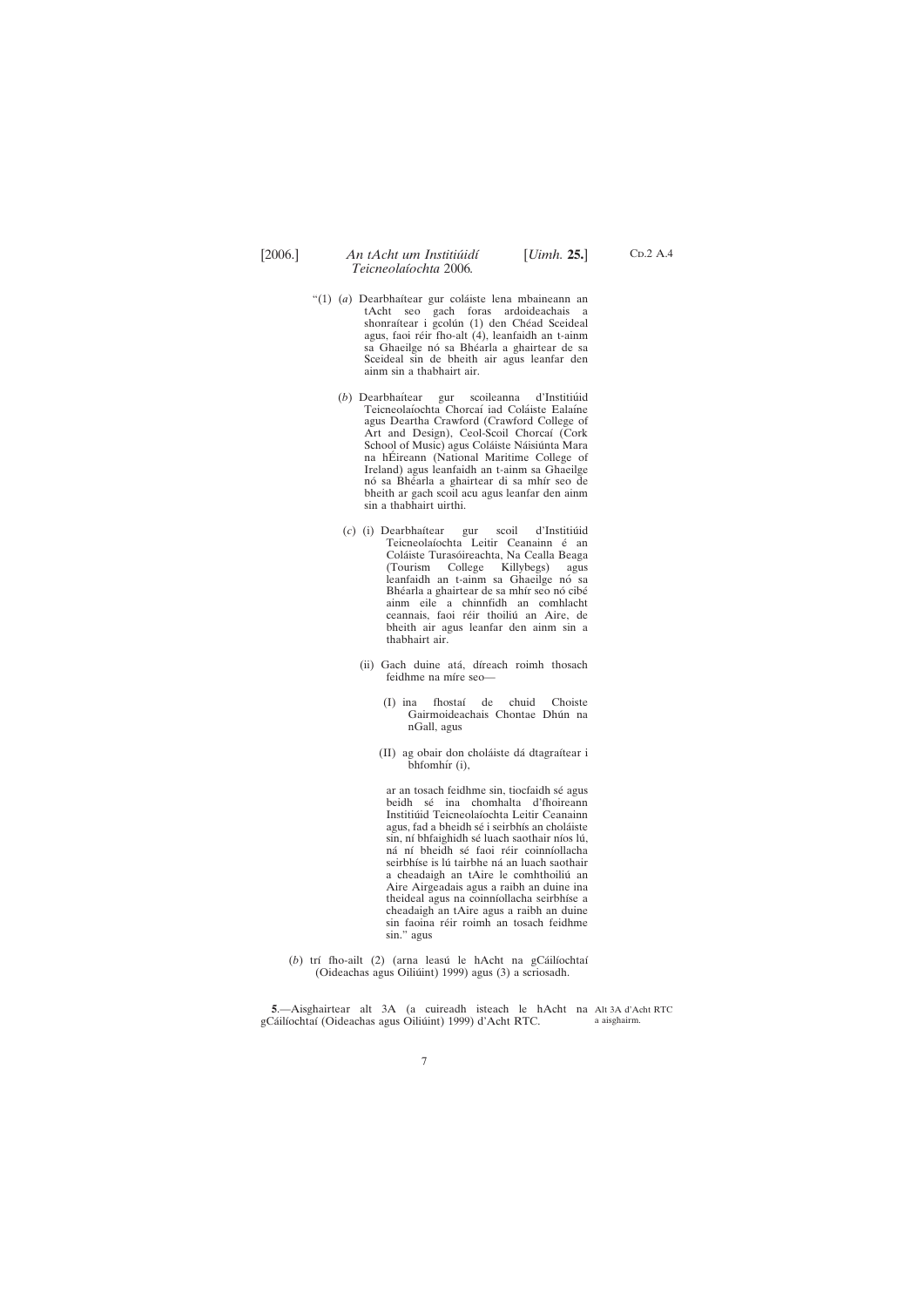<span id="page-7-0"></span>

| CD.2 | [ <i>Uimh.</i> 25.] | An tAcht um Institiúidí | [2006.] |
|------|---------------------|-------------------------|---------|
|      |                     | Teicneolaíochta 2006.   |         |

Leasú ar alt 5 d'Acht RTC. **6**.—Leasaı´tear alt 5 d'Acht RTC—

(*a*) i bhfo-alt (1)—

- (i) i mír  $(c)$ , trí "an tÚ darás" a chur in ionad "an tAire",
- (ii) tríd an mír seo a leanas a chur in ionad mhír (*e*):
	- "(e) i ndáil le haon cheann de na cuideachtaí nó de na gnóthais seo a leanas agus de réir an dlí seo a leanas, eadhon—
		- (i) cuideachta dliteanais theoranta sa Sta´t de réir Achtanna na gCuideachtaí, nó
		- (ii) cuideachta nó gnóthas (a mbeidh dliteanas a comhaltaí nó a chomhaltaí teoranta) i stát seachas an Stát — de réir dhlí an stáit sin,

chun—

- (I) a foirmiú nó a fhoirmiú a chur chun cinn agus páirt a ghlacadh inti nó ann,
- (II) scaireanna nó leasanna eile ina caipiteal nó ina chaipiteal a fháil, a shealbhú nó a dhiúscairt, nó
- (III) páirt a ghlacadh ina bainistiú nó ina bhainistiú nó ina stiúradh,

ach sin sa chás amháin go n-áirítear ar chuspóirí na cuideachta nó an ghnóthais cibé gnó, trádáil nó gníomhaíochtaí eile a sheoladh, de réir mar is cuí leis an gcoláiste, d'fhonn feidhmeanna an choláiste a chur chun cinn nó cúnamh a thabhairt le linn feidhmeanna an choláiste a chomhlíonadh, nó i dtaca le feidhmeanna an choláiste;";

- (*b*) trí fho-alt (2) a scriosadh.
- Saoirse acadúil. 7.—Leasaítear Acht RTC tríd an alt seo a leanas a chur isteach i ndiaidh alt 5:
	-

acadúil.

acadu´ il. 5A.—(1) Beidh ag cola´iste, i gcomhlı´onadh a fheidhmeanna, an ceart agus an fhreagracht prionsabail thraidisiúnta na saoirse acadúla a chaomhnú agus a chur chun cinn le linn a ghnóthaí inmheánacha agus seachtracha a sheoladh.

#### agus

(iii) i mír (i), trí "faoi réir cheadú an Údaráis" a chur in ionad "faoi réir cheadú an Aire",

agus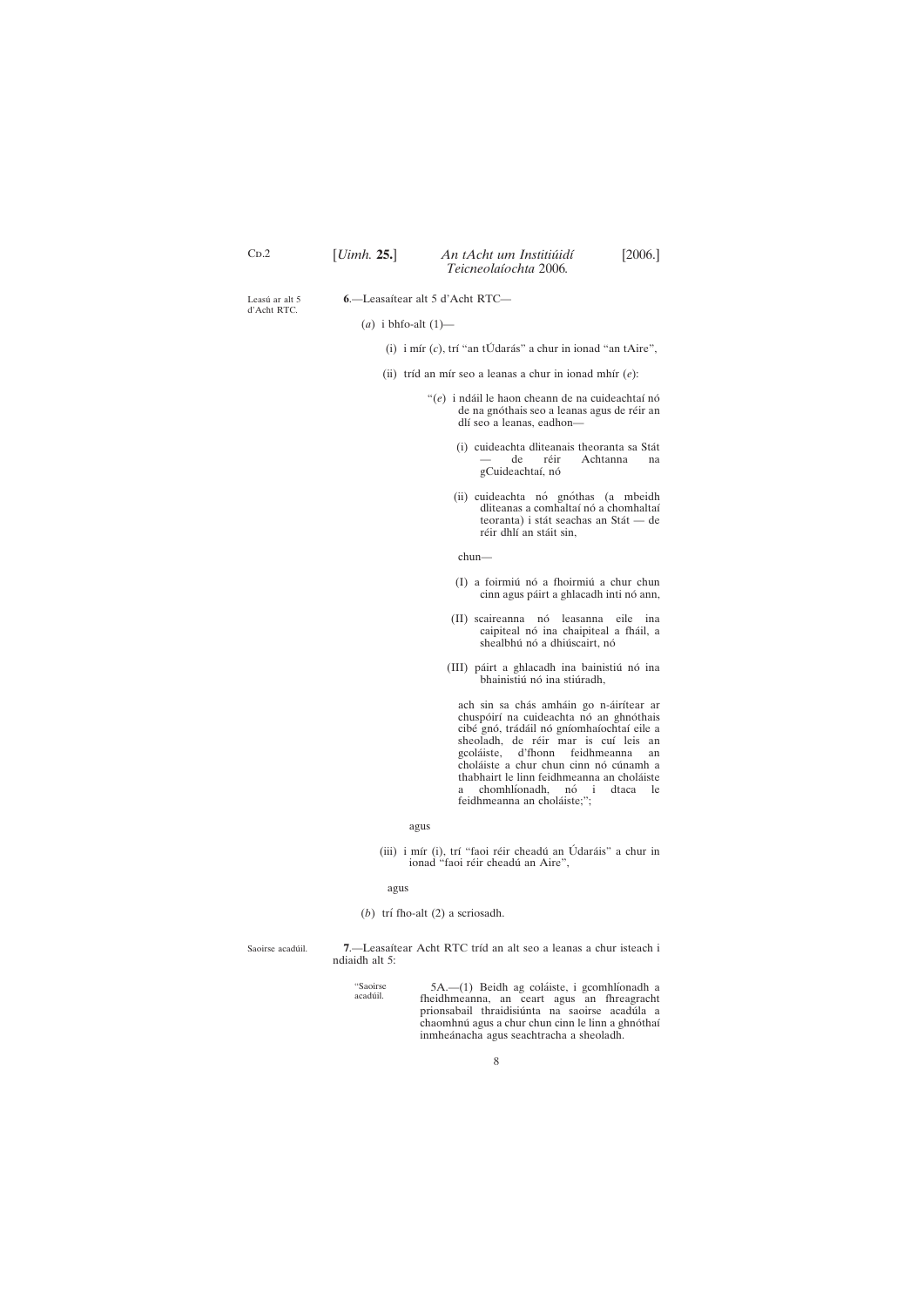<span id="page-8-0"></span>

(2) Beidh ag comhalta d'fhoireann acadúil coláiste an tsaoirse, de réir an dlí, ina mhúineadh nó ina múineadh, ina thaighde nó ina taighde agus in aon ghníomhaíochtaí eile dá chuid nó dá cuid sa choláiste nó lasmuigh de, an eagnaíocht a nglactar léi a cheistiú agus a thástáil, smaointe nua a chur chun cinn agus tuairimí atá conspóideach nó nach bhfuil glacadh coitianta leo a chur in iúl agus ní chuirfidh an coláiste é nó í faoi mhíbhuntáiste ná faoi réir córa is lú fabhar mar gheall ar an tsaoirse sin a fheidhmiú.".

"Feidhmeanna na gcomhlachtaı´ ceannais. 7.—(1) Is iad feidhmeanna comhlachta ceannais cola´iste, de bhun fheidhmeanna an choláiste faoi alt 5 ach de réir shriantachtaí bhuiséad an choláiste faoi alt 13-

- (*a*) talamh agus maoin eile an choláiste a rialú agus a riaradh,
- (*b*) an Stiúrthóir agus cibé foireann eile is dóigh leis is gá a cheapadh chun críocha an choláiste, agus
- (*c*) cibe´ feidhmeanna eile a thugtar do´ leis an Acht seo nó le haon Acht eile a chomhlíonadh.

(2) Chun an Stiúrthóir a cheapadh faoi fho-alt  $(1)(b)$ , déanfaidh an comhlacht ceannais cibé nósanna imeachta agallaimh agus nósanna imeachta eile a fhorbairt is fearr a chinnteoidh, ina thuairim, go mbeidh iarrthóirí a bhfuil ardmhianach iontu ó laistigh den choláiste agus lasmuigh de páirteach sa phróiseas roghnóireachta agus déanfaidh sé na nósanna imeachta sin a fhoilsiú ar cibé modh is cuí leis.

(3) Tá ag comhlacht ceannais, faoi réir an Achta seo nó aon Achta eile, cibé cumhachtaí is gá chun a fheidhmeanna a chomhlíonadh.

(4) Féadfaidh comhlacht ceannais, ó am go ham, cibé coistí agus cibé líon coistí a cheapadh, a bheidh comhdhéanta go hiomlán nó go páirteach de chomhaltaí den chomhlacht ceannais, is dóigh leis is gá chun cabhrú leis le linn a fheidhmeanna a chomhlíonadh agus féadfaidh sé cibé feidhmeanna dá chuid is cuí leis a shannadh do na coistí sin.

i cibé slí a ordóidh an comhlacht ceannais agus beidh a ghníomhartha faoi réir a ndaingnithe ag an gcomhlacht ceannais, mura n-ordóidh an comhlacht ceannais a mhalairt.

**8**.—Leasaítear Acht RTC tríd an alt seo a leanas a chur in ionad Leasú ar alt 7 alt 7: d'Acht RTC.

(5) Oibreoidh coiste a cheapfar faoi fho-alt (4)

C<sub>D</sub>.2 A.7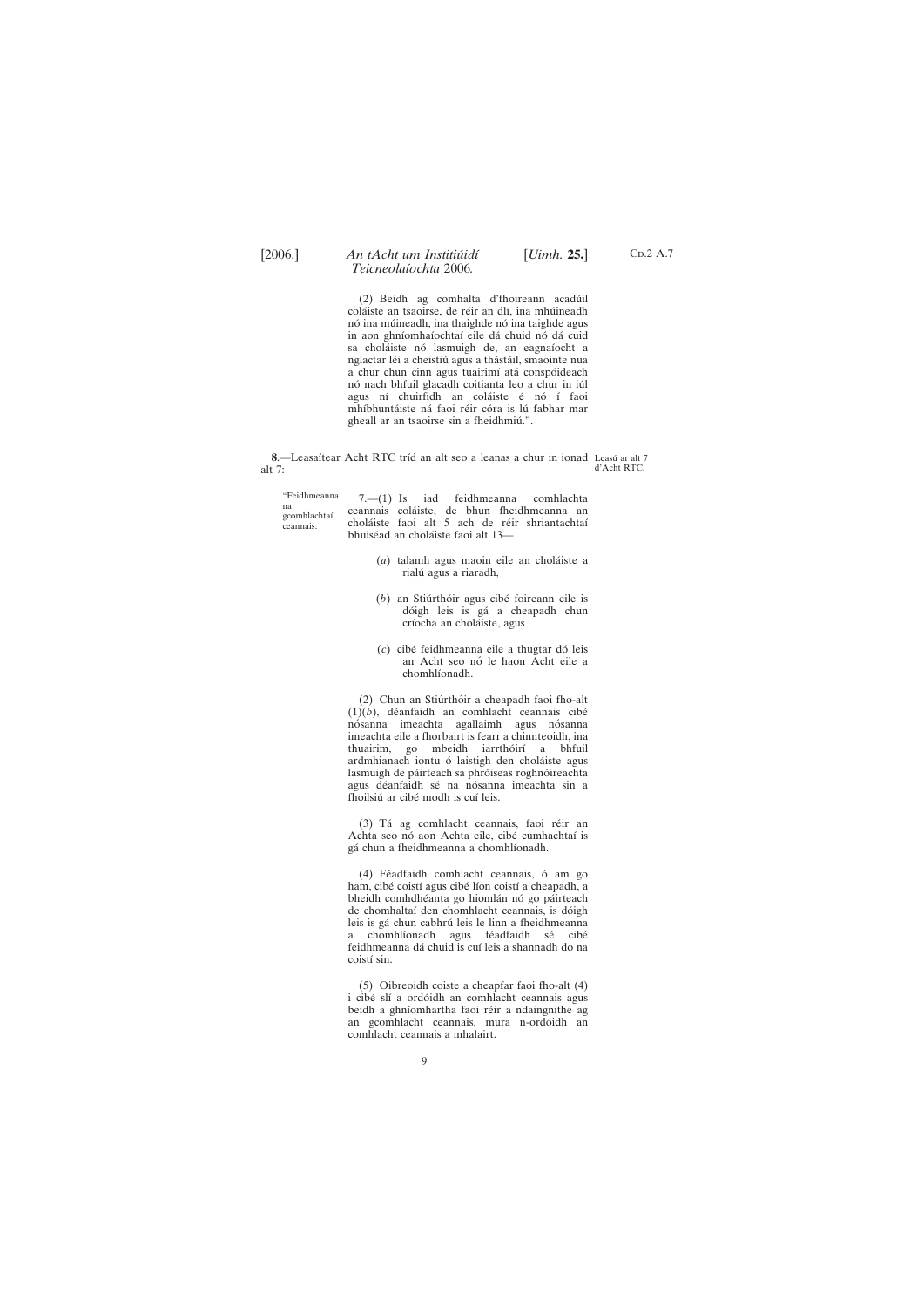Leasú ar alt 8 d'Acht RTC.

Leasú ar alt 9 d'Acht RTC.

10.-Leasaítear alt 9 d'Acht RTC-

(*a*) tríd an bhfo-alt seo a leanas a chur in ionad fho-alt (1):

" $(1)$  Déanfaidh comhlacht ceannais duine a cheapadh ó am go ham i gcáil lánaimseartha chun bheith ina phríomhoifigeach nó ina príomhoifigeach ar an gcoláiste, agus tabharfar an Stiúrthóir, nó cibé teideal eile a chinnfidh an comhlacht ceannais, faoi réir thoiliú an Aire,

10

<span id="page-9-0"></span> $CD.2$  A.8

## [*Uimh.* **25.**] [2006.] *An tAcht um Institiu´idı´ Teicneolaı´ochta* 2006*.*

(6) Le linn a fheidhmeanna a chomhlíonadh, déanfaidh comhlacht ceannais nó, más cuí, déanfaidh coiste-

**9.**—Leasaítear alt 8(1) d'Acht RTC trí "leis an Údarás" a chur in ionad "leis an gcoiste gairmoideachais".

- (*a*) cibe´ ordacha´in i dtaobh beartais a chomhlíonadh a eiseoidh an tAire ó am go ham, lena n-áirítear ordacháin a bhaineann le leibhéil agus réimse na gclár a thairgeann an coláiste,
- (*b*) aird a thabhairt ar chur chun cinn agus ar úsáid na Gaeilge mar theanga gnáthchumarsáide agus saothrú na Gaeilge agus a traidisiún gaolmhar litríochta agus cultúir a chur chun cinn,
- (*c*) aird a thabhairt ar chothromaı´ocht inscne agus comhionannas deiseanna a bhaint amach i measc mhic léinn agus fhoireann an choláiste agus déanfaidh sé, go háirithe, rochtain ar oideachas sa<br>choláiste ag daoine atá faoi choláiste ag daoine atá faoi<br>mhíbhuntáiste eacnamaíoch nó eacnamaíoch nó<br>daoine atá faoi sóisialach, ag daoine atá faoi mhíchumas agus ag daoine ó earnálacha den tsochaí a bhfuil ionadaíocht neamhdhóthanach shuntasach acu i measc na mac léinn i gcoitinne a chur chun cinn,
- (d) a chinntiú, a mhéid is féidir leis, go gcuirfidh an coláiste le cur chun cinn fhorbairt eacnamaíoch, chultúrtha agus shóisialach an Stáit agus le hurraim don éagsúlacht luachanna, creideamh agus traidisiún i sochaí na hÉireann, agus
- (*e*) aird a thabhairt ar fhreagrachtaı´ reachtúla soláthraithe eile.".

(b) i bhfo-alt (2), trí "an tÚdarás" a chur in ionad "an tAire", agus

ar an duine sin.",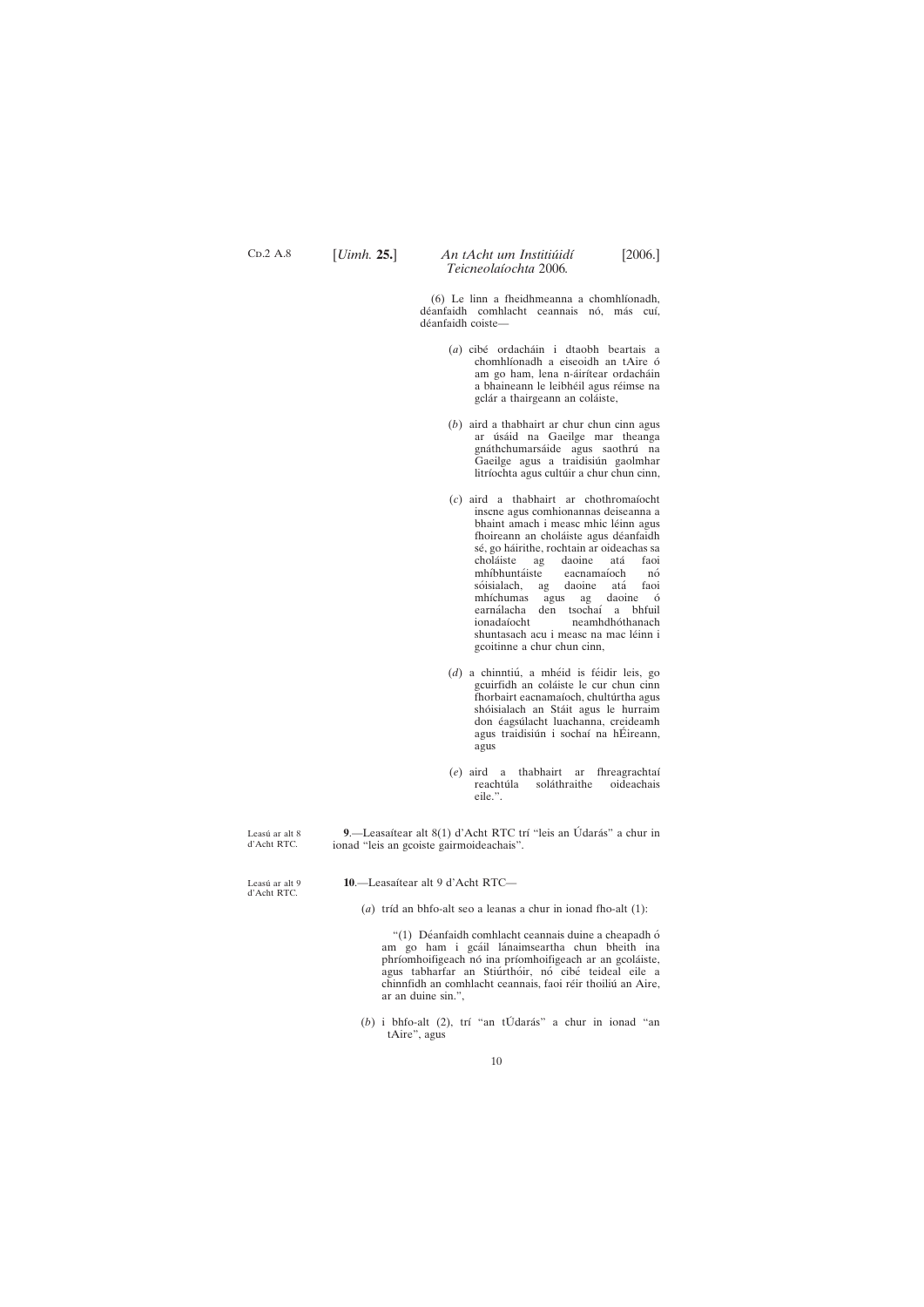- $CD.2$  A.10
- <span id="page-10-0"></span>(*c*) trı´d an bhfo-alt seo a leanas a chur in ionad fho-alt (4) (a cuireadh isteach le hAcht na gColáistí Teicniúla Réigiúnacha (Leasú) 1994):

"(4) I gcás ina dtiocfaidh oifig Stiúrthóra chun bheith folamh, féadfaidh an comhlacht ceannais, tar éis dul i gcomhairle leis an Údarás, duine a cheapadh chun feidhmeanna an Stiúrthóra a chomhlíonadh go dtí cibé tráth a cheapfar duine go buan chun na hoifige sin agus féadfaidh an comhlacht ceannais an ceapachán eatramhach sin a fhoirceannadh aon tráth.".

11.—Leasaítear alt  $10(3)(a)$  d'Acht RTC trí "de réir na gclár agus Leasú ar alt 10 an bhuiséid a cheadófar in aghaidh na bliana faoi alt 13 den Acht d'Acht RTC. seo agus" a scriosadh.

"Forálacha ginearálta i nda´il le foireann.

11.-(1) Féadfaidh coláiste cibé feidhmeanna dá chuid is cuí leis an gcomhlacht ceannais a chomhlíonadh trí aon chomhalta dá fhoireann nó ag aon chomhalta dá fhoireann.

(2) Faoi réir alt 12, íocfaidh coláiste lena fhoireann cibé luach saothair, táillí, liúntais agus caiteachais a cheadóidh an tAire ó am go ham le toiliú an Aire Airgeadais.

(3) Déanfaidh cuideachta nó gnóthas dá dtagraı´tear in alt 5(1)(*e*) (arna leasu´ leis an *Acht um Institiu´idı´ Teicneolaı´ochta 2006*) aon luach saothair, táillí, liúntais nó caiteachais a íoc le foireann coláiste de réir socruithe chuige sin arna ndéanamh idir na coláistí agus an tÚdarás.

(4) Beidh feidhm ag Scéim Aoisliúntais na hEarnála Oideachais (dá dtagraítear in Airteagal 2 den Ordú um Scéim Aoisliúntais na hEarnála Oideachais (Riarachán Roinne agus Feidhmeanna Aire a Aistriú) 2001 (I.R. Uimh. 14 de 2001)) maidir le coláiste agus le comhaltaí a fhoirne.".

**13**.—Leasaítear Acht RTC tríd an alt seo a leanas a chur isteach i Forálacha i ndáil le ndiaidh alt 11: foireann áirithe.

| "Forálacha i         | $11A$ — $(1)$ (a) Féadfaidh coláiste cibé daoine |  |
|----------------------|--------------------------------------------------|--|
| ndáil le             | agus cibé líon daoine a cheapadh chun            |  |
| foireann<br>áirithe. | bheith ina gcomhaltaí d'fhoireann an             |  |
|                      | choláiste (i dteannta an Stiúrthóra) is          |  |
|                      | cuí leis an gcomhlacht ceannais ó am             |  |
|                      | go ham faoi réir cheadú an Udaráis               |  |
|                      | arna thabhairt le comhthoiliú an Aire            |  |
|                      | agus an Aire Airgeadais.                         |  |

(*b*) Déanfar na comhaltaí sin den fhoireann a earcú agus a roghnú de réir nósanna imeachta a chinnfidh an tAire ó am go ham.

12.—Leasaítear Acht RTC tríd an alt seo a leanas a chur in ionad Leasú ar alt 11 alt 11: d'Acht RTC.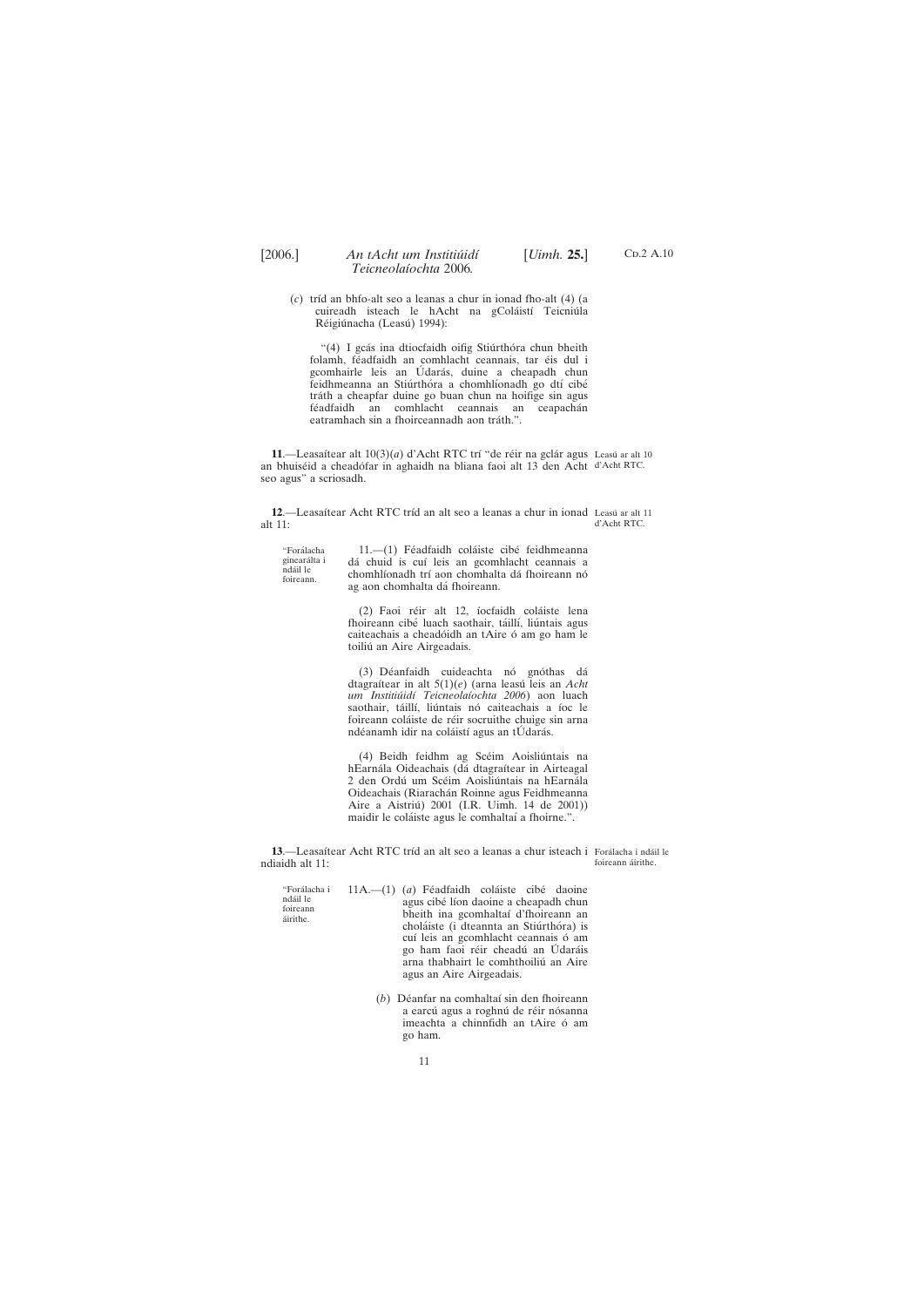Leasú ar alt 12 d'Acht RTC.

Leasú ar alt 13 d'Acht RTC.

12

<span id="page-11-0"></span>C<sub>D</sub>.2 A.13

## [*Uimh.* **25.**] [2006.] *An tAcht um Institiu´idı´ Teicneolaı´ochta* 2006*.*

- 
- (*c*) Forálfar leis na nósanna imeachta sin gurb iad a bheidh ar an mbord roghnóireachta daoine atá cáilithe go cuí agus go mbeidh an Stiúrthóir ar an gcoláiste nó ainmnitheach de chuid an Stiúrthóra air.

(2) Faoi réir alt 12, fostófar na comhaltaí d'fhoireann coláiste ar cibé téarmaí agus coinníollacha a chinnfidh an coláiste (faoi réir cheadú an Aire arna thabhairt le comhthoiliú an Aire Airgeadais) ó am go ham.

(3) Féadfaidh coláiste comhalta dá fhoireann a chur ar fionraí nó a dhífhostú, ach ní dhéanfar sin ach amháin de réir nósanna imeachta agus faoi réir aon choinníollacha a chinnfidh an coláiste, tar éis dó dul i gcomhairle le comhlachais foirne nó ceardchumainn aitheanta; féadfar foráil a dhéanamh leis na nósanna imeachta agus leis na coinnı´ollacha sin maidir le cumhachtaı´ a bhaineann le fionraí nó le dífhostú a tharmligean chuig an Stiúrthóir.

14.—Leasaítear alt 12 d'Acht RTC trí na fo-ailt seo a leanas a chur leis i ndiaidh fho-alt (2):

**15.**—Leasaítear Acht RTC tríd an alt seo a leanas a chur in ionad alt 13:

> "Buiséid. 13.—(1) Déanfaidh comhlacht ceannais, an chéad lá de Mhárta nó roimhe i ngach bliain airgeadais nó cibé dáta eile a cheadóidh an

tÚdarás (ar féidir gur dáta é roimh thosach na bliana airgeadais lena mbaineann an ráiteas), ráiteas maidir le caiteachas beartaithe agus ioncam ionchais an choláiste don bhliain airgeadais a ullmhú agus a chur faoi bhráid an Údaráis i cibé

(4) Beidh feidhm ag fo-alt (3) maidir leis na comhaltaí go léir d'fhoireann coláiste, ach amháin na hoifigigh sin a bhfuil feidhm ag fo-ailt (3) agus (4) (arna gcur isteach leis an *Acht um Institiu´idı´ Teicneolaı´ochta 2006*) d'alt 12 maidir leo.".

"(3) Beidh feidhm ag ailt 105, 106 agus 107 den Acht Oideachais Ghairme Beatha 1930 agus ag ailt 7 agus 8 den Acht Gairm-Oideachais (Leasú) 1944 maidir le hoifigigh do choláiste a ceapadh roimh thosach feidhme an fho-ailt seo, ach tagairtí don choláiste a chur in ionad tagairtí don choiste gairmoideachais.

- (4) (*a*) Nı´ dhe´anfaidh cola´iste aon duine da´ oifigigh a bhfuil feidhm ag an bhfo-alt seo maidir leis nó léi a chur as oifig gan toiliú an Aire.
	- (*b*) Ta´ feidhm ag an bhfo-alt seo maidir le hoifigigh do chola´iste a ceapadh roimh thosach feidhme an fhoailt seo.".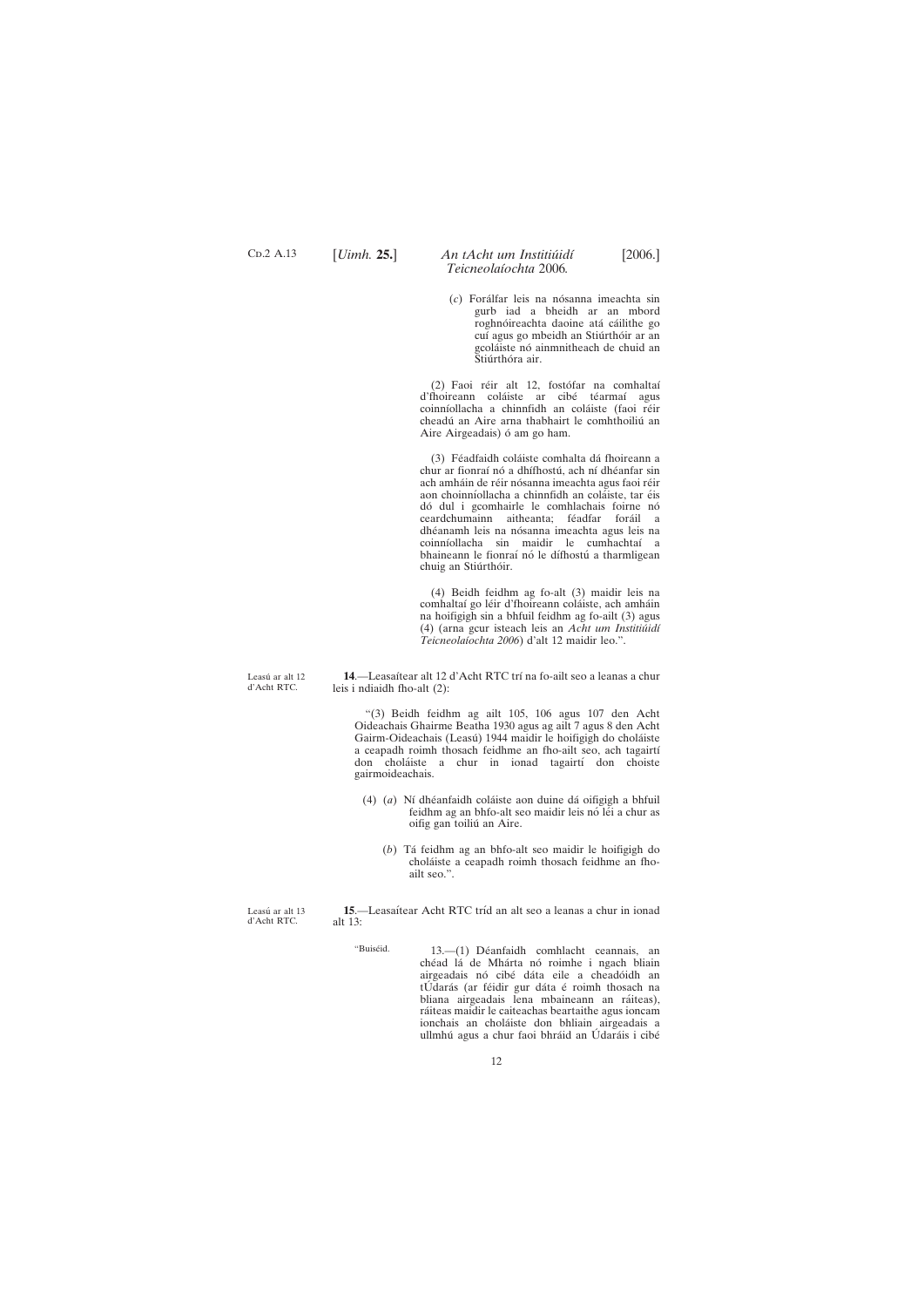C<sub>D</sub>.2 A.15

foirm agus ar cibé modh a cheadóidh an tÚ darás o´ am go ham.

 $(2)$  Cinnfidh an tÚdarás, ag féachaint don ráiteas a bheidh curtha faoina bhráid faoi fho-alt (1), an me´id airgid a bheidh le leithroinnt ar an gcola´iste don bhliain airgeadais as airgead arna sholáthar don Údarás de bhun alt 12 d'Acht an Údaráis um Ard-Oideachas 1971, agus is é a bheidh i mbuiséad an choláiste don bhliain airgeadais an méid a leithroinnfear amhlaidh mar aon le hioncam ionchais eile an choláiste de réir mar a chomhaontófar leis an Údarás é.

(3) I gcás inar cinneadh buiséad coláiste, is feidhm de chuid an Stiúrthóra, ag gníomhú dó nó di ar údarás an chomhlachta ceannais, é a chur in éifeacht.

(4) Féadfaidh an tÚdarás, aon tráth, ar iarratas a bheith déanta chuige ag comhlacht ceannais coláiste, an méid airgid a mhéadú a bheidh le leithroinnt ar an gcoláiste as airgead a sholáthraítear don Údarás.

- (5) Más é tuairim Stiúrthóra coláiste—
	- (*a*) maidir leis an gcaiteachas iarbhír i mbliain airgeadais, nó
	- (*b*) maidir le gníomh atá beartaithe,

go mbeidh nó gur dócha go mbeidh de thoradh air, agus aon leithroinnt mhéadaithe faoi fho-alt (4) a´ cur i gcuntas, caiteachas de bhreis ar an mbuiséad don bhliain airgeadais sin, (dá ngairtear 'imeacht ábhartha ón mbuiséad' san alt seo), cuirfidh an Stiúrthóir an méid sin in iúl don chomhlacht ceannais.

(6) Ma´ chinneann an comhlacht ceannais, d'ainneoin an méid sin a bheith curtha in iúl dó amhlaidh—

- $(a)$  i gcás fho-alt  $(5)(a)$ , gan a chaiteachas iarbhír a laghdú, nó
- $(b)$  i gcás fho-alt  $(5)(b)$ , leanu $(i)$  leis an ngníomh atá beartaithe aige,

déanfaidh an Stiúrthóir, a luaithe is indéanta, mura rud é go measann sé nó sí, d'ainneoin na tuairime a bhí aige nó aici roimhe sin, nach dtarlóidh imeacht ábhartha ón mbuiséad, cinneadh an chomhlachta ceannais a chur in iúl don Udarás.

(7) Más rud é, d'ainneoin an ailt seo, go dtabhóidh coláiste caiteachas de bhreis ar a bhuiséad is caiteachas nach n-íocfar as ioncam an chola´iste seachas an t-airgead a leithroinnfidh an tÚdarás air, beidh an bhreis sin ina céadmhuirear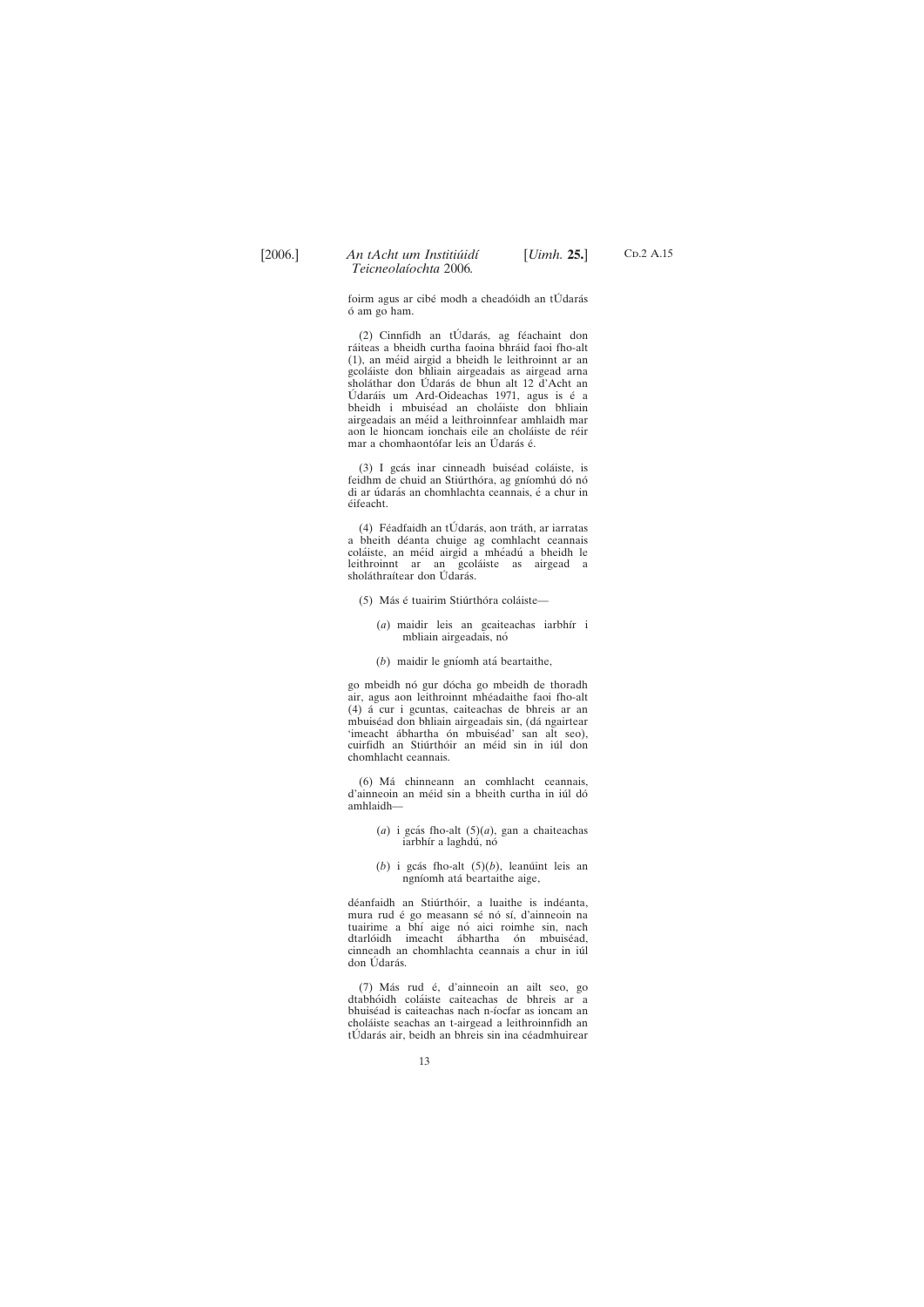Leasú ar alt 14 d'Acht RTC.

d'Acht RTC.

# 16.-Leasaítear alt 14 d'Acht RTC-

 $(a)$  tríd an bhfo-alt seo a leanas a chur in ionad fho-alt  $(1)$ :

"(1) A luaithe is féidir, ach tráth nach déanaí ná 3 mhí tar éis dheireadh gach bliana acadúla, ullmhóidh agus foilseoidh comhlacht ceannais coláiste tuarascáil ar imeachtaí an chomhlachta ceannais i gcaitheamh na bliana sin i cibé foirm a chinnfidh an tÚ darás agus cuirfidh sé cóip den tuarascáil sin ar fáil don Údarás agus don Aire.",

14

<span id="page-13-0"></span>C<sub>D</sub>.2 A.15

## [*Uimh.* **25.**] [2006.] *An tAcht um Institiu´idı´ Teicneolaı´ochta* 2006*.*

ar an mbuiséad don chéad bhliain airgeadais eile dá éis sin.

(8) Féadfaidh coláiste airgead a fháil ar iasacht trí rótharraingt bhainc nó ar shlí eile agus féadfaidh sé iasacht arna glacadh ag duine nó comhlacht daoine, nó iasacht airgid arna glacadh air nó uirthi féin ag duine nó air féin ag comhlacht daoine, a ráthú nó a fhrithghealladh.

 $(9)$  Is de réir socruithe a dhéanfar ó am go ham idir na coláistí agus an tÚdarás a gheofar airgead ar iasacht, a thabharfar ráthú agus a dhéanfar frithghealladh faoi fho-alt  $(8)$ ; rachaidh an tÚ darás i gcomhairle leis an Aire agus leis an Aire Airgeadais sula ndéanfaidh sé socruithe den sórt  $\sin \frac{1}{2}$ .

- (b) i bhfo-alt (2), trí "don Údarás" a chur in ionad "don choiste gairmoideachais", agus
- (*c*) trı´d an bhfo-alt seo a leanas a chur isteach i ndiaidh fhoalt (2):

"(3) Cuirfidh coláiste ar fáil don Údarás cibé faisnéis a iarrfaidh an tÚdarás ó am go ham maidir le líon na ndaoine atá fostaithe ag an gcoláiste, maidir lena gcomhdhéanamh de réir gráid, maidir lena dtéarmaí agus a gcoinníollacha fostaíochta (lena n-áirítear a luach saothair, a dtáillí, a liúntais, a gcaiteachais agus a naoisliúntais) agus maidir le haon nithe gaolmhara eile.".

Aisghairm ar alt 15 d'Acht RTC. **17**.—Aisghairtear alt 15 d'Acht RTC.

Leasú ar alt 16 18.—Leasaítear Acht RTC tríd an alt seo a leanas a chur in ionad alt 16:

> "Cuntais agus taifid a choimeád. 16.—(1) Coimeádfaidh coláiste, i cibé foirm a cheadóidh an tÚdarás, na cuntais agus na taifid go léir is cuí agus is gnách ar an ioncam go léir a gheobhaidh sé agus ar an gcaiteachas go léir a thabhóidh sé.

(2) Déanfaidh coláiste cuntais a choimeádfar de bhun fho-alt (1), a mhéid a ordóidh an tArd-Reachtaire Cuntas agus Ciste é, a chur faoi bhráid an Ard-Reachtaire Cuntas agus Ciste gach bliain, lena n-iniú chadh, faoi cibé dáta a chinnfidh an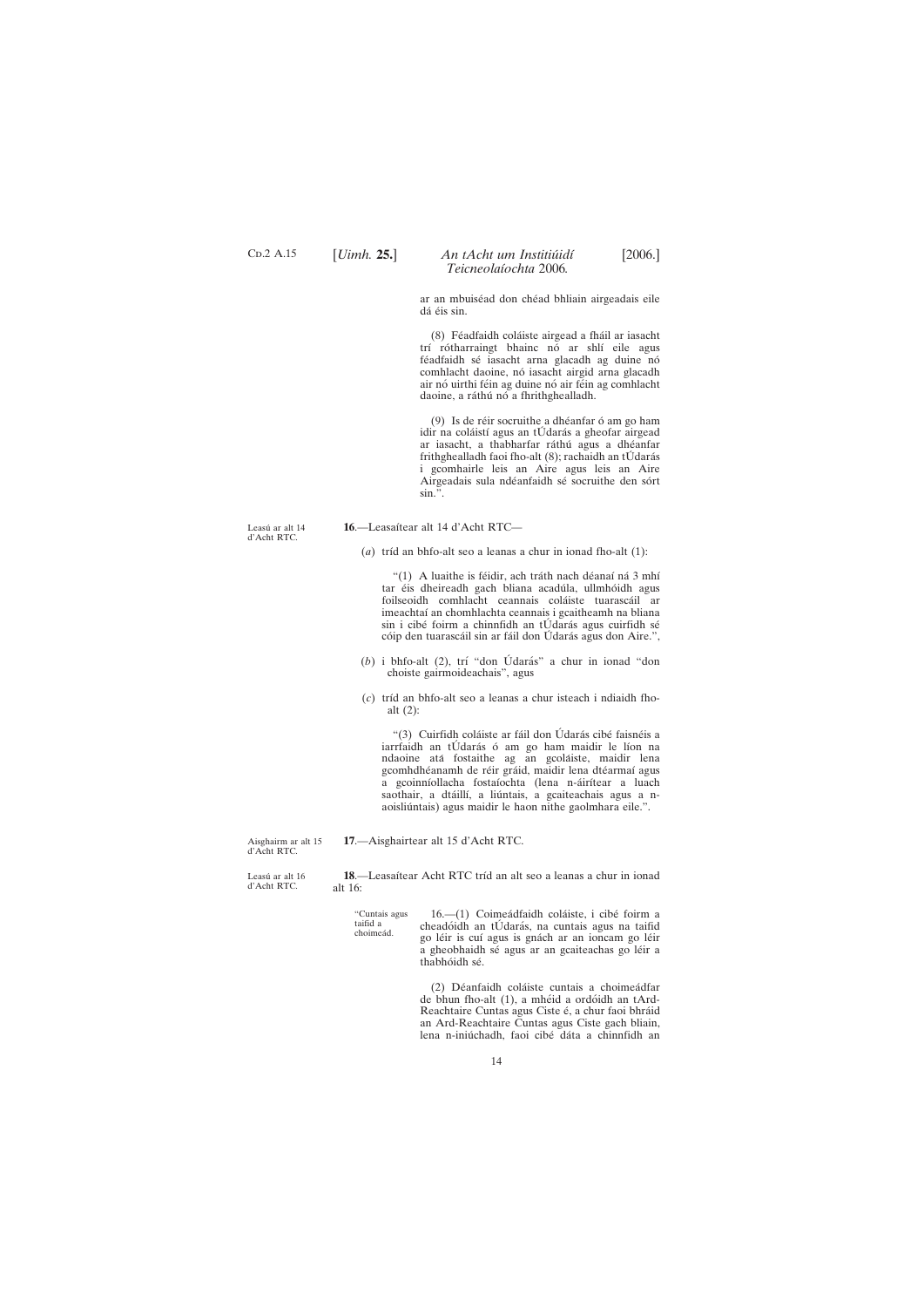<span id="page-14-0"></span>

tArd-Reachtaire Cuntas agus Ciste ó am go ham agus, díreach tar éis an iniúchta, déanfaidh an coláiste cóip de na cuntais, mar aon le cóip de thuarasca´il an Ard-Reachtaire Cuntas agus Ciste ar na cuntais, a thíolacadh don Údarás agus don Aire.

(3) Cuirfidh an tAire faoi deara cóipeanna de na cuntais a thíolacfaidh an coláiste don Aire faoin alt seo, mar aon le cóipeanna de thuarascáil an Ard-Reachtaire Cuntas agus Ciste ar na cuntais sin, a leagan faoi bhráid gach Tí den Oireachtas.".

"Feidhmeanna forchoimeádta. chomhlacht ceannais, cibé cinn de na feidhmeanna 21A.-(1) Déanfaidh gach coláiste, trí rún óna a dhearbhaítear leis an Acht seo a bheith ina bhfeidhmeanna forchoimeádta a chomhlíonadh agus forléireofar 'feidhm fhorchoimeádta' agus beidh éifeacht leis san Acht seo dá réir sin.

> (2) Dearbhaítear gur feidhmeanna forchoimea´dta na feidhmeanna faoi ailt 5(1)(*a*) go (*j*), 7, 9, 10, 21C, 21D agus 21E.

> (3) Is  $\acute{\text{e}}$  nó is í an tAire a chinnfidh aon díospóid i dtaobh cibé acu is feidhm fhorchoimeádta aon fheidhm áirithe nó nach ea.

> (4) Cabhróidh Stiúrthóir leis an gcomhlacht ceannais le linn dó a fheidhmeanna forchoimeádta a chomhlíonadh, i cibé slí a theastóidh ón gcomhlacht ceannais.

C<sub>D</sub>.2 A.18

(5) Ní dhéanfaidh comhlacht ceannais feidhm nach feidhm fhorchoimeádta a chomhlíonadh le

**19**.—Leasaítear alt 18(1) d'Acht RTC trí ", tar éis dul i gcomhairle Leasú ar alt 18 leis an gcoiste gairmoideachais" a scriosadh. d'Acht RTC.

**20**.—Leasaítear Acht RTC tríd an alt seo a leanas a chur in ionad Leasú ar alt 20 alt 20: d'Acht RTC.

"Cigireacht. 20.—Féadfaidh an tAire, tar éis dul i gcomhairle leis an Údarás, aon duine nó daoine is cuí leis an Aire a údarú chun tuairisciú don Aire ar aon nithe a bhaineann le hoibriú coláiste agus beidh an duine nó na daoine sin i dteideal gach tráth réasúnach dul isteach sa choláiste lena mbaineann agus tabharfaidh an coláiste sin gach saoráid, lena n-áirítear rochtain ar gach taifead, dóibh chun a gcuid feidhmeanna a chomhlíonadh.".

**21.—Leasaítear alt 21(4) d'Acht RTC trí "lena mbaineann fo-ailt Leasú ar alt 21** (3) agus (4) (a cuireadh isteach leis an *Acht um Institiu´idı´* d'Acht RTC. *Teicneolaı´ochta 2006*) d'alt 12 agus" a chur isteach i ndiaidh "maidir le hoifigigh do choláiste".

22.—Leasaítear Acht RTC trí na hailt seo a leanas a chur isteach Rialú institiúidí i ndiaidh alt 21: teicneolaíochta.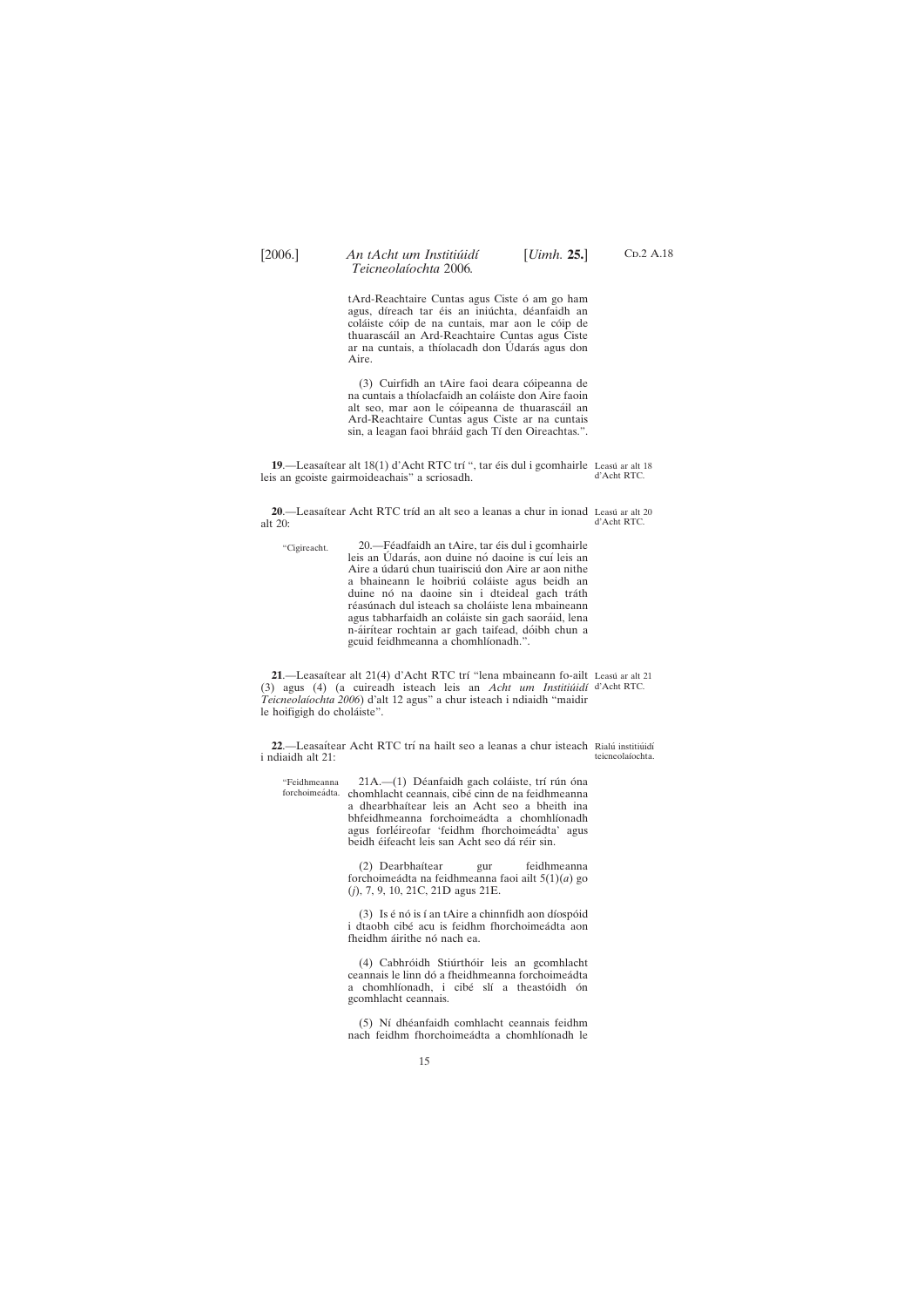C<sub>D</sub>.2 A.22

## [*Uimh.* **25.**] [2006.] *An tAcht um Institiu´idı´ Teicneolaı´ochta* 2006*.*

rún óna chomhaltaí nó ordachán a thabhairt i ndáil le feidhm nach feidhm fhorchoimeádta a chomhlíonadh.

Feidhmeanna feidhmiúcháin.

 $21B$ .  $- (1)$  Is feidhm feidhmiúcháin gach aon fheidhm nach feidhm fhorchoimeádta, agus forléireofar 'feidhm feidhmiúcháin', agus beidh éifeacht leis, dá réir sin san Acht seo.

 $(2)$  Is é nó is í an Stiúrthóir a chomhlíonfaidh feidhmeanna feidhmiúcháin.

(3) Soláthróidh Stiúrthóir cibé faisnéis don chomhlacht ceannais i dtaobh a chuid feidhmeanna nó a cuid feidhmeanna a chomhlíonadh a theastóidh ón gcomhlacht ceannais ó am go ham.

(4) Soláthróidh Stiúrthóir cibé faisnéis don Aire nó don Údarás i dtaobh a chuid feidhmeanna nó a cuid feidhmeanna a chomhlíonadh, is faisnéis a theastóidh ón Aire nó ón Údarás, de réir mar a bheidh, ó am go ham.

Plean forbartha straitéisí.

21C.—(1) Déanfaidh comhlacht ceannais, a luaithe is indéanta ach tráth nach déanaí ná 12 mhí tar éis thosach feidhme an ailt seo agus ag cibé tráthanna eile is cuí leis, a cheangal ar an Stiúrthóir plean (dá ngairtear 'plean forbartha straitéisí' san Acht seo) a ullmhú ina leagfar amach aidhmeanna an chomhlachta ceannais i gcomhair oibriú agus fhorbairt an choláiste agus a straitéis chun na haidhmeanna sin a bhaint amach, agus chun na feidhmeanna faoin Acht seo a chomhlíonadh, le linn na tréimhse, is tréimhse nach lú ná trí bliana, lena mbaineann an plean.

(2) Féadfaidh comhlacht ceannais an plean forbartha straitéisí a ullmhófar a cheadú gan mhodhnú nó, tar éis dul i gcomhairle leis an Stiúrthóir, an plean a cheadú fara cibé modhnuithe is cuí leis; le linn a chumhachtaí a fheidhmiú faoin bhfo-alt seo beidh aird ag an gcomhlacht ceannais ar na hacmhainní atá ar fáil don choláiste.

(3) A luaithe is indéanta tar éis dó an plean forbartha straitéisí a cheadú faoi fho-alt (2), soláthróidh an comhlacht ceannais cóip den phlean don Udarás agus don Aire.

> (*a*) rochtain ar oideachas sa chola´iste ag daoine atá faoi mhíbhuntáiste eacnamaíoch nó sóisialach, ag daoine atá faoi mhíchumas agus ag daoine ó earnálacha den tsochaí a bhfuil

Beartas

comhionannais. luaithe is indéanta ach tráth nach déanaí ná 12 mhí 21D.—(1) Déanfaidh comhlacht ceannais, a tar éis thosach feidhme an ailt seo agus ag cibé tráthanna eile is cuí leis, a cheangal ar an Stiúrthóir ráiteas a ullmhú i dtaobh bheartais an choláiste i leith na nithe seo a leanas-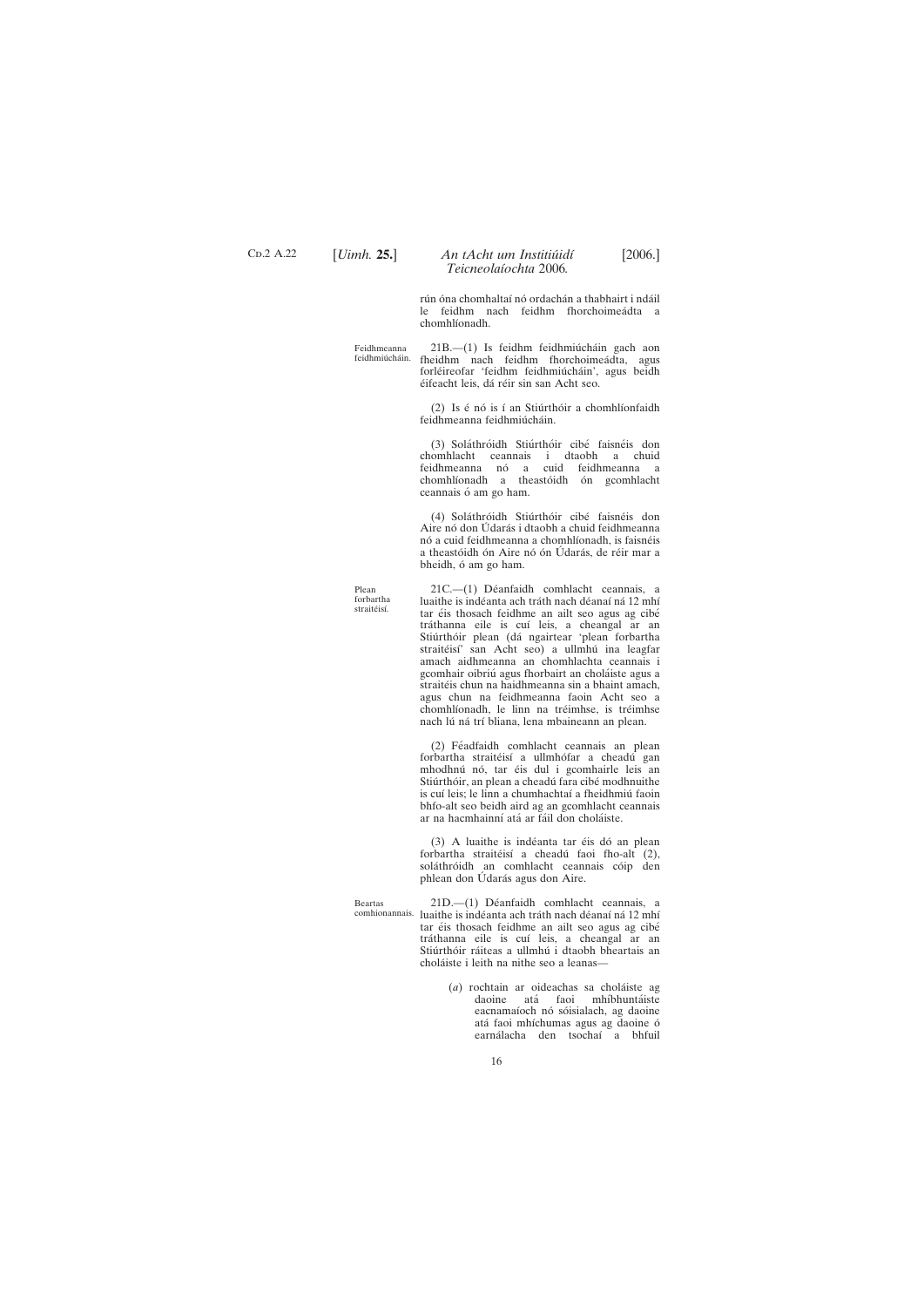$CD.2 A.22$ 

ionadaíocht neamhdhóthanach shuntasach acu i measc na mac léinn i gcoitinne, agus

(*b*) comhionannas, lena n-áirítear comhionannas inscne, i ngníomhaíochtaí uile an choláiste,

agus beidh aird ag an Stiúrthóir, le linn an ráiteas a ullmhú, ar cibé beartais a chinnfidh an tAire ó am go ham maidir leis na nithe sin.

(2) Féadfaidh comhlacht ceannais an ráiteas a ullmhófar faoi fho-alt (1) a cheadú gan mhodhnú nó, tar éis dul i gcomhairle leis an Stiúrthóir, an ráiteas a cheadú fara cibé modhnuithe is cuí leis; le linn a chumhachtaí a fheidhmiú faoin bhfo-alt seo beidh aird ag an gcomhlacht ceannais ar na hacmhainní atá ar fáil don choláiste.

(3) Déanfaidh coláiste na beartais a bheidh leagtha amach sa ráiteas a chur i ngníomh mar a ceadaı´odh iad faoi fho-alt (2).

Díospóidí a réiteach. 21E.—(1) Bunóidh comhlacht ceannais nósanna imeachta d'fhonn díospóidí a éireoidh sa choláiste a réiteach.

> (2) Ní bheidh feidhm ag fo-alt (1) maidir le díospóidí caidrimh tionscail, a ndéileálfar leo trí na gnáthstruchtúir caidrimh tionscail a oibríonn sa choláiste.

> (3) Maidir le nósanna imeachta a bhunófar faoi fho-alt  $(1)$ —

> > (*a*) cuirfear i scríbhinn iad,

- (*b*) bunófar iad tar éis dul i gcomhairle le comhlachais foirne agus le foirne agus le ceardchumainn aitheanta ata´ ionadaitheach d'fhoireann an choláiste agus le haontas na mac léinn nó le comhlacht ionadaitheach mac léinn eile, agus
- (*c*) de´anfar fora´il leo maidir le duine neamhspleách nó daoine neamhspleácha, de réir mar is cuí, do bhreithniu´ saincheisteanna a bheidh faoi dhíospóid.

Athbhreithnithe. 21F.-Féadfaidh an tÚdarás athbhreithniú a dhéanamh-

> (*a*) ar an bplean forbartha straitéisí a ullmhófar de réir alt 21C, agus

> (*b*) ar na beartais a bheidh leagtha amach sa ráiteas a ullmhófar de réir alt 21D agus ar chur i ngnı´omh na mbeartas sin ag an gcoláiste,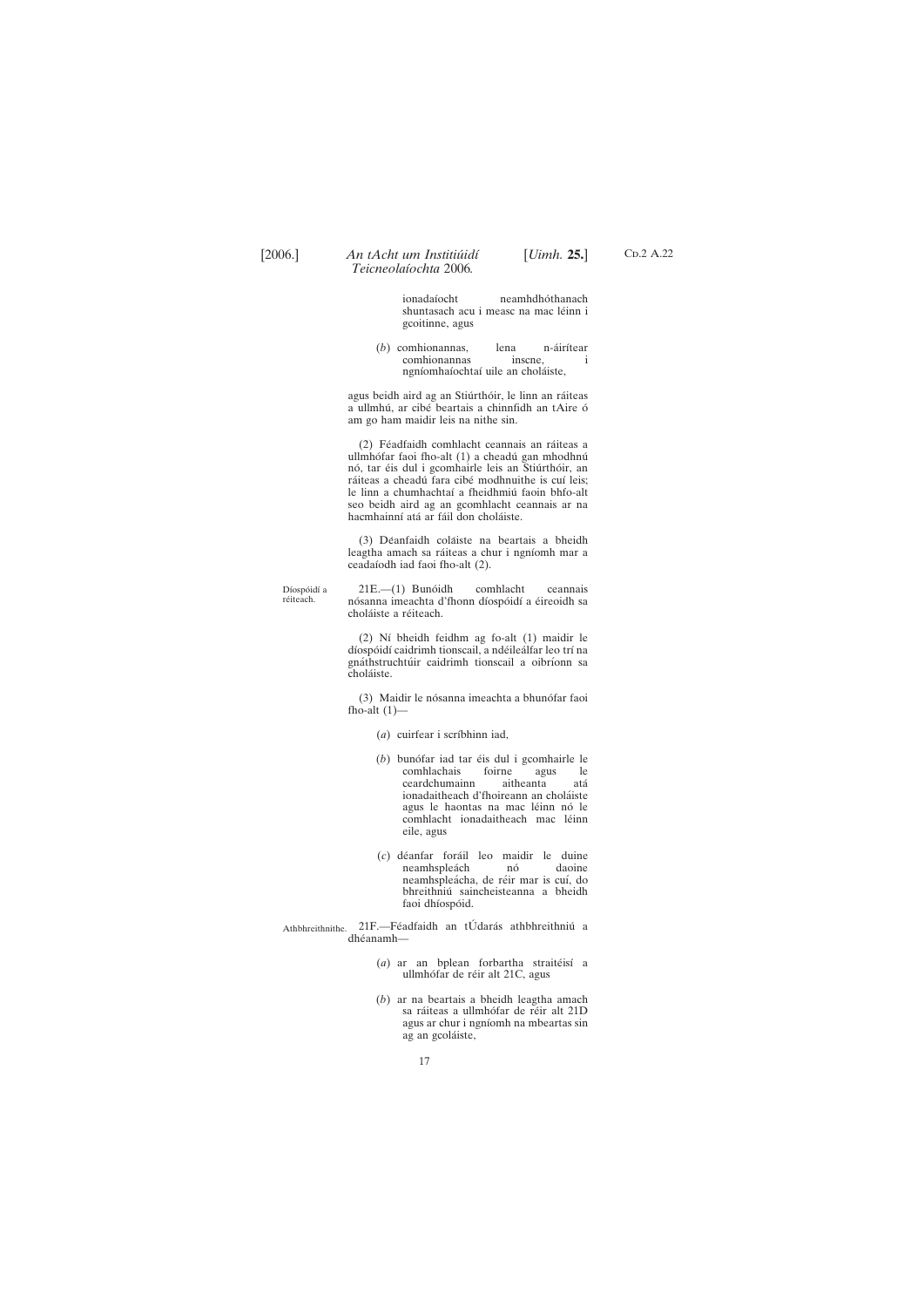Leasú ar an gCéad Sceideal a ghabhann le hAcht RTC.

24.—Leasaítear Acht RTC tríd an Sceideal seo a leanas a chur in ionad an Chéad Sceidil:

18

<span id="page-17-0"></span> $CD.2 A.22$ 

# [*Uimh.* **25.**] [2006.] *An tAcht um Institiu´idı´ Teicneolaı´ochta* 2006*.*

agus féadfaidh sé, tar éis dul i gcomhairle leis an gcoláiste, tuarascáil a fhoilsiú, i cibé foirm agus ar cibé modh is cuí leis, maidir le toradh aon athbhreithnithe den sórt sin.".

Éifeacht orduithe áirithe.

23.—Leasaítear Acht RTC tríd an alt seo a leanas a chur isteach i ndiaidh alt 23:

"Éifeacht orduithe áirithe. 23A.-(1) Maidir le gach ordú a dhéanfar faoi alt 3, measfar, le linn na tréimhse iomchuí, go raibh sé bailí riamh.

> (2) San alt seo ciallaíonn 'tréimhse iomchuí' an tréimhse dar tosach an tráth a dhéanfar an t-ordú lena mbaineann dá dtagraítear i bhfo-alt (1) agus dar crı´och tra´th thosach feidhme *alt 4* den *Acht um Institiu´idı´ Teicneolaı´ochta 2006*.".

"Alt 3.

## AN CHÉAD SCEIDEAL

#### Na Coláistí

| Ainm an Choláiste.                               | An Coiste Gairmoideachais ar ina<br>limistéar feidhme atá an coláiste<br>suite. |  |
|--------------------------------------------------|---------------------------------------------------------------------------------|--|
| (1)                                              | (2)                                                                             |  |
| Institiúid Teicneolaíochta<br>Bhaile Átha Luain. |                                                                                 |  |
| Athlone Institute of<br>Technology.              | Contae na hIarmhí.                                                              |  |
| Institiúid Teicneolaíochta.<br>Baile Bhlainséir. | Contae Bhaile Átha Cliath.                                                      |  |
| Institute of Technology,<br>Blanchardstown.      |                                                                                 |  |
| Institiúid Teicneolaíochta,<br>Ceatharlach.      |                                                                                 |  |
| Institute of Technology,<br>Carlow.              | Contae Cheatharlach.                                                            |  |
| Institiúid Teicneolaíochta<br>Chorcaí.           | Cathair Chorcaí.                                                                |  |
| Cork Institute of Technology.                    |                                                                                 |  |
| Institiúid Teicneolaíochta<br>Dhún Dealgan.      | Contae Lú.                                                                      |  |
| Dundalk Institute of<br>Technology.              |                                                                                 |  |
| Institiúid Ealaíne, Deartha                      |                                                                                 |  |

| agus Teicneolaíochta Dhún<br>Laoghaire.                   | Dún Laoghaire. |
|-----------------------------------------------------------|----------------|
| Dún Laoghaire Institute of<br>Art, Design and Technology. |                |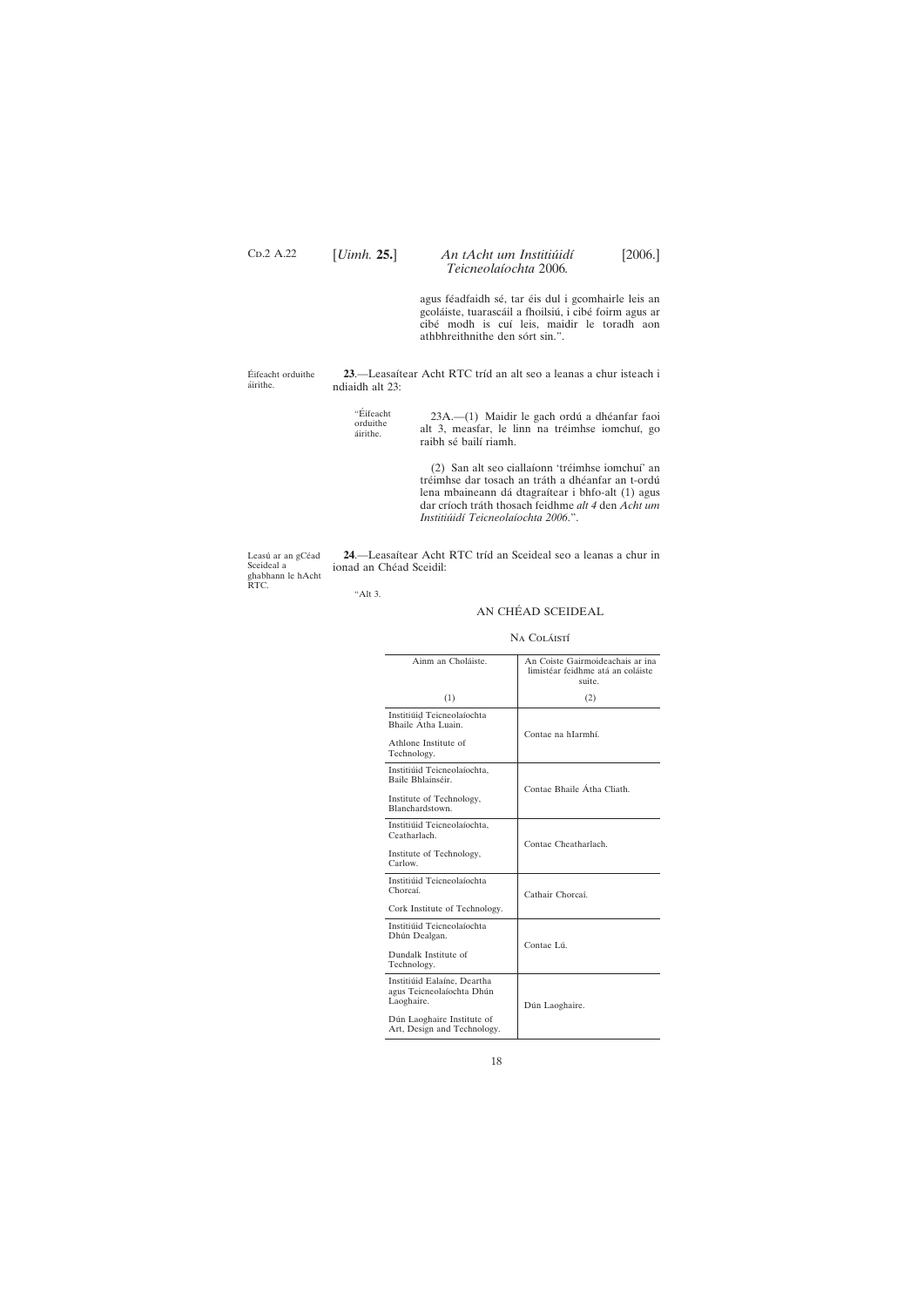<span id="page-18-0"></span>

Ainm an Choláiste. An Coiste Gairmoideachais ar ina limistéar feidhme atá an coláiste suite.  $(1)$  (2) Institiúid Teicneolaíochta na Gaillimhe-Maigh Eo. Cathair na Gaillimhe. Galway-Mayo Institute of Technology. Institiúid Teicneolaíochta Leitir Ceanainn. Contae Dhún na nGall. Letterkenny Institute of Technology. Institiúid Teicneolaíochta Luimnigh. Cathair Luimnigh. Limerick Institute of Technology. Institiúid Teicneolaíochta, Sligeach. Contae Shligigh. Institute of Technology, Sligo. Institiúid Teicneolaíochta, Tamhlacht. Contae Bhaile Átha Cliath. Institute of Technology, Tallaght. Institiúid Teicneolaíochta, Trá Lí. Contae Chiarraí. Institute of Technology, Tralee. Institiúid Teicneolaíochta Phort Láirge. Contae Phort Láirge. Waterford Institute of Technology. ".

25.-Leasaítear an Dara Sceideal a ghabhann le hAcht RTC-

Leasú ar an Dara Sceideal a ghabhann le hAcht RTC.

(*a*) trí mhíreanna 2(5) agus 3(3) a scriosadh, agus

(*b*) i mír 14(*e*), trí "faoi réir cheadú an Aire agus cibé téarmaí agus coinníollacha a leagfaidh an tAire síos," a scriosadh.

**26**.—Leasaítear Acht RTC tríd an Sceideal seo a leanas a chur in Leasú ar an Tríú ionad an Tríú Sceideal: Sceideal a

"Alt 9.

19

ghabhann le hAcht RTC.

## AN TRÍÚ SCEIDEAL

#### AN STIÚRTHÓIR

1. Déanfaidh Stiúrthóir coláiste, faoi réir an Achta seo, seoladh a ghníomhaíochtaí acadúla, riaracha´in, airgeadais, pearsanra agus a ghníomhaíochtaí eile ag an gcoláiste a bhainistiú C<sub>D</sub>.2 A.24

agus a stiúradh agus chun na gcríoch sin tá cibé cumhachtaí aige nó aici is gá nó is fóirsteanach.

2. Le linn a fheidhmeanna nó a feidhmeanna a chomhlíonadh beidh an Stiúrthóir faoi réir cibé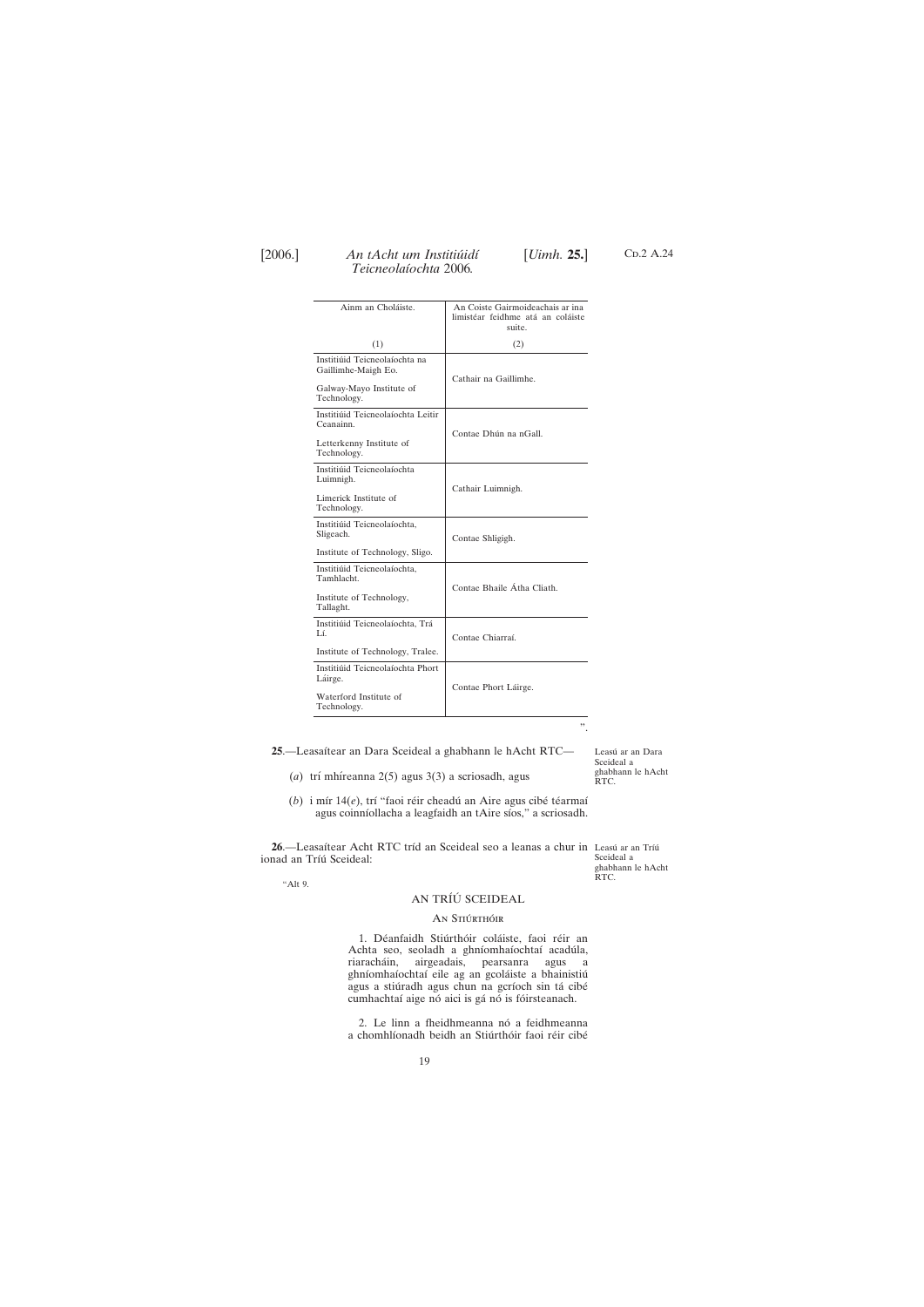C<sub>D</sub>.2 A.26

## [*Uimh.* **25.**] [2006.] *An tAcht um Institiu´idı´ Teicneolaı´ochta* 2006*.*

beartais a chinnfidh an comhlacht ceannais ó am go ham agus beidh sé nó sí freagrach don chomhlacht ceannais as an gcoláiste a bhainistiú go héifeachtúil éifeachtach agus as a fheidhmeanna nó a feidhmeanna a chomhlíonadh go cuı´.

3. (1) Féadfaidh Stiúrthóir aon fheidhmeanna dá chuid nó dá cuid a tharmligean chuig comhalta eile d'fhoireann an choláiste mura rud é go mbeidh siad tarmligthe chuig an Stiúrthóir faoi réir an choinníll nach ndéanfar iad a tharmligean a thuilleadh; beidh an comhalta eile sin freagrach don Stiúrthóir as na feidhmeanna sin a chomhlíonadh.

(2) D'ainneoin aon tarmligin den sórt sin, leanfaidh an Stiúrthóir de bheith freagrach gach uile thráth don chomhlacht ceannais i leith na bhfeidhmeanna a tharmligfear amhlaidh.

4. Ní shealbhóidh Stiúrthóir aon oifig ná post eile gan toiliu´ an chomhlachta ceannais.

5. Beidh Stiúrthóir i dteideal a bheith ina chomhalta nó ina comhalta d'aon choiste agus de gach coiste a cheapfaidh an comhlacht ceannais, agus a bheith i gceannas orthu, ach amháin i gcás ina gcinnfidh an comhlacht ceannais a mhalairt, le comhthoiliú an Údaráis.

6. Beidh Stiúrthóir i dteideal a bheith ina chomhalta nó ina comhalta den chomhairle acadúil agus, má bhíonn sé nó sí i láthair, beidh sé nó sí i gceannas ar gach cruinniú den chomhairle sin; beidh sé nó sí i dteideal a bheith ina chomhalta nó ina comhalta de gach coiste a bhunóidh an chomhairle sin.

7. Beidh Stiúrthóir i seilbh oifige go ceann tréimhse 10 mbliana mura n-éireoidh sé nó sí as, mura scoirfidh sé nó sí nó mura gcuirfear é nó í as oifig.

8. Aon uair a cheanglóidh an Coiste de Dháil Éireann arna bhunú faoi Bhuan-Orduithe Dháil Éireann chun scrúdú a dhéanamh ar na cuntais leithreasa agus ar thuarascálacha an Ard-Reachtaire Cuntas agus Ciste agus chun tuarascáil a thabhairt orthu do Dháil Éireann ar Stiúrthóir déanamh amhlaidh, tabharfaidh sé nó sí fianaise don Choiste sin maidir leis na nithe seo a leanas—

> (*a*) rialtacht agus cuibheas na n-idirbheart a taifeadadh nó a cheanglaítear a thaifeadadh in aon leabhar nó in aon taifead eile cuntais atá faoi réir a iniúchta ag an Ard-Reachtaire Cuntas agus Ciste agus a cheanglaítear, faoin Acht seo, ar an gcoláiste a ullmhú,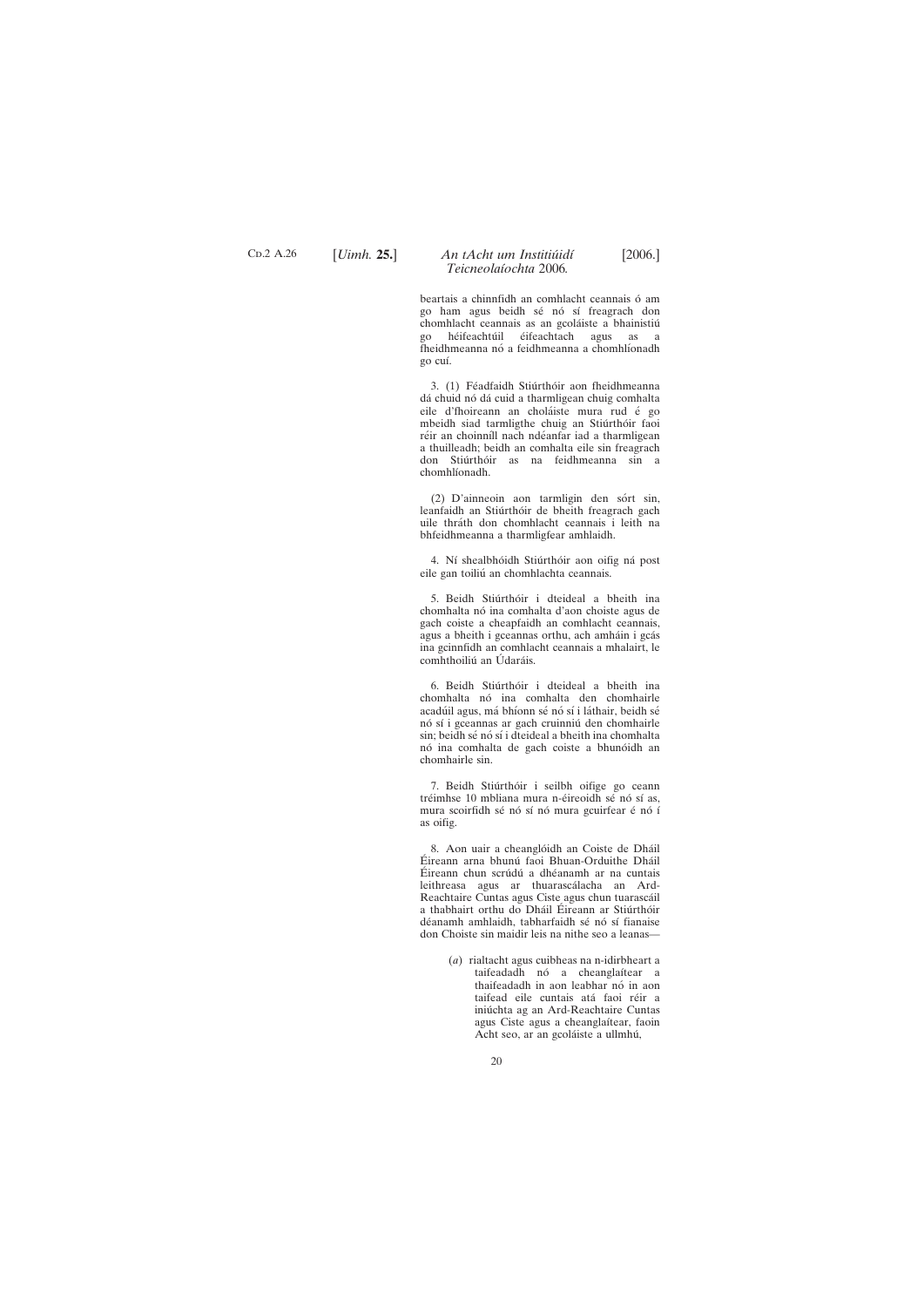<span id="page-20-0"></span>

- C<sub>D</sub>.2 A.26
- (*b*) barainneacht agus éifeachtúlacht an choláiste i dtaca le húsáid a acmhainní,
- (*c*) na córais, na nósanna imeachta agus na cleachtais a úsáideann an coláiste chun éifeachtacht a chuid oibríochtaí a mheas, agus
- (*d*) aon ní a dhéanann difear don choláiste dá dtagraítear i dtuarascáil speisialta ón Ard-Reachtaire Cuntas agus Ciste faoi alt 11(2) d'Acht an Ard-Reachtaire Cuntas agus Ciste (Leasú) 1993, nó in aon tuarascáil eile ón Ard-Reachtaire Cuntas agus Ciste (a mhéid a bhaineann sé le ní a shonraítear i bhfomhír  $(a)$ ,  $(b)$  nó  $(c)$ ) a leagtar faoi bhráid Dháil Éireann.

9. Ní dhéanfaidh Stiúrthóir, má cheanglaítear air nó uirthi faoi mhír 8 fianaise a thabhairt, tuillteanais aon bheartais de chuid an Rialtais nó de chuid Aire den Rialtas nó tuillteanais cuspóirí aon bheartais den sórt sin a cheistiú nó tuairim a nochtadh i dtaobh na dtuillteanas sin.

10. Déanfaidh Stiúrthóir, ó am go ham, agus aon uair a iarrfar air nó uirthi déanamh amhlaidh, cuntas ar chomhlíonadh feidhmeanna coláiste a thabhairt do Choiste de Theach den Oireachtas nó de dha´ Theach an Oireachtais agus beidh aird ag an Stiúrthóir ar aon mholtaí ón gCoiste sin is iomchuí maidir leis na feidhmeanna sin.".

**27.—Leasaítear Acht na gColáistí Teicniúla Réigiúnacha (Leasú) Leasú ar Acht na** 1994—

gColáistí Teicniúla Réigiúnacha (Leasú) 1994.

- (*a*) in alt 2(1), trí ", tar éis dul i gcomhairle leis an Údarás," a chur isteach i ndiaidh "leis an Aire", agus
- $(b)$  in alt  $4(1)$ , tríd an méid seo a leanas a chur in ionad mhír (*a*):
	- "(*a*) ainmneoidh an coiste gairmoideachais seisear, nach comhalta d'fhoireann coláiste nó d'Institiúid Teicneolaíochta Bhaile Átha Cliath aon duine acu, agus ar comhaltaí d'údarás áitiúil triúr acu ar a laghad;".

**28**.—Leasaítear alt 9 d'Acht na gColáistí Teicniúla Réigiúnacha Leasú ar alt 9 (Leasú) 1999—

d'Acht na gColáistí Teicniúla Réigiúnacha

(*a*) i bhfo-alt (4), trí "Scéim Aoisliúntais na hEarnála (Leasú) 1999. Oideachais (dá dtagraítear san Ordú um Scéim Aoisliúntais na hEarnála Oideachais (Riarachán Roinne agus Feidhmeanna Aire a Aistriú) 2001 (I.R. 14 de

2001))" a chur in ionad "an Achta Rialtais Áitiúil (Aoisliúntas) 1980", agus

(*b*) trí ailt (5), (6) agus (7) a scriosadh.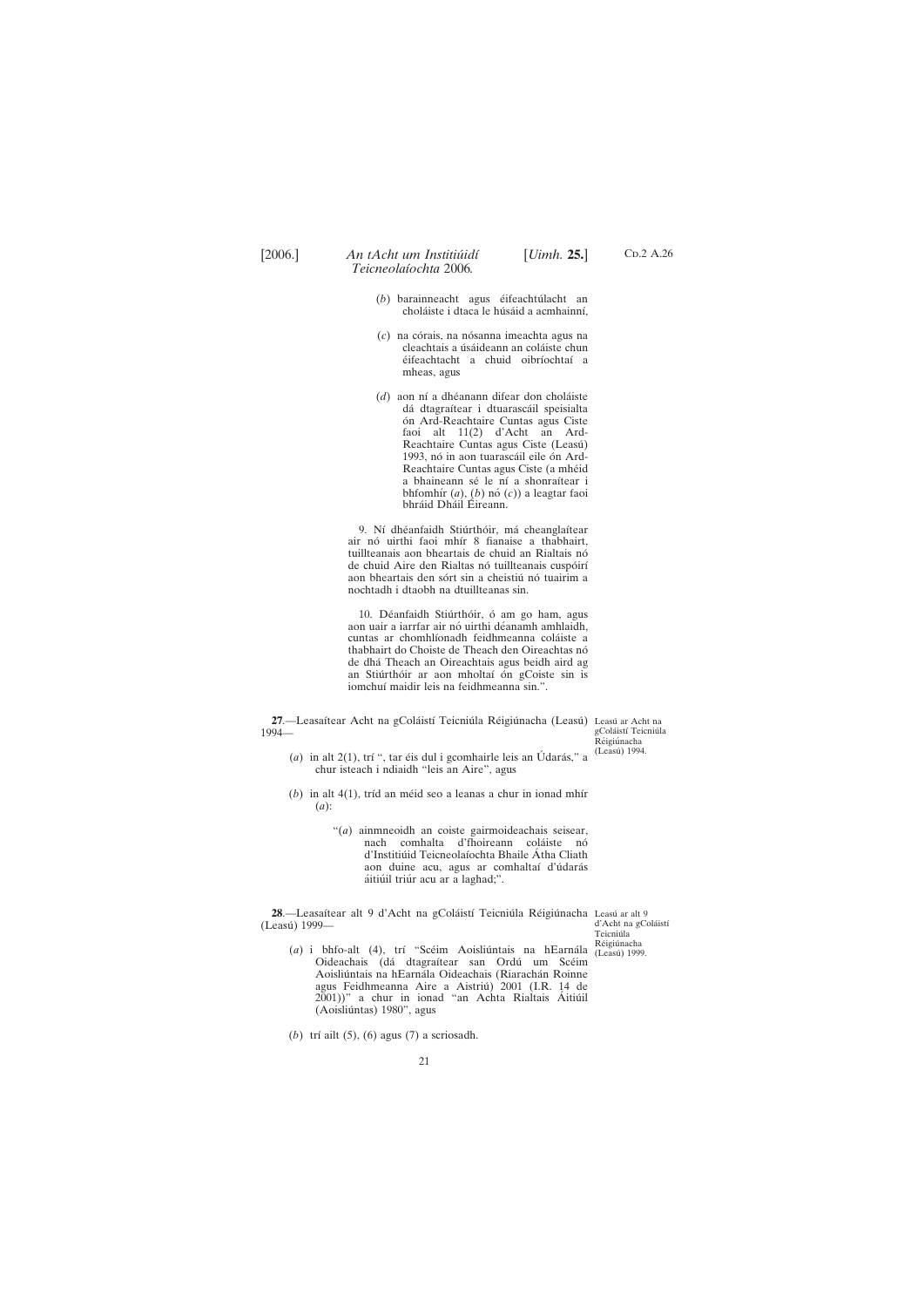# <span id="page-21-0"></span>[*Uimh.* **25.**] [2006.] *An tAcht um Institiu´idı´ Teicneolaı´ochta* 2006*.*

# CUID 3

#### Leasú ar na hAchtanna um Institiúid Teicneolaíochta Bhaile Átha Cliath

| Leasú ar alt 2<br>d'Acht DIT. | 29.—Leasaítear alt 2(1) d'Acht DIT tríd an míniú seo a leanas a<br>chur isteach i ndiaidh an mhínithe ar "an Chomhairle Acadúil":                                                                           |
|-------------------------------|-------------------------------------------------------------------------------------------------------------------------------------------------------------------------------------------------------------|
|                               | "ciallaíonn 'an tÚdarás' an tÚdarás um Ard-Oideachas;".                                                                                                                                                     |
| Leasú ar alt 3<br>d'Acht DIT. | 30.-Leasaítear alt 3 d'Acht DIT-                                                                                                                                                                            |
|                               | $(a)$ i bhfo-alt $(1)$ , trí "foras ardoideachais" a chur in ionad<br>"institiúid oideachais", agus                                                                                                         |
|                               | (b) trí fho-alt $(3)$ a scriosadh.                                                                                                                                                                          |
| Leasú ar alt 5<br>d'Acht DIT. | 31.—Leasaítear alt 5 d'Acht DIT—                                                                                                                                                                            |
|                               | (a) i bhfo-alt $(1)$ —                                                                                                                                                                                      |
|                               | (i) tríd an mír seo a leanas a chur in ionad mhír $(b)$ :                                                                                                                                                   |
|                               | " $(b)$ céimeanna (lena n-áirítear iarchéimeanna),<br>dioplómaí, teastais agus dámhachtainí<br>oideachais<br>eile<br>(lena<br>n-áirítear<br>dámhachtainí oinigh) a bhronnadh, a<br>dheonú nó a thabhairt;", |
|                               | (ii) i mír $(d)$ , trí "an tÚdarás" a chur in ionad "an tAire",                                                                                                                                             |
|                               | (iii) tríd an mír seo a leanas a chur in ionad mhír $(f)$ :                                                                                                                                                 |
|                               | "(f) i ndáil le haon cheann de na cuideachtaí nó<br>de na gnóthais seo a leanas agus de réir an<br>dlí seo a leanas, eadhon-                                                                                |
|                               | (i) cuideachta dliteanais theoranta sa Stát<br>réir<br>Achtanna<br>de<br>na<br>gCuideachtaí, nó                                                                                                             |
|                               | (ii) cuideachta nó gnóthas (a mbeidh<br>dliteanas a comhaltaí nó a chomhaltaí<br>teoranta) i stát seachas an Stát — de<br>réir dhlí an stáit sin,                                                           |
|                               | $chun-$                                                                                                                                                                                                     |
|                               | (I) a foirmiú nó a fhoirmiú a chur chun                                                                                                                                                                     |

(II) scaireanna nó leasanna eile ina caipiteal nó ina chaipiteal a fháil, a

shealbhú nó a dhiúscairt, nó

cinn agus páirt a ghlacadh inti nó ann,

(III) páirt a ghlacadh ina bainistiú nó ina bhainistiú nó ina stiúradh,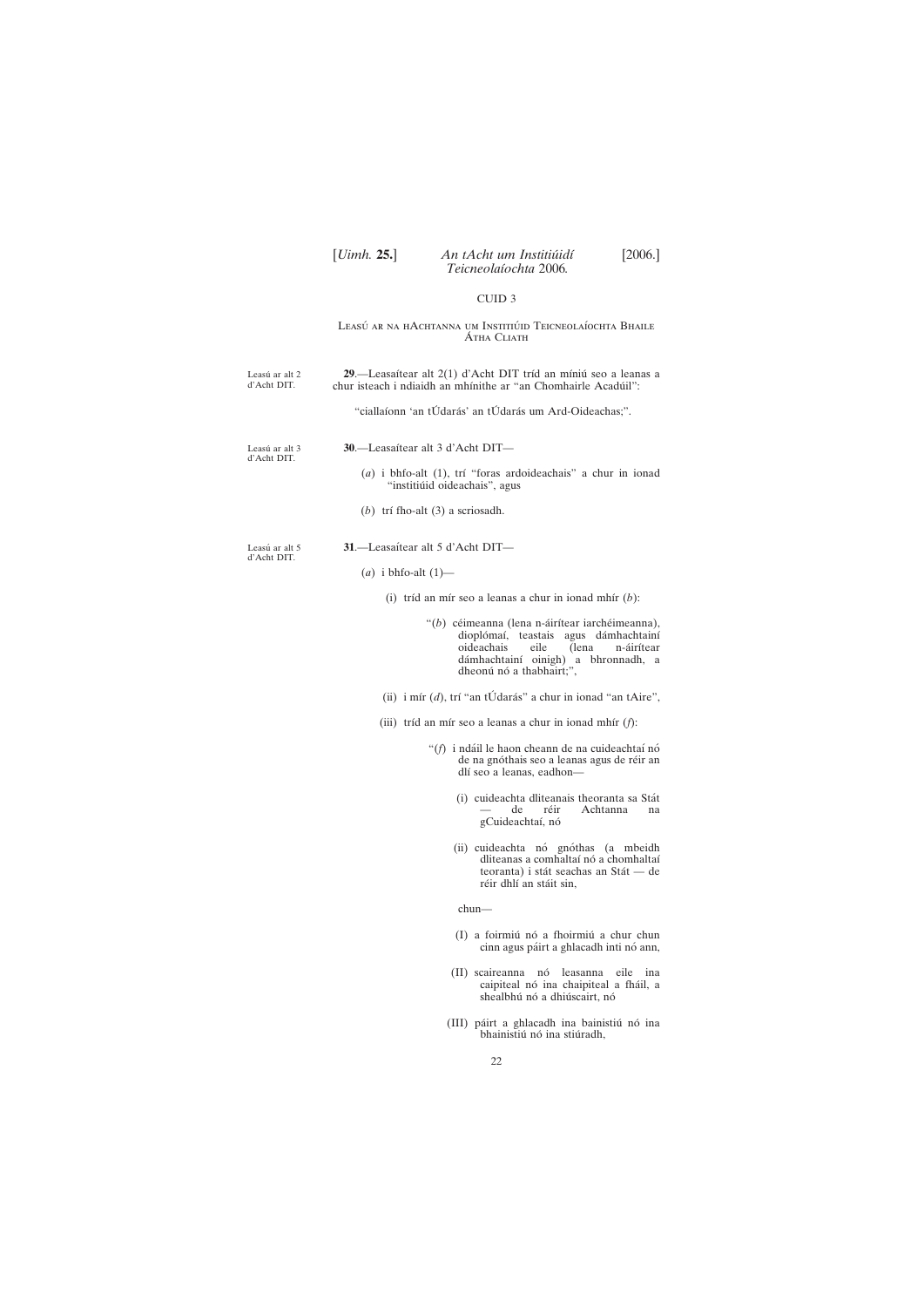<span id="page-22-0"></span>

C<sub>D</sub>.3 A.31

ach sin amháin sa chás go n-áirítear ar chuspóirí na cuideachta nó an ghnóthais cibé gnó, trádáil nó gníomhaíochtaí eile a sheoladh, de réir mar is cuí leis an Institiúid d'fhonn feidhmeanna na hInstitiúide a chur chun cinn nó cúnamh a thabhairt le linn feidhmeanna na hInstitiúide a chomhlíonadh nó i dtaca leo;";

agus

- (iv) i mír (*j*), trí "faoi réir cheadú an Údaráis" a chur in ionad "faoi réir cheadú an Aire",
- (*b*) agus trí fho-alt (2) a scriosadh, agus
- (c) i bhfo-alt (3), trí "Maidir le céimeanna agus dámhachtainí eile faoi *fho-alt (1)(b)*" a chur in ionad "Maidir le dámhachtainí faoi fhorálacha fho-alt (1) (b) nó faoi aon fheidhm i ndáil le céimeanna a shannfar don Institiúid le hordú arna dhéanamh faoi fho-alt (2)".

**32.—Leasaítear Acht DIT tríd an alt seo a leanas a chur isteach i Saoirse acadúil.** ndiaidh alt 5:

> (2) Beidh ag comhalta d'fhoireann acadu´il na hInstitiúide an tsaoirse, de réir an dlí, ina mhúineadh nó ina múineadh, ina thaighde nó ina taighde agus in aon ghníomhaíochtaí eile dá chuid nó dá cuid san Institiúid nó lasmuigh di, an eagnaíocht a nglactar léi a cheistiú agus a thástáil, smaointe nua a chur chun cinn agus tuairimí atá conspóideach nó nach bhfuil glacadh coitianta leo a chur in iúl agus ní chuirfidh an Institiúid é nó í faoi mhíbhuntáiste ná faoi réir córa is lú fabhar mar gheall ar an tsaoirse sin a fheidhmiú.".

"Feidhmeanna an Chomhlachta Ceannais. 7.—(1) Is iad feidhmeanna an Chomhlachta Ceannais, de bhun fheidhmeanna na hInstitiúide faoi alt 5 ach de réir shriantachtaí bhuiséad na hInstitiúide faoi alt 14-

> (*a*) talamh agus maoin eile na hInstitiúide a rialú agus a riaradh,

(*b*) an tUachtarán agus cibé foireann eile is dóigh leis is gá a cheapadh chun críocha na hInstitiúide, agus

"Saoirse

"Saoirse  $5A$ .—(1) Beidh ag an Institiúid, i gcomhlíonadh acadúil. a feidhmeanna, an ceart agus an fhreagracht prionsabail thraidisiúnta na saoirse acadúla a chaomhnú agus a chur chun cinn le linn a gnóthaí inmheánacha agus eachtracha a sheoladh.

**33.**—Leasaítear Acht DIT tríd an alt seo a leanas a chur in ionad Leasú ar alt 7 alt 7: d'Acht DIT.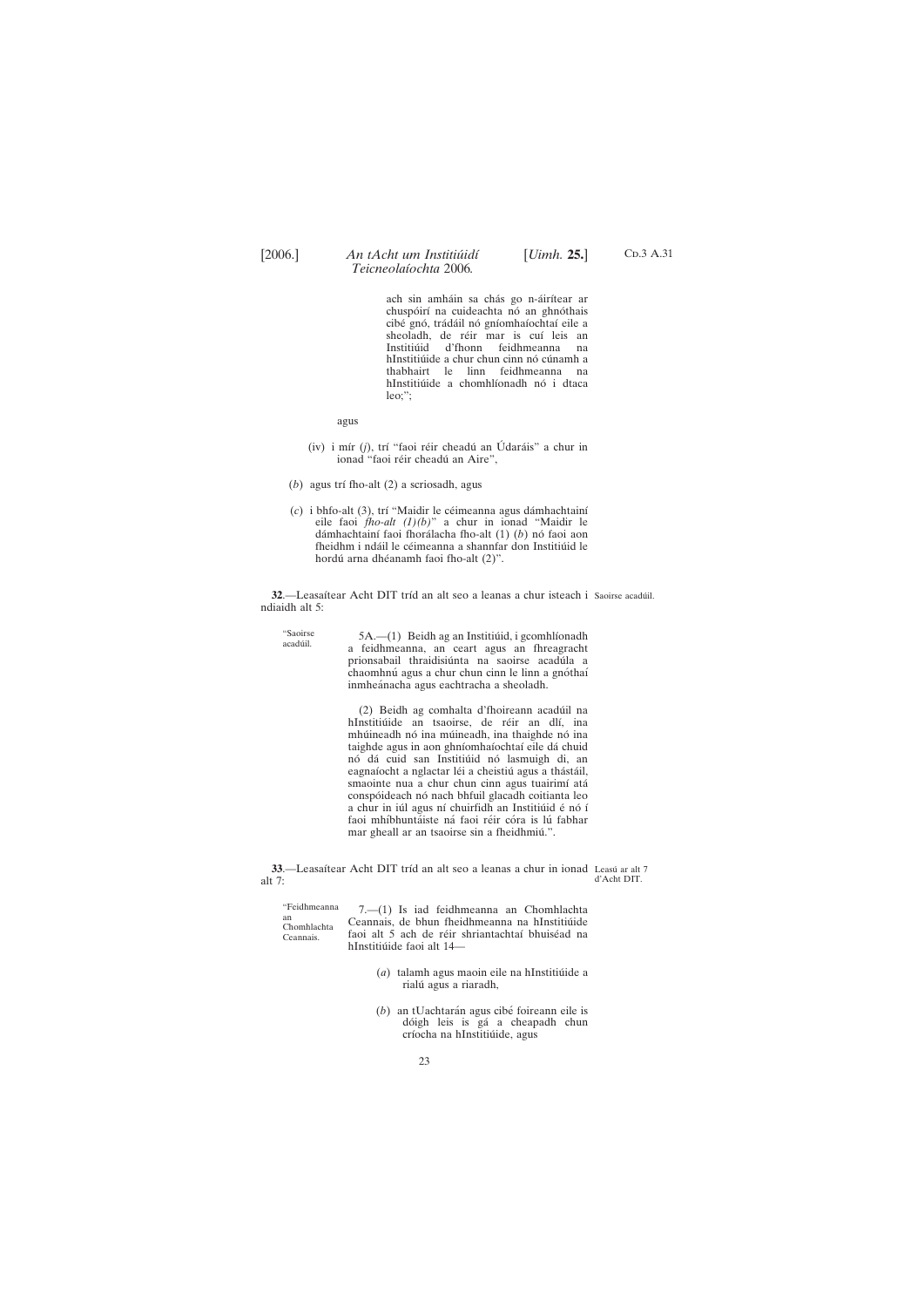(*c*) cibe´ feidhmeanna eile a thugtar do´ leis an Acht seo nó le haon Acht eile a chomhlíonadh.

(2) Chun an tUachtarán a cheapadh faoi fhoalt  $(1)(b)$ , déanfaidh an Comhlacht Ceannais cibé nósanna imeachta agallaimh agus nósanna imeachta eile a fhorbairt is fearr a chinnteoidh, ina thuairim, go mbeidh iarrthóirí a bhfuil ardmhianach iontu ó laistigh den Institiúid agus ó lasmuigh di páirteach sa phróiseas roghnóireachta agus déanfaidh sé na nósanna imeachta sin a fhoilsiú i cibé modh is cuí leis.

(3) Tá ag an gComhlacht Ceannais, faoi réir an Achta seo nó aon Achta eile, cibé cumhachtaí is gá chun a fheidhmeanna a chomhlíonadh.

(4) Féadfaidh an Comhlacht Ceannais, ó am go ham, cibé coistí agus cibé líon coistí a cheapadh, a bheidh comhdhéanta go hiomlán nó go páirteach de chomhaltaí den Chomhlacht Ceannais, is dóigh leis is gá chun cabhrú leis le linn a fheidhmeanna a chomhlíonadh agus féadfaidh sé cibé feidhmeanna dá chuid is cuí leis a shannadh do na coistí sin.

C<sub>D</sub>.3 A.33

# [*Uimh.* **25.**] [2006.] *An tAcht um Institiu´idı´ Teicneolaı´ochta* 2006*.*

(5) Oibreoidh coiste a cheapfar faoi fho-alt (4) i cibé slí a ordóidh an Comhlacht Ceannais agus beidh a ghníomhartha faoi réir a ndaingnithe ag an gComhlacht Ceannais, mura n-ordóidh an Comhlacht Ceannais a mhalairt.

(6) Le linn a fheidhmeanna a chomhlíonadh, déanfaidh an Comhlacht Ceannais nó, más cuí, déanfaidh coiste-

- (*a*) cibé ordacháin i dtaobh beartais a chomhlíonadh a eiseoidh an tAire ó am go ham, lena n-áirítear ordacháin a bhaineann le leibhéil agus réimse na gclár a thairgeann an Institiúid,
- (*b*) aird a thabhairt ar chur chun cinn agus ar úsáid na Gaeilge mar theanga gnáthchumarsáide agus saothrú na Gaeilge agus a traidisiún gaolmhar liteartha agus cultúrtha a chur chun cinn,
- (*c*) aird a thabhairt ar chothromaı´ocht inscne agus comhionannas deiseanna a bhaint amach i measc mhic léinn agus fhoireann na hInstitiúide agus déanfaidh sé, go háirithe, rochtain ar oideachas san Institiúid ag daoine atá faoi mhíbhuntáiste eacnamaíoch nó

sóisialach, ag daoine atá faoi mhíchumas agus ag daoine ó earnálacha den tsochaí a bhfuil ionadaíocht neamhdhóthanach neamhdhóthanach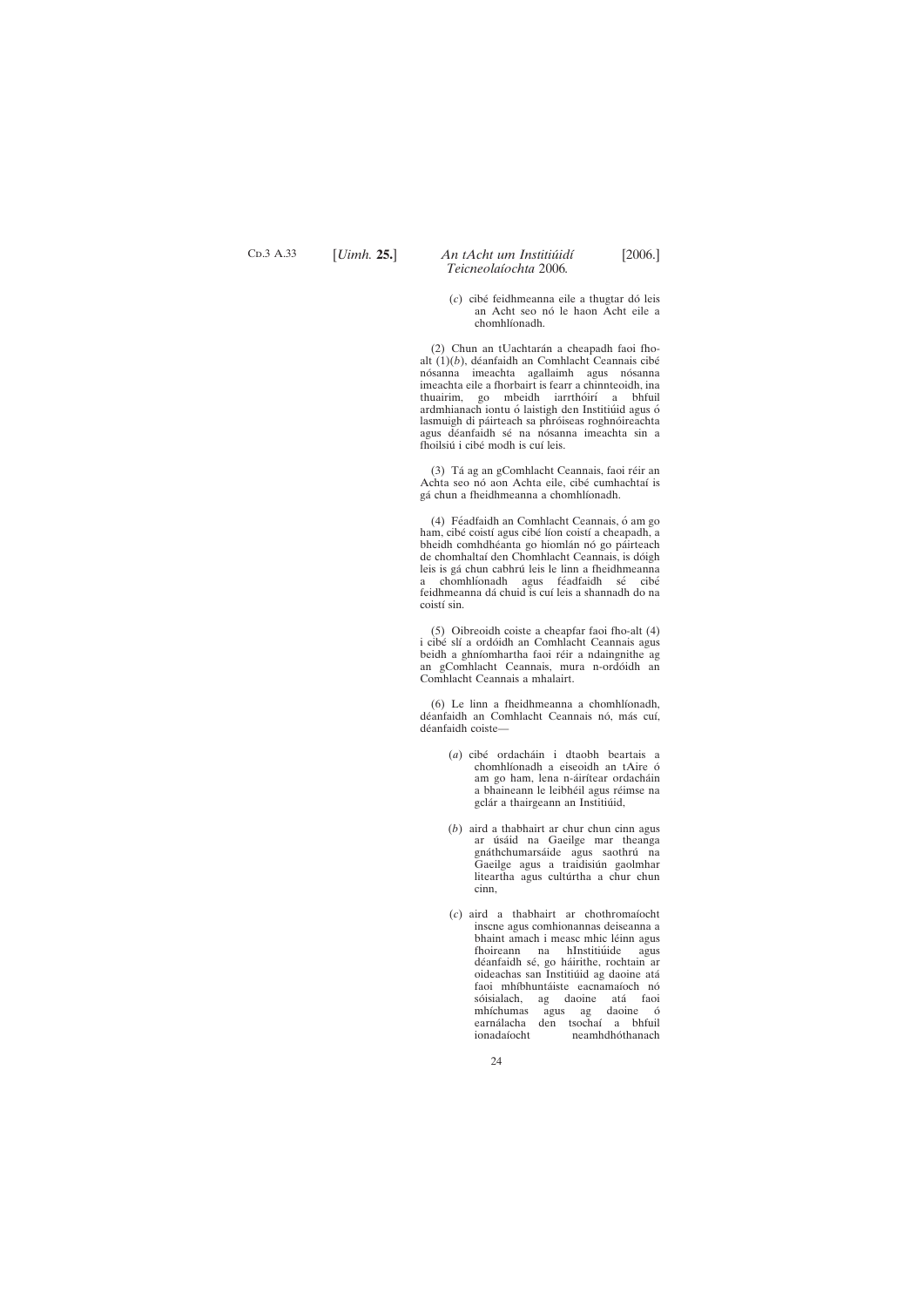<span id="page-24-0"></span>

C<sub>D</sub>.3 A.33

shuntasach acu i measc na mac léinn i gcoitinne a chur chun cinn,

- (d) a chinntiú, a mhéid is féidir leis, go gcuirfidh an Institiúid le cur chun cinn fhorbairt eacnamaíoch, chultúrtha agus shóisialach an Stáit agus le hurraim don éagsúlacht luachanna, creideamh agus traidisiún i sochaí na hÉireann, agus
- (*e*) aird a thabhairt ar fhreagrachtaı´ reachtúla soláthraithe oideachais eile.".

**37.**—Leasaítear alt 11(3)(*a*) d'Acht DIT trí "de réir na gclár agus Leasú ar alt 11 an bhuiséid a cheadófar go bliantúil faoi alt 14 den Acht seo agus" d'Acht DIT. a scriosadh.

**38**.—Leasaítear Acht DIT tríd an alt seo a leanas a chur in ionad Leasú ar alt 12

"Forálacha ginearálta i nda´il le foireann.  $12.-(1)$  Féadfaidh an Institiúid cibé feidhmeanna dá cuid is cuí leis an gComhlacht 25

**34.**—Leasaítear alt 8(1) d'Acht DIT trí "leis an Údarás" a chur in Leasú ar alt 8 ionad "leis an gCoiste Gairmoideachais". d'Acht DIT.

35.—Leasaítear alt 9 d'Acht DIT—

Leasú ar alt 9 d'Acht DIT.

(*a*) tríd an bhfo-alt seo a leanas a chur in ionad fho-alt (1):

"(1) Déanfaidh an Comhlacht Ceannais duine a cheapadh ó am go ham i gcáil lánaimseartha chun bheith ina Uachtarán nó ina hUachtarán ar an Institiúid agus ina Phríomh-Oifigeach nó ina Príomh-Oifigeach di.",

- (b) i bhfo-alt (2), trí "ag an Údarás" a chur in ionad "ag an Aire", agus
- (*c*) trı´d an bhfo-alt seo a leanas a chur in ionad fho-alt (4) (a cuireadh isteach leis an Acht um Institiúid Teicneolaíochta Bhaile Átha Cliath (Leasú) 1994):

"(4) I gcás ina dtiocfaidh Oifig an Uachtaráin chun bheith folamh, féadfaidh an Comhlacht Ceannais, tar éis dul i gcomhairle leis an Údarás, duine a cheapadh chun feidhmeanna an Uachtaráin a chomhlíonadh go dtí cibé tráth a cheapfar duine go buan chun na hoifige sin agus féadfaidh an Comhlacht Ceannais an ceapachán eatramhach sin a fhoirceannadh tráth ar bith.".

36.—Leasaítear alt 10 d'Acht DIT—

Leasú ar alt $10\,$ d'Acht DIT.

- (*a*) i bhfo-alt (1), trí ", le ceadú an Aire" a scriosadh, agus
- (b) i bhfo-alt (2), trí "an tÚdarás" a chur in ionad "an tAire".

alt 12: d'Acht DIT.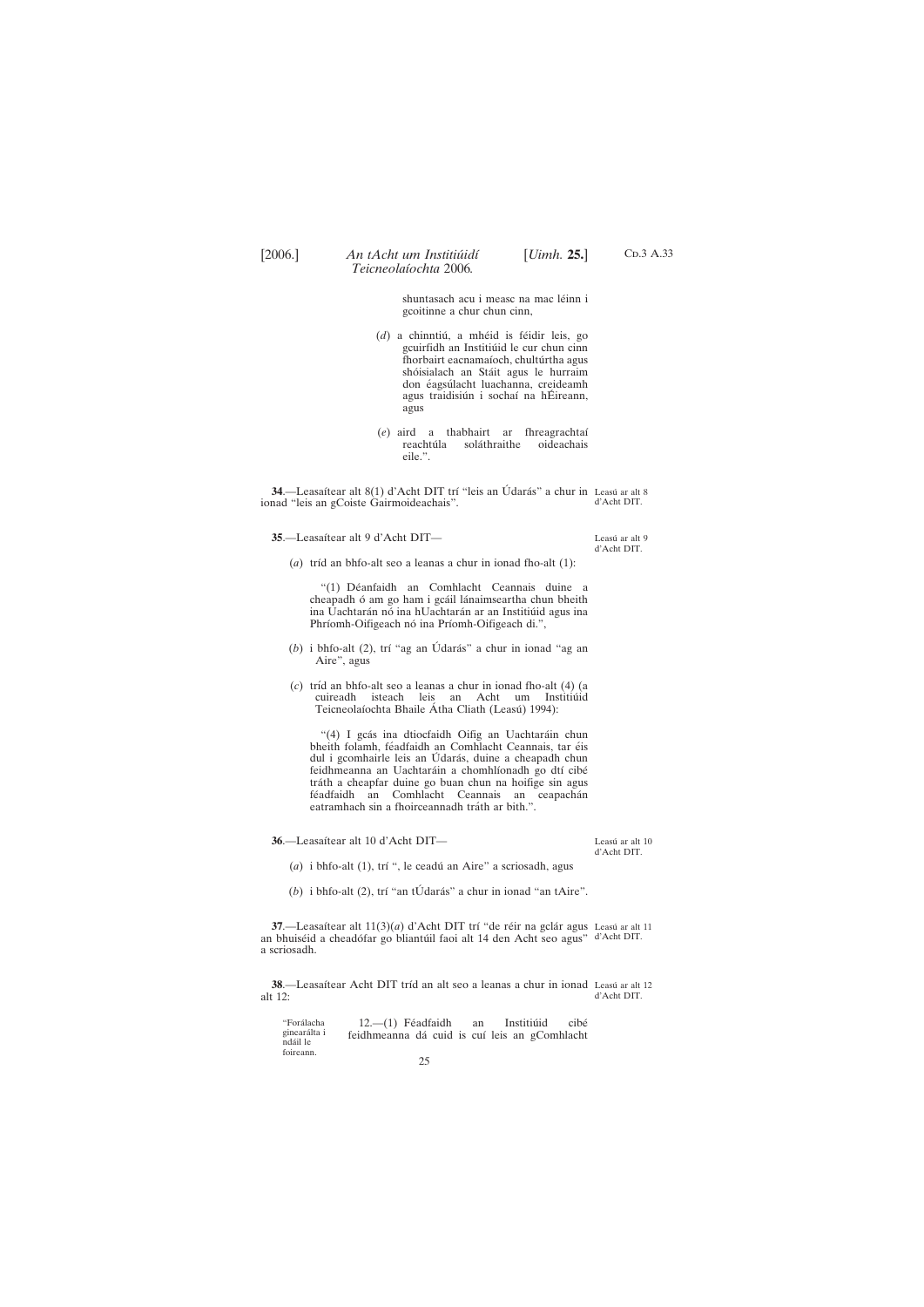<span id="page-25-0"></span>C<sub>D</sub>.3 A.38

## [*Uimh.* **25.**] [2006.] *An tAcht um Institiu´idı´ Teicneolaı´ochta* 2006*.*

Ceannais a chomhlíonadh trí aon chomhalta dá foireann nó ag aon chomhalta dá foireann.

(2) Faoi réir alt 13, íocfaidh an Institiúid lena foireann cibé luach saothair, táillí, liúntais agus caiteachais a cheadóidh an tAire ó am go ham le toiliú an Aire Airgeadais.

(3) Déanfaidh cuideachta nó gnóthas dá dtagraı´tear in alt 5(1)(*f*) (arna leasu´ leis an *Acht um Institiu´idı´ Teicneolaı´ochta 2006*) aon luach saothair, táillí, liúntais nó caiteachais a íoc le foireann na hInstitiúide de réir socruithe chuige sin arna ndéanamh idir an Institiúid agus an tÚdarás.

(4) Beidh feidhm ag Scéim Aoisliúntais na hEarnála Oideachais (dá dtagraítear in Airteagal 2 den Ordú um Scéim Aoisliúntais na hEarnála Oideachais (Riarachán Roinne agus Feidhmeanna Aire a Aistriú) 2001 (I.R. Uimh. 14 de 2001) maidir leis an Institiúid agus comhaltaí a foirne.".

Forálacha i ndáil le foireann áirithe.

**39.**—Leasaítear Acht DIT tríd an alt seo a leanas a chur isteach i ndiaidh alt 12:

"Forálacha i ndáil le foireann áirithe. 12A.—(1) (a) Féadfaidh an Institiúid cibé daoine agus cibé líon daoine a cheapadh chun bheith ina gcomhaltaí d'fhoireann na hInstitiúide (i dteannta an Uachtaráin agus na Stiúrthóirí) is cuí leis an gComhlacht Ceannais ó am go ham faoi réir cheadú an Údaráis arna

> (*b*) Déanfar na comhaltaí sin den fhoireann a earcú agus a roghnú de réir nósanna imeachta a chinnfidh an tAire ó am go ham.

thabhairt le comhthoiliú an Aire agus

an Aire Airgeadais.

(*c*) Fora´lfar leis na no´sanna imeachta sin gurb iad a bheidh ar an mbord roghnóireachta daoine atá cáilithe go cuí agus go mbeidh an tUachtarán nó Stiúrthóir ar an Institiúid nó ainmnitheach de chuid an Uachtaráin air.

(2) Faoi réir alt 13, fostófar na comhaltaí d'fhoireann na hInstitiúide ar cibé téarmaí agus coinníollacha a chinnfidh an Institiúid (faoi réir cheadú an Aire arna thabhairt le comhthoiliú an Aire Airgeadais) ó am go ham.

(3) Féadfaidh an Institiúid comhalta dá foireann a chur ar fionraí nó a dhífhostú, ach ní dhéanfar sin ach amháin de réir nósanna imeachta agus faoi réir aon choinníollacha a chinnfidh an Institiúid, tar éis di dul i gcomhairle le comhlachais foirne nó ceardchumainn aitheanta; féadfar foráil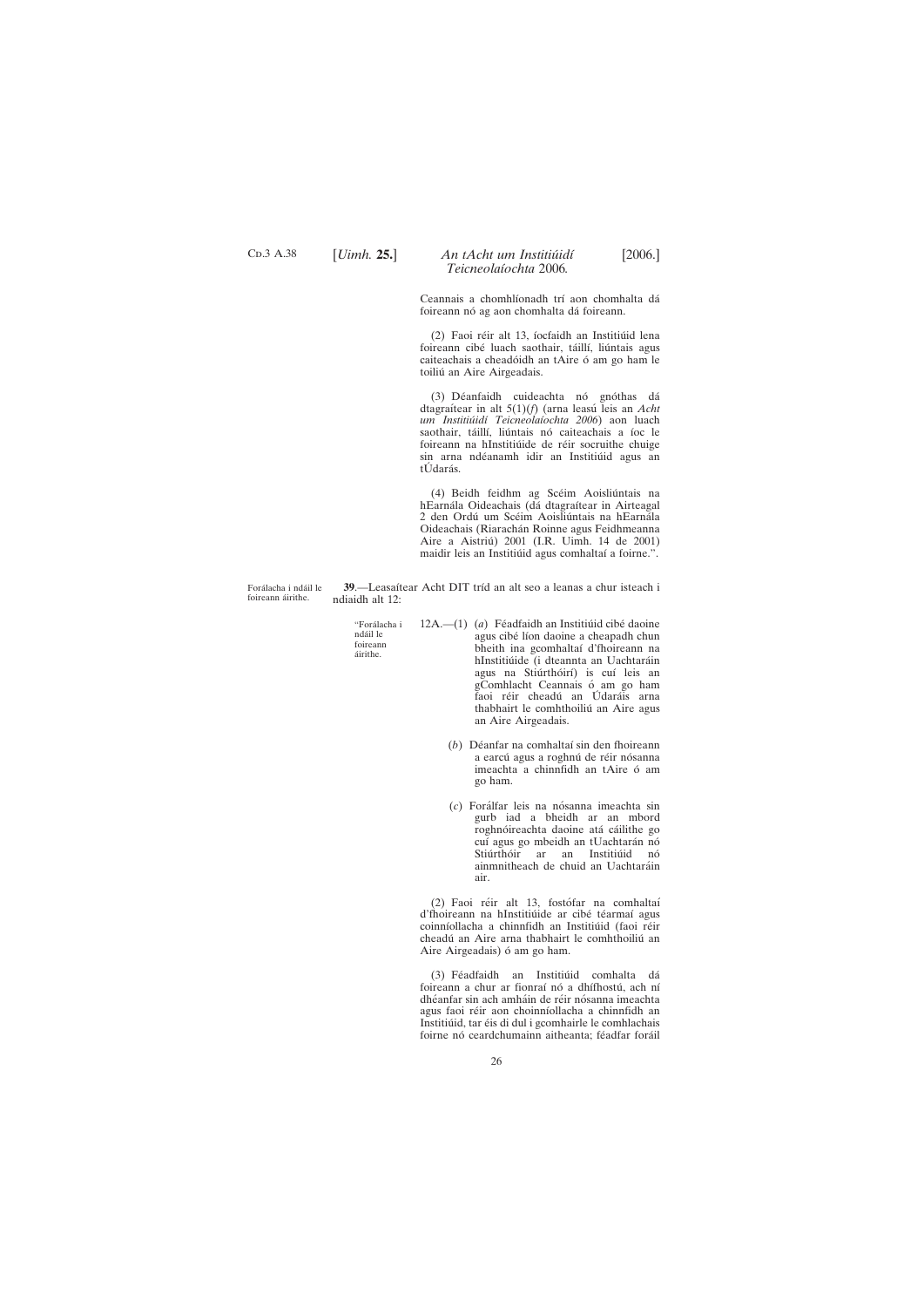<span id="page-26-0"></span>

C<sub>D</sub>.3 A.39

a dhéanamh leis na nósanna imeachta seo nó leis na coinnı´ollacha seo maidir le cumhachtaı´ a bhaineann le fionraí nó le dífhostú a tharmligean chuig an Uachtarán.

(4) Beidh feidhm ag fo-alt (3) maidir leis na comhaltaí go léir d'fhoireann na hInstitiúide, ach amháin na hoifigigh sin a bhfuil feidhm ag fo-ailt (3) agus (4) (arna gcur isteach leis an *Acht um Institiu´idı´ Teicneolaı´ochta 2006*) d'alt 13 maidir leo.".

**40**.—Leasaítear alt 13 d'Acht DIT trí na fo-ailt seo a leanas a chur Leasú ar alt 13 isteach i ndiaidh fho-alt (2): d'Acht DIT.

**41**.—Leasaítear Acht DIT tríd an alt seo a leanas a chur in ionad Leasú ar alt 14 alt 14: d'Acht DIT.

'Buiséid. 14.—(1) Déanfaidh an Comhlacht Ceannais, an

1ú lá de Mhárta nó roimhe i ngach bliain airgeadais nó cibé dáta eile a cheadóidh An tÚdarás (ar féidir gur dáta é roimh thosach na bliana airgeadais lena mbaineann an ráiteas),

- "(3) (*a*) Beidh feidhm ag ailt 105, 106 agus 107 den Acht Oideachais Ghairme Beatha 1930 agus ag ailt 7 agus 8 den Acht Gairm-Oideachais (Leasú) 1944 maidir le hoifigigh don Institiúid a ceapadh roimh thosach feidhme an fho-ailt seo, ach tagairtí don Institiúid a chur in ionad tagairtí don choiste gairmoideachais.
	- (*b*) D'ainneoin alt 7(5) den Acht Gairm-Oideachais (Leasú) 1944, aon uair a dhéanfar oifigeach don Institiúid a bhfuil feidhm ag mír (*a*) maidir leis nó léi a chur ar fionraí faoin Acht seo, féadfaidh an Institiúid, más cuí leis an gComhlacht Ceannais é, íocaíochtaí ex gratia a dhéanamh, le toiliú an Aire, leis an oifigeach a bheidh ar fionraí in ionad an luacha saothair a bheadh iníoctha, murach an fionraí sin, leis an oifigeach sin.
	- (*c*) Aon suim a íocfar faoi mhír  $(b)$ 
		- (i) beidh sí in-aisíoctha ag an oifigeach leis an Institiúid,
		- (ii) féadfar í a asbhaint as aon airgead is iníoctha ag an Institiúid leis an oifigeach sin, agus
		- (iii) ní dhéanfar í a ríomh mar thuarastal nó mar dhíolaíocht chun críocha Scéim Aoisliúntais na hEarnála Oideachais.
- (4) (a) Ní dhéanfaidh an Institiúid aon duine dá hoifigigh a bhfuil feidhm ag an bhfo-alt seo maidir leis nó léi a chur as oifig gan toiliú an Aire.
	- (*b*) Ta´ feidhm ag an bhfo-alt seo maidir le hoifigigh don Institiúid arna gceapadh roimh thosach feidhme an fho-ailt seo.".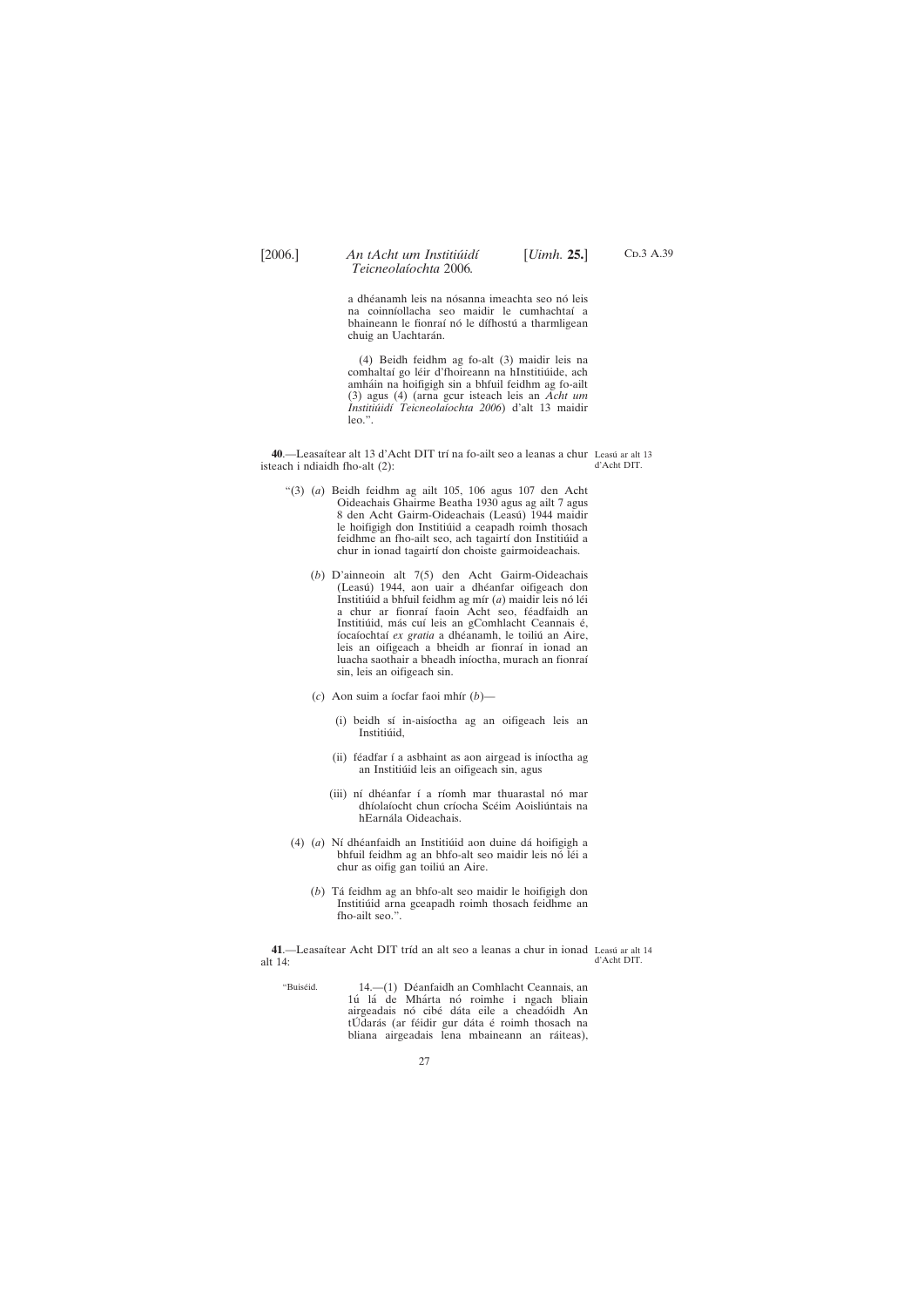C<sub>D</sub>.3 A.41

# [*Uimh.* **25.**] [2006.] *An tAcht um Institiu´idı´ Teicneolaı´ochta* 2006*.*

ráiteas maidir le caiteachas beartaithe agus ioncam ionchais na hInstitiúide don bhliain airgeadais a ullmhú agus a chur faoi bhráid an Údaráis, i cibé foirm agus ar cibé modh a cheadóidh an tÚdarás o´ am go ham.

(2) Cinnfidh an tÚdarás, ag féachaint don ráiteas a bheidh curtha faoina bhráid faoi fho-alt (1), an me´id airgid a bheidh le leithroinnt ar an Institiúid don bhliain airgeadais as airgead arna sholáthar don Údarás de bhun alt 12 d'Acht an Údaráis um Ard-Oideachas 1971, agus is é a bheidh i mbuiséad na hInstitiúide don bhliain airgeadais an méid a leithroinnfear amhlaidh mar aon le hioncam ionchais eile na hInstitiúide, de réir mar a chomhaontófar é leis an Údarás.

(3) Nuair a bheidh buiséad na hInstitiúide arna chinneadh, is feidhm de chuid an Uachtaráin, ag gníomhú dó nó di ar údarás an Chomhlachta Ceannais, é a chur in éifeacht.

(4) Féadfaidh an tÚdarás, aon tráth, ar iarratas a bheith déanta chuige ag an gComhlacht Ceannais, an méid airgid a mhéadú a bheidh le leithroinnt ar an Institiúid as airgead a sholáthraítear don Údarás.

- (5) Más é tuairim an Uachtaráin-
	- (*a*) maidir leis an gcaiteachas iarbhír i mbliain airgeadais, nó
	- (*b*) maidir le gníomh atá beartaithe,

go mbeidh nó gur dócha go mbeidh de thoradh air, agus aon leithroinnt mhéadaithe faoi fho-alt (4) a´ cur i gcuntas, caiteachas de bhreis ar an mbuiséad don bhliain airgeadais sin (dá ngairtear 'imeacht ábhartha ón mbuiséad' san alt seo), cuirfidh an tUachtarán an méid sin in iúl don Chomhlacht Ceannais.

(6) Ma´ chinneann an Comhlacht Ceannais, d'ainneoin an méid sin a bheith curtha in iúl dó amhlaidh—

- $(a)$  i gcás fho-alt  $(5)(a)$ , gan a chaiteachas iarbhír a laghdú, nó
- (*b*) i gcás fho-alt  $(5)(b)$ , leanúint ar aghaidh leis an ngníomh a bheartaíonn sé a dhéanamh,

déanfaidh an tUachtarán, a luaithe is indéanta, murab é an tátal atá aige nó aici, contrártha dá thuairim nó dá tuairim roimhe sin, nach dtarlóidh imeacht ábhartha ón mbuiséad, cinneadh an Chomhlachta Ceannais a chur in iúl don Udarás.

(7) Más rud é, d'ainneoin an ailt seo, go dtabhóidh an Institiúid caiteachas de bhreis ar a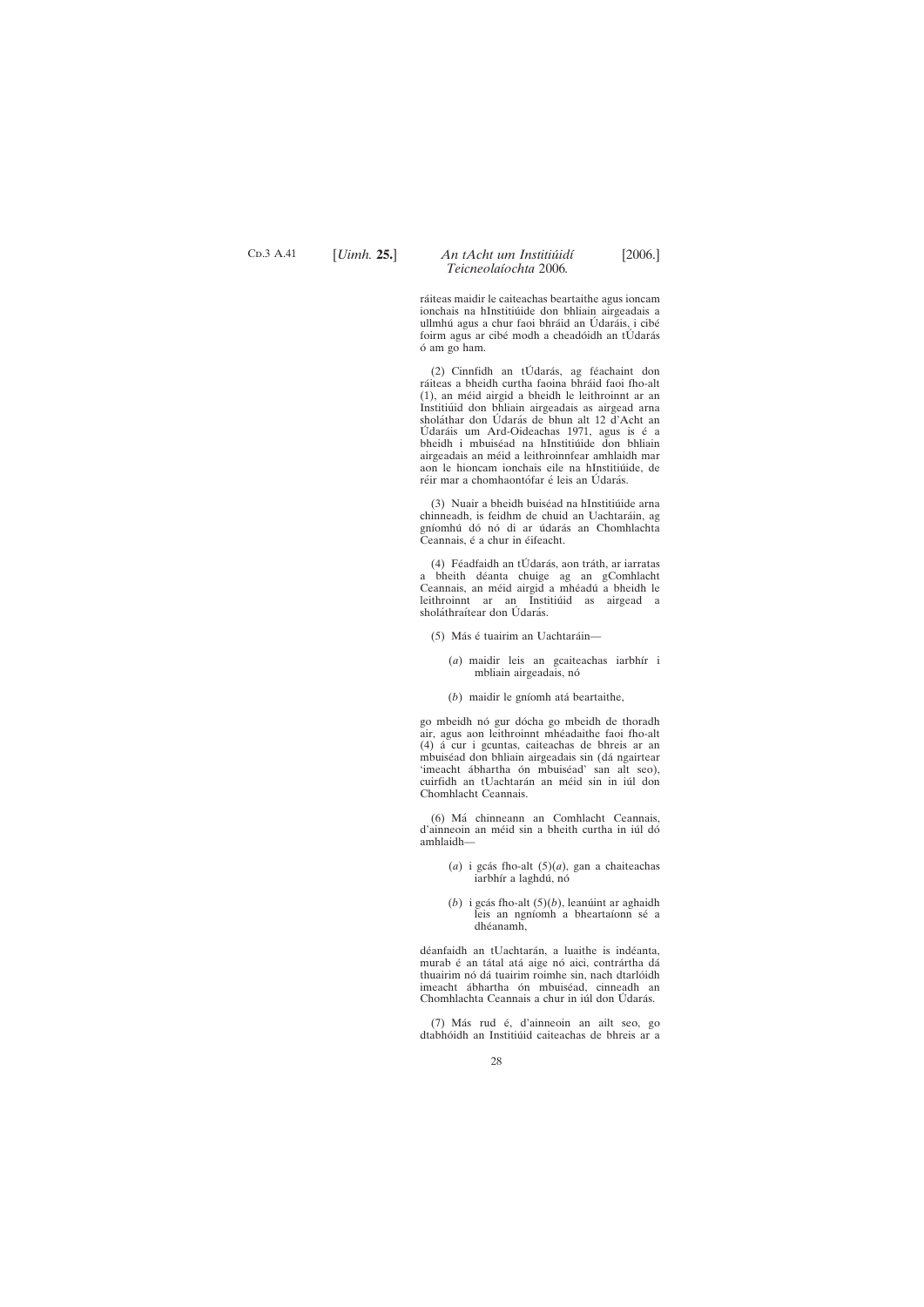<span id="page-28-0"></span>

C<sub>D</sub>.3 A.41

buiséad is caiteachas nach n-íocfar as ioncam na hInstitiúide seachas an t-airgead a leithroinnfidh an tÚdarás uirthi, beidh an bhreis sin ina céadmhuirear ar an mbuiséad don chéad bhliain airgeadais eile dá éis sin.

(8) Féadfaidh an Institiúid airgead a fháil ar iasacht trí rótharraingt bhainc nó ar shlí eile agus féadfaidh sí iasacht arna glacadh ag duine nó comhlacht daoine, nó iasacht airgid arna glacadh air nó uirthi féin ag duine nó air féin ag comhlacht daoine, a ráthú nó a fhrithghealladh.

 $(9)$  Is de réir socruithe a dhéanfar ó am go ham idir an Institiúid agus an tÚdarás a gheofar airgead ar iasacht, a thabharfar ráthú agus a dhéanfar frithghealladh faoi fho-alt  $(8)$ ; rachaidh an tÚ darás i gcomhairle leis an Aire agus leis an Aire Airgeadais sula ndéanfaidh sé socruithe den sórt sin.".

- (b) i bhfo-alt (2), trí "don Údarás" a chur in ionad "don Choiste Gairmoideachais", agus
- (*c*) trı´d an bhfo-mhı´r seo a leanas a chur leis i ndiaidh fhoalt (2):

"(3) Cuirfidh an Institiúid ar fáil don Údarás cibé faisnéis a iarrfaidh an tUdarás ó am go ham maidir le líon na ndaoine atá fostaithe ag an Institiúid, maidir lena gcomhdhéanamh de réir grád, maidir lena dtéarmaí agus a gcoinníollacha fostaíochta (lena n-áirítear a luach saothair, a dtáillí, a liúntais, a gcaiteachais agus a naoisliúntais) agus maidir le haon nithe gaolmhara eile.".

**42**.—Leasaı´tear alt 15 d'Acht DIT—

"Cuntais agus taifid a choimeád.  $17.$ — $(1)$  Coimeádfaidh an Institiúid, i cibé foirm a cheadóidh an tÚdarás, na cuntais agus na taifid go léir is cuí agus is gnách ar an ioncam go

léir a gheobhaidh sí nó ar an gcaiteachas go léir a thabhóidh sí.

(2) Déanfaidh an Institiúid cuntais a choimeádfar de bhun fho-alt (1), a mhéid a

Leasú ar alt 15 d'Acht DIT.

(*a*) tríd an bhfo-alt seo a leanas a chur in ionad fho-alt (1):

"(1) A luaithe is féidir, ach tráth nach déanaí ná 3 mhí tar éis dheireadh gach bliana acadúla, ullmhóidh agus foilseoidh an Comhlacht Ceannais tuarascáil ar a imeachtaí i gcaitheamh na bliana sin i cibé foirm a chinnfidh an tÚdarás agus cuirfidh sé cóip den tuarascáil sin ar fáil don Údarás agus don Aire.",

**44**.—Leasaítear Acht DIT tríd an mír seo a leanas a chur in ionad Leasú ar alt 17 d' alt 17: Acht DIT.

**43**.—Aisghairtear alt 16 d'Acht DIT.

29

#### Alt 16 d'Acht DIT a aisghairm.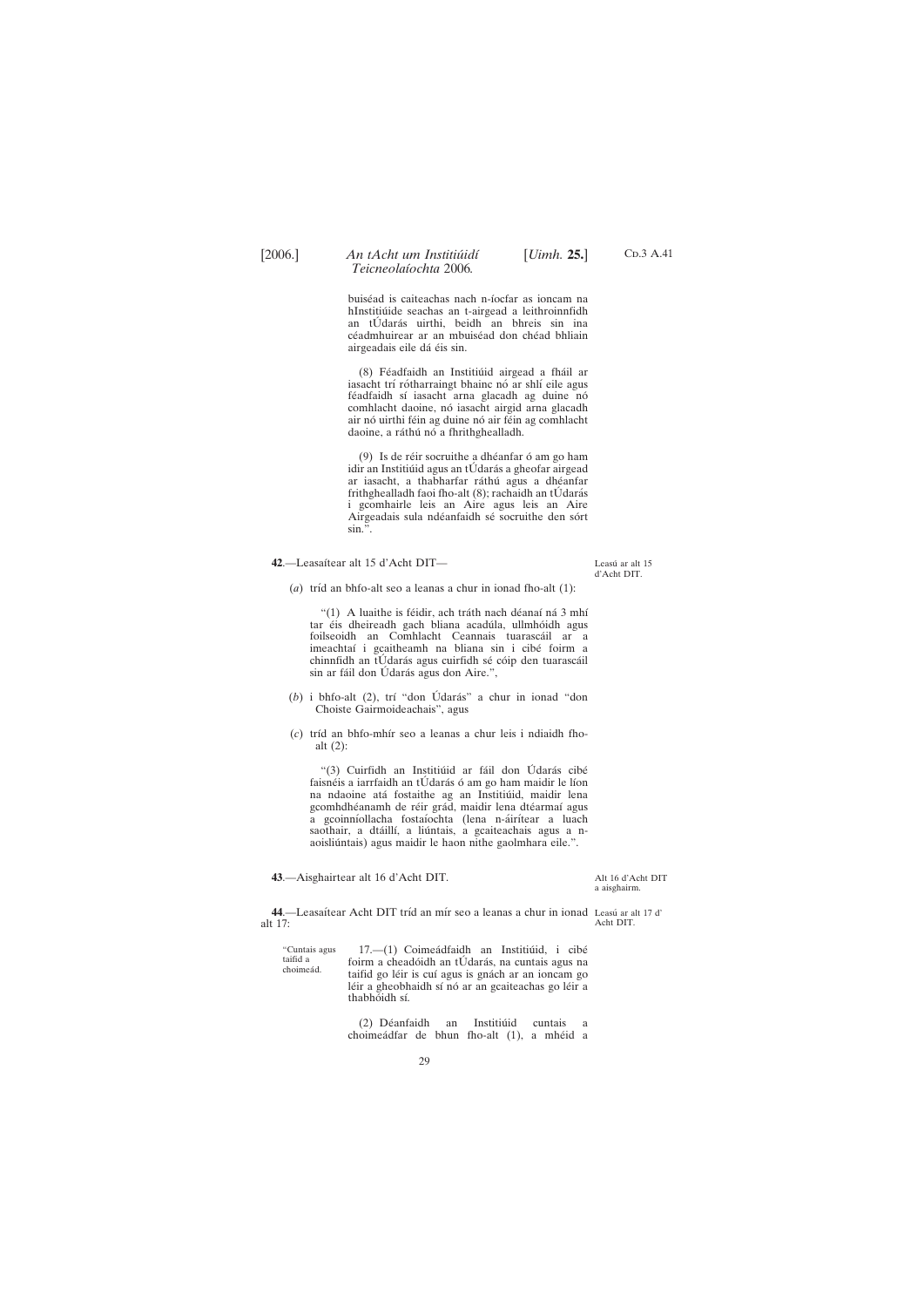Leasú ar alt 21 d'Acht DIT.

30

<span id="page-29-0"></span>C<sub>D</sub>.3 A.44

## [*Uimh.* **25.**] [2006.] *An tAcht um Institiu´idı´ Teicneolaı´ochta* 2006*.*

ordóidh an tArd-Reachtaire Cuntas agus Ciste é, a chur faoi bhra´id an Ard-Reachtaire Cuntas agus Ciste gach bliain, lena n-iniú chadh, faoi cibé dáta a chinnfidh an tArd-Reachtaire Cuntas agus Ciste ó am go ham agus, díreach tar éis an iniúchta, déanfaidh an Institiúid cóip de na cuntais, mar aon le cóip de thuarascáil an Ard-Reachtaire Cuntas agus Ciste ar na cuntais, a thíolacadh don Údarás agus don Aire.

(3) Cuirfidh an tAire faoi deara cóipeanna de na cuntais a thíolacfaidh an Institiúid don Aire faoin alt seo, mar aon le cóipeanna de thuarascáil an Ard-Reachtaire Cuntas agus Ciste ar na cuntais sin, a leagan faoi bhráid gach Tí den Oireachtas.".

Leasú ar alt 19 d'Acht DIT. 45.—Leasaítear alt 19(1) d'Acht DIT trí ", tar éis dul i gcomhairle leis an gCoiste Gairmoideachais" a scriosadh.

> 46.—Leasaítear Acht DIT tríd an alt seo a leanas a chur in ionad alt 21:

> > "Cigireacht. 21.—Féadfaidh an tAire, tar éis dul i gcomhairle leis an Údarás, aon duine nó daoine is cuí leis an Aire a údarú chun tuairisciú don Aire ar aon nithe a bhaineann le hoibriú na hInstitiúide agus beidh an duine sin nó na daoine sin i dteideal gach tráth réasúnach dul isteach san Institiúid agus tabharfaidh an Institiúid gach saoráid, lena náirítear rochtain ar gach taifead, dóibh chun a gcuid feidhmeanna a chomhlíonadh.".

Rialú Institiúid Teicneolaíochta Bhaile Átha Cliath.

47.—Leasaítear Acht DIT trí na hailt seo a leanas a chur isteach i ndiaidh alt 21:

"Feidhmeanna 21A.—(1) Déanfaidh an Institiúid, trí rún ón gComhlacht Ceannais, cibé cinn de na feidhmeanna a dhearbhaı´tear leis an Acht seo a bheith ina bhfeidhmeanna forchoimeádta a chomhlíonadh agus forléireofar 'feidhm fhorchoimeádta' agus beidh éifeacht leis san Acht seo dá réir sin.

> (2) Dearbhaítear gur feidhmeanna forchoimea´dta na feidhmeanna faoi ailt 5(1)(*a*) go (*k*), 7, 9, 10, 21C, 21D agus 21E.

> (3) Is  $\acute{\text{e}}$  nó is í an tAire a chinnfidh aon díospóid i dtaobh cibé acu is feidhm fhorchoimeádta aon fheidhm áirithe nó nach ea.

(4) Cabhróidh an tUachtarán leis an gComhlacht Ceannais le linn dó a fheidhmeanna forchoimeádta a chomhlíonadh, i cibé slí a theastóidh ón gComhlacht Ceannais.

(5) Nı´ dhe´anfaidh an Comhlacht Ceannais feidhm nach feidhm fhorchoimeádta a chomhlíonadh le rún óna chomhaltaí nó ordachán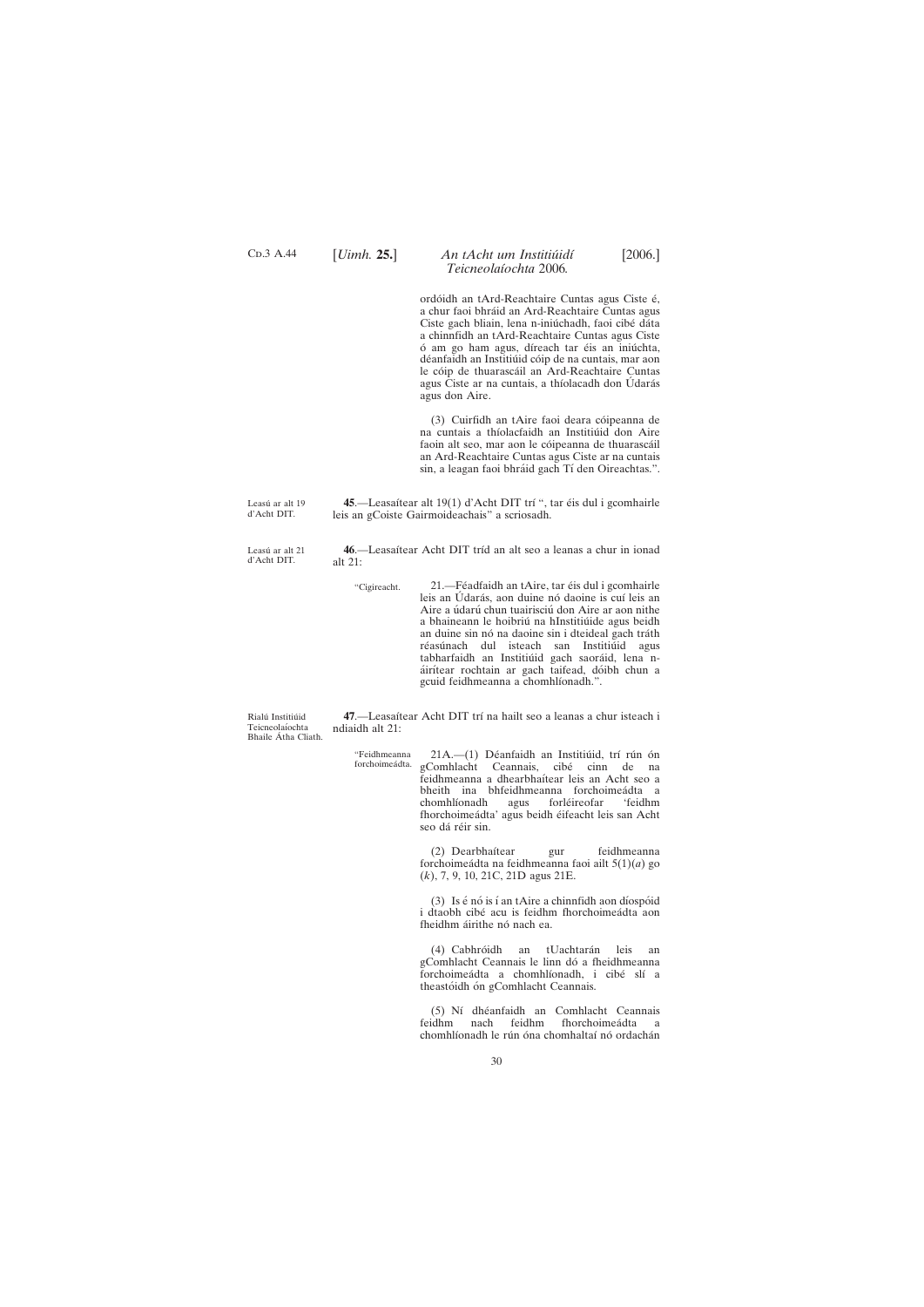C<sub>D</sub>.3 A.47

a thabhairt i ndáil le feidhm nach feidhm fhorchoimeádta a chomhlíonadh.

Feidhmeanna feidhmiúcháin.  $21B$ .— $(1)$  Is feidhm feidhmiú cháin gach feidhm nach feidhm fhorchoimeádta agus forléireofar 'feidhm feidhmiúcháin' agus beidh éifeacht leis dá réir sin san Acht seo.

> (2) Is é nó is í an tUachtarán a chomhlíonfaidh feidhmeanna feidhmiúcháin.

> (3) Soláthróidh an tUachtarán cibé faisnéis don Chomhlacht Ceannais i dtaobh a chuid feidhmeanna nó a cuid feidhmeanna a chomhlíonadh a theastóidh ón gComhlacht Ceannais ó am go ham.

> (4) Soláthróidh an tUachtarán cibé faisnéis don Aire nó don Údarás maidir le comhlíonadh a fheidhmeanna nó a feidhmeanna agus a cheanglóidh an tAire nó an tÚdarás, de réir mar a bheidh, ó am go ham.

Plean forbartha straitéisí

21C.-(1) Déanfaidh an Comhlacht Ceannais, a luaithe is indéanta ach tráth nach déanaí ná 12 mhí tar éis thosach feidhme an ailt seo agus ag cibé tráthanna eile is cuí leis, a cheangal ar an Uachtarán plean (dá ngairtear 'plean forbartha straitéisí' san Acht seo) a ullmhú ina leagfar amach aidhmeanna an Chomhlachta Ceannais i gcomhair oibriú agus fhorbairt na hInstitiúide agus a straitéis chun na haidhmeanna sin a bhaint amach, agus chun na feidhmeanna faoin Acht seo a chomhlíonadh, le linn na tréimhse, is tréimhse nach lú ná trí bliana, lena mbaineann an plean.

(2) Féadfaidh an Comhlacht Ceannais an plean forbartha straitéisí a cheadú gan mhodhnú nó, tar éis dul i gcomhairle leis an Uachtarán, an plean a cheadú fara le cibé modhnuithe is cuí leis; le linn a chumhachtaí faoin bhfo-alt seo a fheidhmiú beidh aird ag an gComhlacht Ceannais ar na hacmhainní atá ar fáil don Institiúid.

 $(3)$  A luaithe is indéanta tar éis dó an plean forbartha straitéisí a cheadú faoi fho-alt (2), soláthróidh an Comhlacht Ceannais cóip den phlean don Údarás agus don Aire.

comhionannais. a luaithe is indéanta ach tráth nach déanaí ná 12 21D.-(1) Déanfaidh an Comhlacht Ceannais, mhí tar éis thosach feidhme an ailt seo agus ag cibé tráthanna eile is cuí leis, a cheangal ar an Uachtarán ráiteas a ullmhú i dtaobh bheartais na hInstitiúide i leith na nithe seo a leanas—

(*a*) rochtain ar oideachas san Institiúid ag

daoine ata´ faoi mhı´bhunta´iste eacnamaíoch nó sóisialach, ag daoine atá faoi mhíchumas agus ag daoine ó earnálacha den tsochaí a bhfuil<br>ionadaíocht neamhdhóthanach neamhdhóthanach

Beartas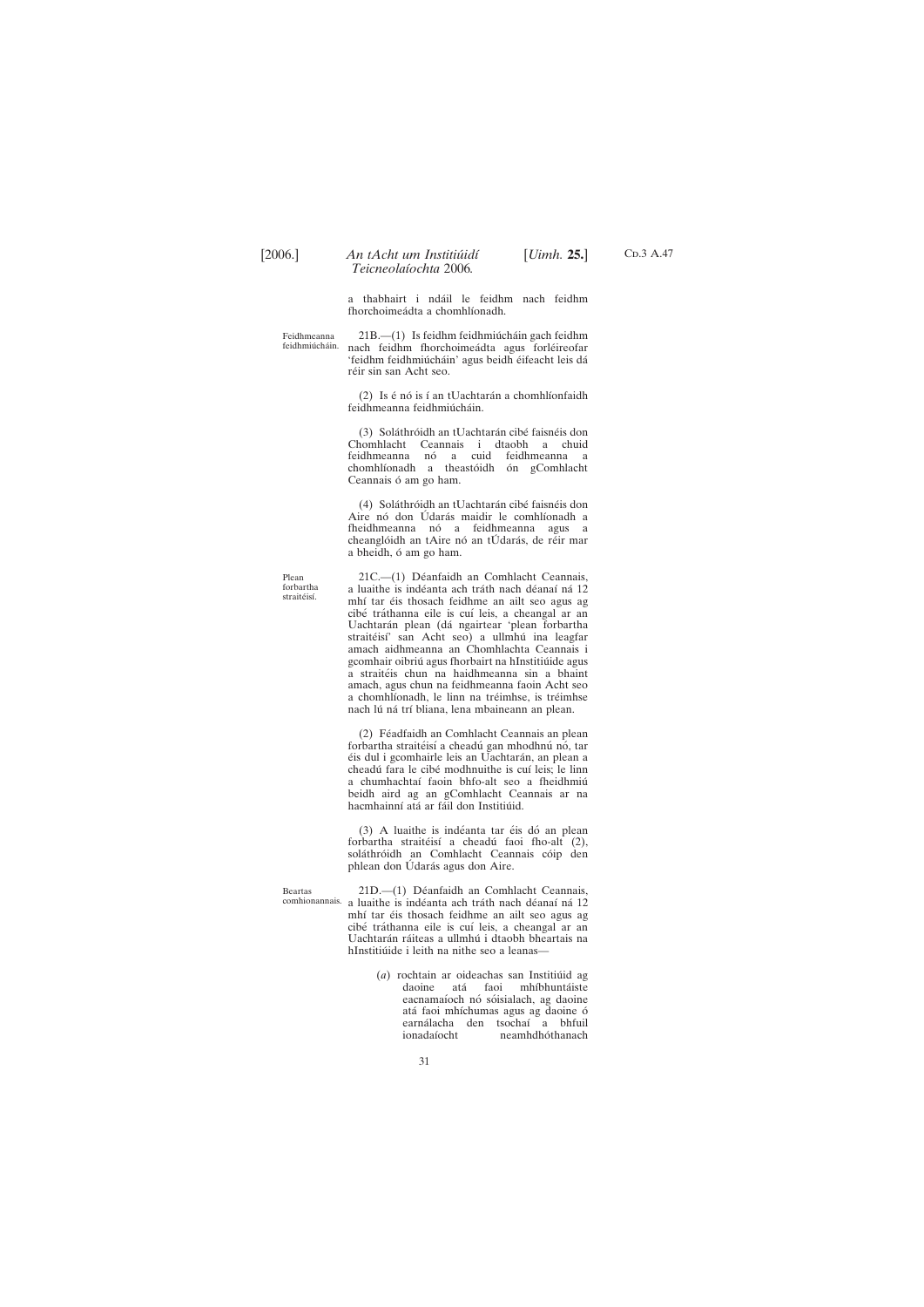C<sub>D</sub>.3 A.47

## [*Uimh.* **25.**] [2006.] *An tAcht um Institiu´idı´ Teicneolaı´ochta* 2006*.*

shuntasach acu i measc na mac léinn i gcoitinne, agus

(*b*) comhionannas, lena n-áirítear comhionannas inscne, i ngníomhaíochtaí uile na hInstitiúide,

agus beidh aird ag an Uachtarán, le linn an ráiteas a ullmhú, ar cibé beartais a chinnfidh an tAire ó am go ham maidir leis na nithe sin.

(2) Féadfaidh an Comhlacht Ceannais an ráiteas a ullmhófar faoi fho-alt (1) a cheadú gan mhodhnú nó, tar éis dul i gcomhairle leis an Uachtarán, an ráiteas a cheadú fara cibé modhnuithe is cuí leis; le linn a chumhachtaí a fheidhmiu´ faoin alt seo beidh aird ag an gComhlacht Ceannais ar na hacmhainní atá ar fáil don Institiúid.

(3) Déanfaidh an Institiúid na beartais a bheidh leagtha amach sa ráiteas a chur i ngníomh de réir mar a ceadaíodh iad faoi fho-alt (2).

Díospóidí a réiteach.

21E.—(1) Bunóidh an Comhlacht Ceannais nósanna imeachta d'fhonn díospóidí a éireoidh san Institiúid a réiteach.

(2) Ní bheidh feidhm ag fo-alt (1) maidir le díospóidí caidrimh thionscail, a ndéileálfar leo trí ghnáthstruchtúir caidrimh thionscail a oibríonn san Institiúid.

(3) Maidir le nósanna imeachta a bhunófar faoi fho-alt  $(1)$ —

(*a*) cuirfear i scríbhinn iad,

- (*b*) bunófar iad tar éis dul i gcomhairle le<br>comhlachais foirne agus le comhlachais foirne agus le ceardchumainn aitheanta ata´ ionadaitheach d'fhoireann na hInstitiúide agus le haontas na mac léinn nó le comhlacht ionadaitheach mac léinn eile, agus
- (*c*) de´anfar fora´il leo maidir le duine neamhspleách nó daoine neamhspleácha, de réir mar is cuí, do bhreithniú saincheisteanna atá faoi dhíospóid.

Athbhreithnithe. 21F.-Féadfaidh an tÚdarás athbhreithniú a dhéanamh-

> (*a*) ar an bplean forbartha straitéisí a ullmhófar de réir alt 21C, agus

(*b*) ar na beartais a bheidh leagtha amach sa ráiteas a ullmhófar de réir alt 21D agus ar chur i ngníomh na mbeartas sin ag an Institiúid,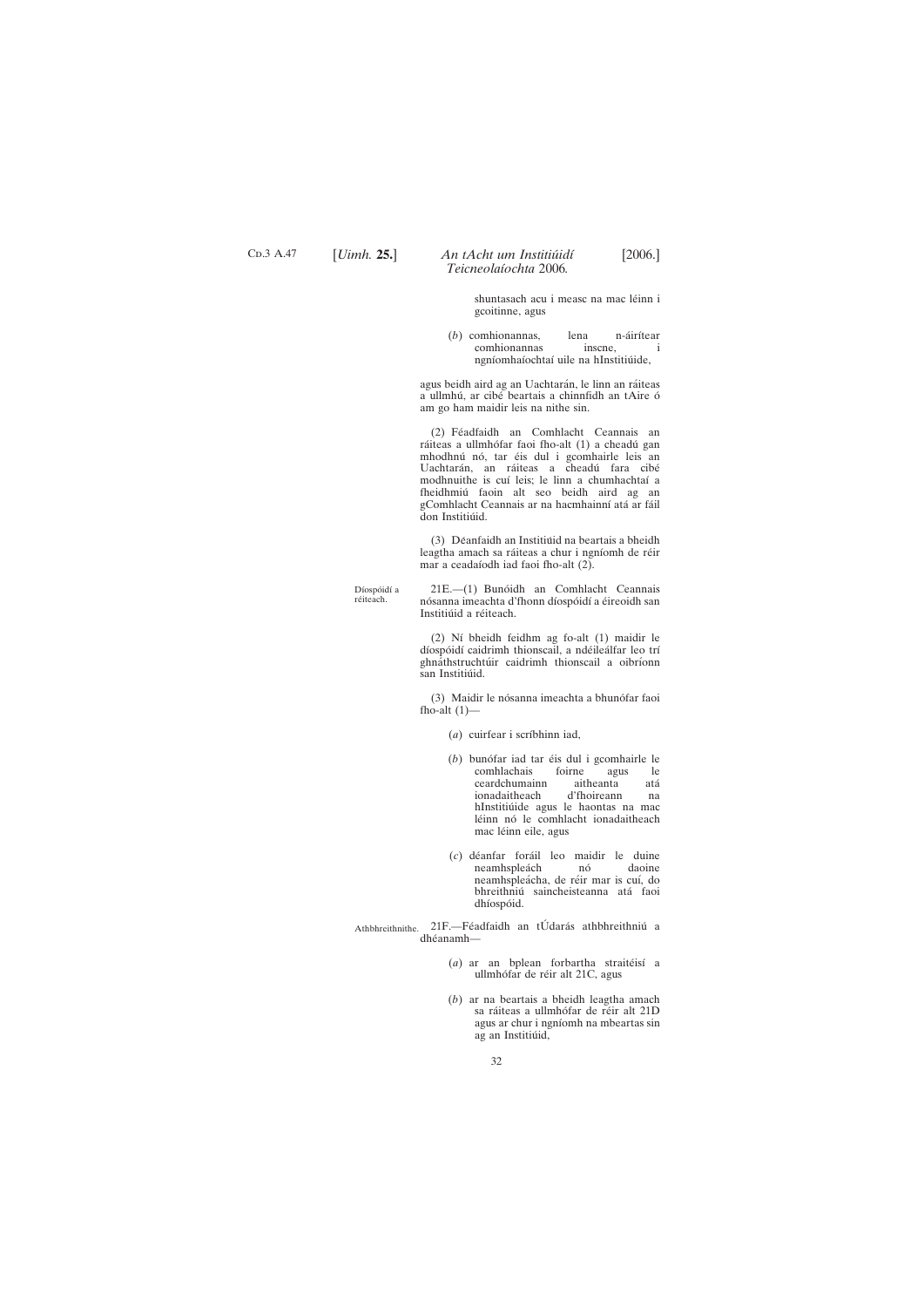agus féadfaidh sé, tar éis dul i gcomhairle leis an Institiúid, tuarascáil a fhoilsiú, i cibé foirm agus ar cibé modh is cuí leis, maidir le toradh aon athbhreithnithe den sórt sin.".

<span id="page-32-0"></span>**48.**—Leasaítear Acht DIT tríd an alt seo a leanas a chur isteach i Éifeacht orduithe ndiaidh alt 23: áirithe.

| "Éifeacht | 23A.—(1) Maidir le gach ordú a dhéanfar faoi       |
|-----------|----------------------------------------------------|
| orduithe  | alt 5(2), measfar, le linn na tréimhse iomchuí, go |
| áirithe.  | raibh sé bailí riamh.                              |
|           |                                                    |

(2) San alt seo ciallaíonn 'tréimhse iomchuí' an tréimhse dar tosach an tráth a dhéanfar an t-ordú lena mbaineann dá dtagraítear i bhfo-alt (1) agus dar crı´och tra´th thosach feidhme *alt 31* den *Acht um Institiu´idı´ Teicneolaı´ochta 2006*.".

2. Le linn a fheidhmeanna nó a feidhmeanna a chomhlíonadh, beidh an tUachtarán faoi réir cibé beartais a chinnfidh an Comhlacht Ceannais ó am go ham agus beidh sé nó sí freagrach don Chomhlacht Ceannais as an Institiúid a bhainistiú go héifeachtúil éifeachtach agus as a fheidhmeanna nó a feidhmeanna a chomhlíonadh go cuı´.

3. (1) Féadfaidh an tUachtarán aon fheidhmeanna dá chuid nó dá cuid a tharmligean chuig comhalta eile d'fhoireann na hInstitiúide, mura rud é go mbeidh siad tarmligthe chuig an Uachtarán faoi réir an choinníll nach ndéanfar iad a tharmligean a thuilleadh; beidh an comhalta eile sin freagrach don Uachtarán as na feidhmeanna sin a chomhlíonadh.

C<sub>D</sub>.3 A.47

### "Alt 9.

### AN TRÍÚ SCEIDEAL

### AN TUACHTARÁN

1. Déanfaidh an tUachtarán, faoi réir an Achta seo, seoladh a gníomhaíochtaí acadúla, riaracháin, airgeadais, pearsanra agus a gníomhaíochtaí eile ag an Institiúid a bhainistiú agus a stiúradh agus chun na gcríoch sin beidh cibé cumhachtaí aige nó aici is gá nó is fóirsteanach.

**50**.—Leasaítear Acht DIT tríd an Sceideal seo a leanas a chur in Leasú ar an Tríú ionad an Tríú Sceideal: Sceideal a

| 49.—Leasaítear an Dara Sceideal a ghabhann le hAcht DIT— | Leasú ar an Dara<br>Sceideal a |
|----------------------------------------------------------|--------------------------------|
| (a) trí mhíreanna $2(5)$ agus $3(3)$ a scriosadh, agus   | ghabhann le hAcht<br>DIT.      |

(b) i mír 14(e), trí "faoi réir cheadú an Aire agus cibé téarmaí agus coinníollacha a leagfaidh an tAire síos," a scriosadh.

33

ghabhann le hAcht DIT.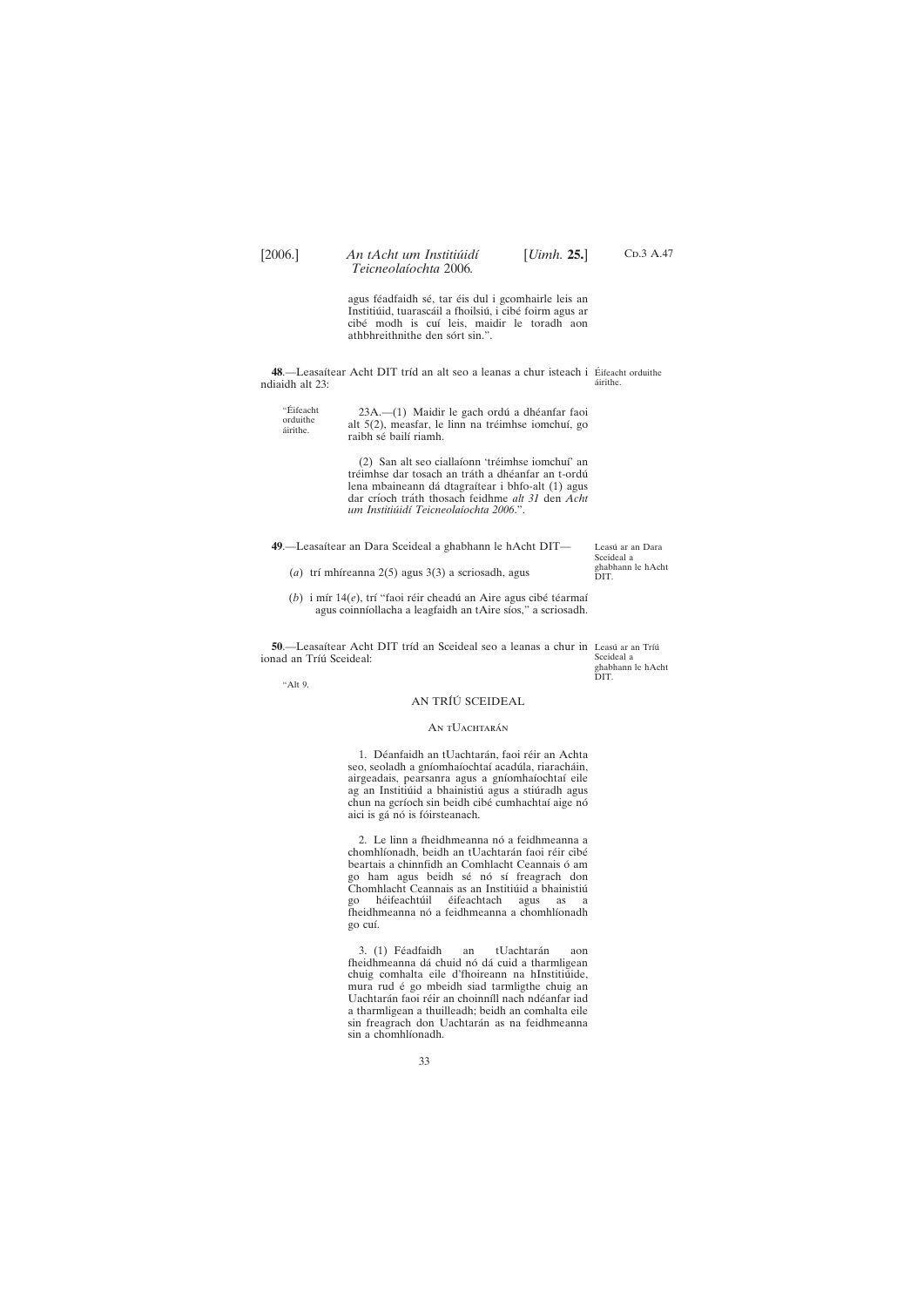C<sub>D</sub>.3 A.50

# [*Uimh.* **25.**] [2006.] *An tAcht um Institiu´idı´ Teicneolaı´ochta* 2006*.*

 $(2)$  D'ainneoin aon tarmligin den sórt sin, leanfaidh an tUachtarán de bheith freagrach gach uile thráth don Chomhlacht Ceannais i leith na bhfeidhmeanna a tharmligfear amhlaidh.

4. Ní shealbhóidh an tUachtarán aon oifig ná post eile gan toiliú an Chomhlachta Ceannais.

5. Beidh an tUachtarán i dteideal a bheith ina chomhalta nó ina comhalta d'aon choiste agus de gach coiste a cheapfaidh an Comhlacht Ceannais agus a bheith i gceannas orthu, ach amháin i gcás ina gcinnfidh an Comhlacht Ceannais a mhalairt, le comhthoiliú an Údaráis.

6. Beidh an tUachtarán i dteideal a bheith ina chomhalta nó ina comhalta den Chomhairle Acadúil agus, má bhíonn sé nó sí i láthair, beidh sé nó sí i gceannas ar gach cruinniú den Chomhairle sin; beidh sé nó sí i dteideal a bheith ina chomhalta nó ina comhalta de gach coiste a bhunóidh an Chomhairle sin.

7. Beidh an tUachtarán i seilbh oifige go ceann tréimhse 10 mbliana mura n-éireoidh sé nó sí as oifig, mura scoirfidh sé nó sí nó mura gcuirfear as oifig é nó í.

8. Aon uair a cheanglóidh an Coiste de Dháil Éireann arna bhunú faoi Bhuan-Orduithe Dháil Éireann chun scrúdú a dhéanamh ar na cuntais leithreasa agus ar thuarascálacha an Ard-Reachtaire Cuntas agus Ciste agus chun tuarascáil a thabhairt orthu do Dháil Éireann ar an Uachtarán déanamh amhlaidh, tabharfaidh sé nó sí fianaise don Choiste sin maidir leis na nithe seo a leanas—

- (*a*) rialtacht agus cuibheas na n-idirbheart a taifeadadh nó a cheanglaítear a thaifeadadh in aon leabhar nó in aon taifead eile cuntais atá faoi réir a iniú chta ag an Ard-Reachtaire Cuntas agus Ciste agus a cheanglaítear, faoin Acht seo, ar an Institiúid a ullmhú,
- (b) barainneacht agus éifeachtúlacht na hInstitiúide i dtaca le húsáid a hacmhainní,
- (*c*) na córais, na nósanna imeachta agus na cleachtais a úsáideann an Institiúid chun éifeachtacht a cuid oibríochtaí a mheas, agus
- (d) aon ní a dhéanann difear don Institiúid dá dtagraítear i dtuarascáil speisialta ón Ard-Reachtaire Cuntas agus Ciste

faoi alt 11(2) d'Acht an Ard-Reachtaire Cuntas agus Ciste (Leasú) 1993, nó in aon tuarascáil eile ón Ard-Reachtaire Cuntas agus Ciste (a mhéid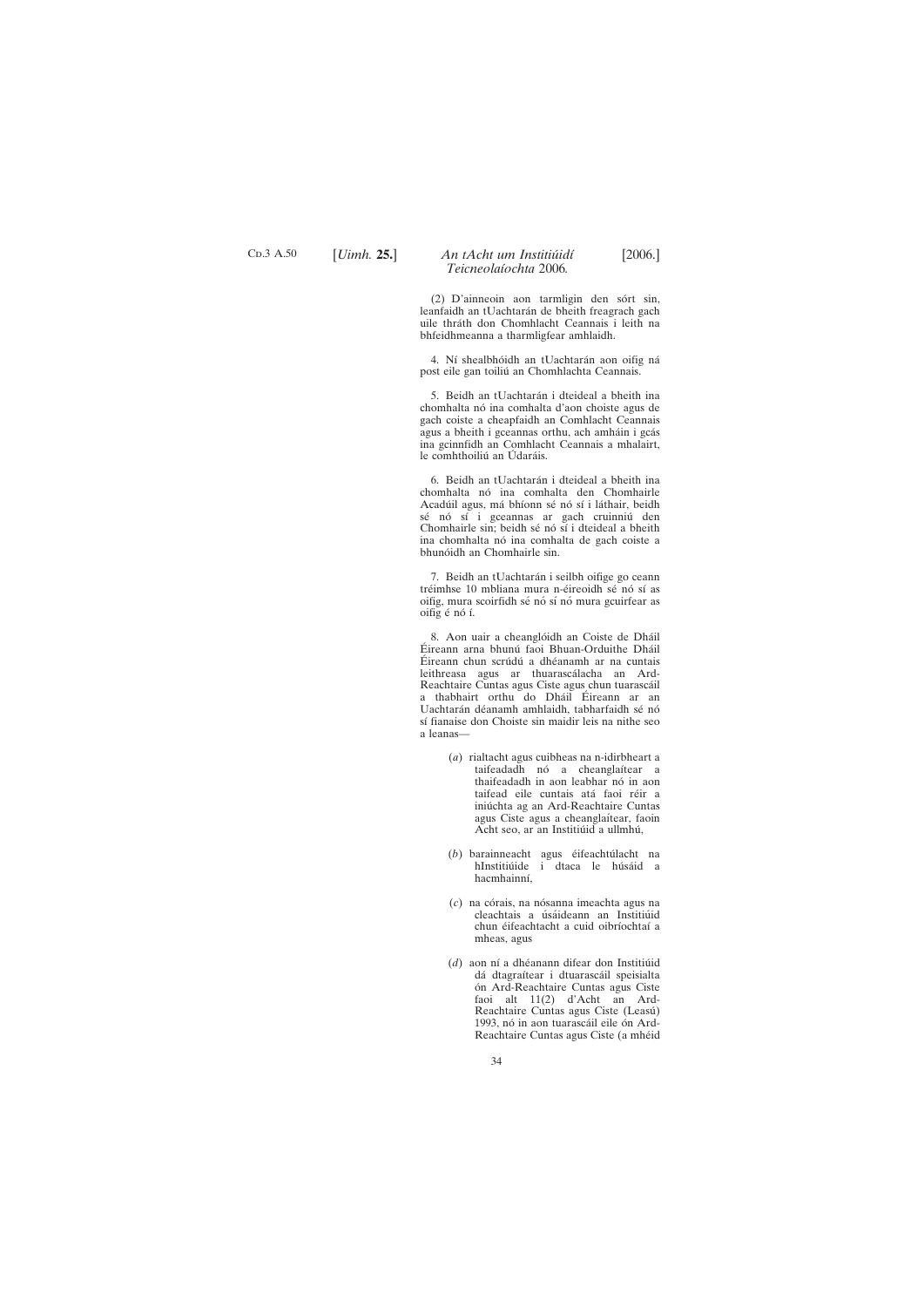C<sub>D</sub>.3 A.50

a bhaineann sé le ní a shonraítear i bhfomhír  $(a)$ ,  $(b)$  nó  $(c)$ ) a leagtar faoi bhráid Dháil Éireann.

<span id="page-34-0"></span>9. Ní dhéanfaidh an tUachtarán, má cheanglaítear air nó uirthi faoi mhír 8 fianaise a thabhairt, tuillteanais aon bheartais de chuid an Rialtais nó de chuid Aire den Rialtas nó tuillteanais cuspóirí aon bheartais den sórt sin a cheistiú nó tuairim a nochtadh i dtaobh na dtuillteanas sin.

10. Déanfaidh an tUachtarán, ó am go ham, agus aon uair a iarrfar air nó uirthi amhlaidh, cuntas ar chomhlíonadh fheidhmeanna na hInstitiúide a thabhairt do Choiste de Theach den Oireachtas nó de dhá Theach an Oireachtais agus beidh aird ag an Uachtarán ar aon mholtaí ón gCoiste sin is iomchuí maidir leis na feidhmeanna sin.".

**51.**—Leasaítear alt 2 den Acht um Institiúid Teicneolaíochta Leasú ar alt 2 den Bhaile Átha Cliath (Leasú) 1994—

Acht um Institiúid Teicneolaíochta Bhaile Átha Cliath

- (*a*) in alt 2(1), trí "tar éis dul i gcomhairle leis an Údarás," a  $\frac{\text{bla}}{\text{L}}$  (Leasú) 1994. chur isteach i ndiaidh "leis an Aire" agus
- $(b)$  in alt  $4(1)$ , tríd an méid seo a leanas a chur in ionad mhír (*a*):
	- "(*a*) ainmneoidh an Coiste Gairmoideachais seisear, nach comhalta d'fhoireann coláiste de réir bhrí *na nAchtanna um Institiu´idı´ Teicneolaı´ochta* 1992 go 2006 nó d'fhoireann na hInstitiúide aon duine díobh;".

"ciallaíonn 'foras ard-oideachais' aon cheann díobh seo a leanas:

Leasú ar Acht an Údaráis um Ard-Oideachas 1971.

 $(a)$  in alt 1(1), tríd an míniú seo a leanas a chur in ionad an mhínithe ar "foras ard-oideachais":

## CUID 4

#### **ILGHNÉITHEACH**

**52.**—Leasaítear Acht an Údaráis um Ard-Oideachas 1971—

- (*a*) ollscoil,
- (*b*) coláiste ollscoile,
- (*c*) cola´iste lena mbaineann *na hAchtanna um Institiu´idı´ Teicneolaı´ochta 1992 go 2006*,

(d) Institiúid Teicneolaíochta Bhaile Átha Cliath,

(e) Coláiste Ríoga na Máinleá in Éirinn,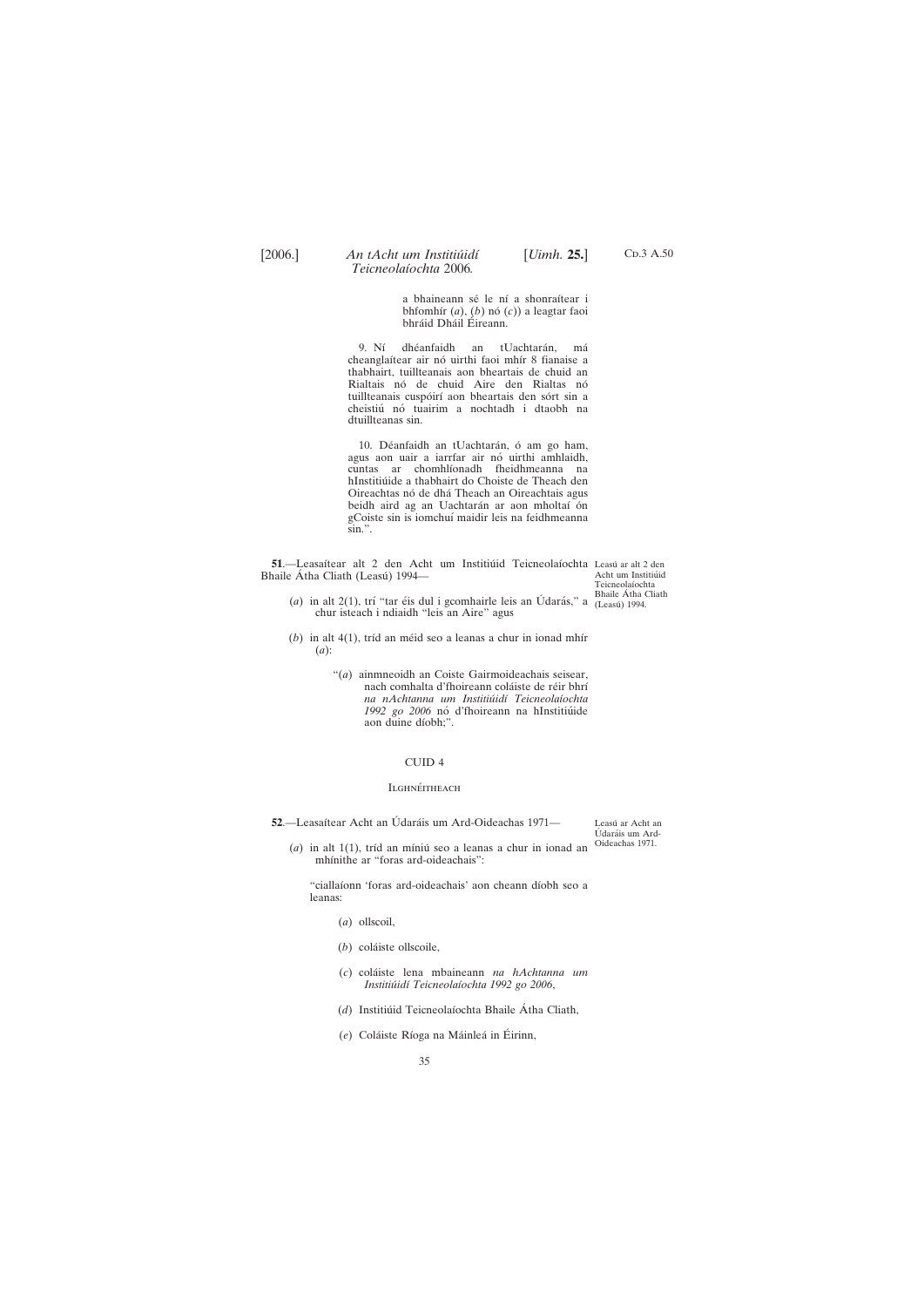# C<sub>D</sub>.4 A.52

## [*Uimh.* **25.**] [2006.] *An tAcht um Institiu´idı´ Teicneolaı´ochta* 2006*.*

- (*f*) an Coláiste Náisiúnta Ealaíne is Deartha,
- (g) Acadamh Ríoga na hÉireann,
- (*h*) cibe´ forais oideachais a ainmneofar le hordu´ faoi alt 5;",
- (*b*) in alt 3—
	- (i) i mír (e), trí "a dhaonfhlathú," a chur in ionad "a dhaonfhlathú.", agus
	- (ii) tríd an méid seo a leanas a chur i ndiaidh mhír (*e*):
		- "(f) dlús a chur leis an tsármhaitheas a bhaint amach agus a chothabháil san fhoghlaim, sa mhúineadh agus sa taighde san ardoideachas.",
- (*c*) trı´d an me´id seo a leanas a chur isteach i ndiaidh alt 3:
	- "Ordacháin ón<br>Aire.  $3A.$ — $(1)$  Féadfaidh an tAire, ó am go ham, ordacháin bheartais a eisiúint don Údarás i ndáil le comhlíonadh a fheidhmeanna faoin Acht seo i leith Institiúid Teicneolaíochta Bhaile Átha Cliath nó coláiste lena mbaineann na *hAchtanna um Institiu´idı´ Teicneolaı´ochta 1992 go 2006*.

(2) Féadfaidh an tAire le hordachán i scríbhinn ordachán faoin alt seo (lena náirítear ordachán faoin bhfo-alt seo) a leasú nó a chúlghairm.",

(*d*) tríd an méid seo a leanas a chur in ionad alt 4:

"Dualgas ginearálta maidir le haidhmeanna náisiúnta

4.—Ag comhlíonadh a fheidhmeanna don Údarás, beidh aird aige ar na haidhmeanna náisiúnta atá ann rannchuidiú an ardoideachais le dul chun cinn sóisialach agus eacnamaíoch a uasmhéadú, an Ghaeilge a aisiriú agus an tsaíocht náisiúnta a chaomhnú, agus féachfaidh sé le cabhrú leis na haidhmeanna sin a chur i gcrích.",

(*e*) tríd an méid seo a leanas a chur in ionad alt 5:

"Forais ardoideachais a ainmniú.

5.—(1) Féadfaidh an tAire aon tráth, comhlacht a cheapadh, a molfaidh an tÚdarás a chomhaltas agus a mbeidh saineolaithe idirnáisiúnta agus saineolaithe náisiúnta ann, lena n-áirítear fostaithe de chuid foras ardoideachais lena mbaineann an tAcht seo, chun comhairle a chur ar an Údarás i dtaobh ar chóir, ag féachaint do chuspóirí agus d'fheidhmeanna foras ardoideachais atá ann faoi láthair, foras oideachais a ainmniú mar fhoras ardoideachais.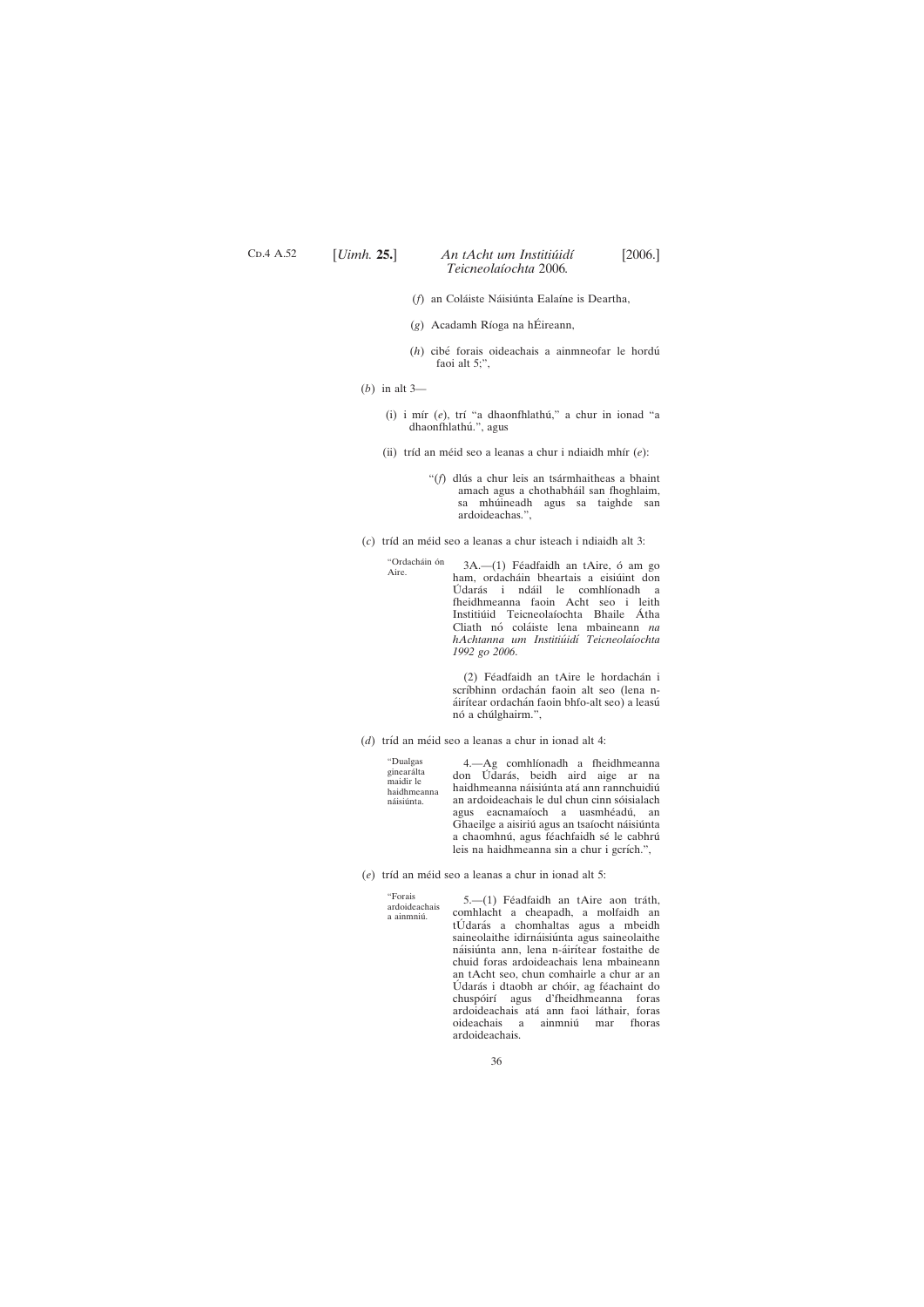> (2) Ar chomhairle an chomhlachta agus ar mholadh ón Údarás, ach faoi réir fho-alt (3), féadfaidh an tAire, le hordú, a shocrú go n-ainmneofar foras mar fhoras ardoideachais chun críocha an Achta seo, agus, ar an ordú sin a dhéanamh, beidh sé arna ainmniú dá réir sin.

C<sub>D</sub>.4 A.52

(3) Nı´ dhe´anfaidh an tAire ordu´ faoi fho-alt (2) mura rud é gur chuir sé faoi deara dréacht den ordú a bheartaítear a leagan faoi bhráid gach Tí den Oireachtas agus go mbeidh rún ag ceadú an dréachta rite ag an dá Theach.",

(*f*) tríd an méid seo a leanas a chur isteach i ndiaidh alt 12:

"Íocaíochtaí do dhaoine a shola´thraı´onn seirbhísí tacaíochta

 $12A$ .— $(1)$  Féadfaidh an tÚdarás ı´ocaı´ochtaı´ a dhe´anamh le duine a sholáthraíonn seirbhísí tacaíochta d'fhonn a chumasú don duine sin na seirbhísí sin a sholáthar nó cabhrú leis nó léi iad a sholáthar.

(2) Déanfar aon íocaíocht den sórt sin ar cibé modh agus faoi réir cibé coinníollacha is cuí leis an Údarás.

(3) Chun críocha an ailt seo, ciallaíonn "duine a sholáthraíonn seirbhísí tacaíochta" comhlacht ar dá chuspóirí ardoideachas a fhorbairt agus tacú leis agus a dhéanfaidh an tAire, tar éis dul i gcomhairle leis an Údarás, a ainmniú mar chomhlacht a bhfuil feidhm ag an alt seo maidir leis.".

agus

- (*g*) sa Sceideal—
	- (i) tríd an méid seo a leanas a chur in ionad fhomhír  $(2)$ de mhír 4:
		- "(2) Ceapfar gnáthchomhalta den Údarás go ceann téarma nach faide ná 5 bliana agus féadfar a cheapachán a athnuachan go ceann téarma breise nach faide ná 5 bliana, ach tar éis 2 théarma as a chéile in oifig, cibé fad a bheidh iontu, ní bheidh sé incheaptha arís go dtí go mbeidh tréimhse 2 bhliain caite.",

agus

(ii) tríd an méid seo a leanas a chur isteach i ndiaidh

mhir  $2.3$ :

"24. Scoirfidh na gnáthchomhaltaí den Údarás a bhí i seilbh oifige díreach roimh thosach feidhme na míre seo de bheith i seilbh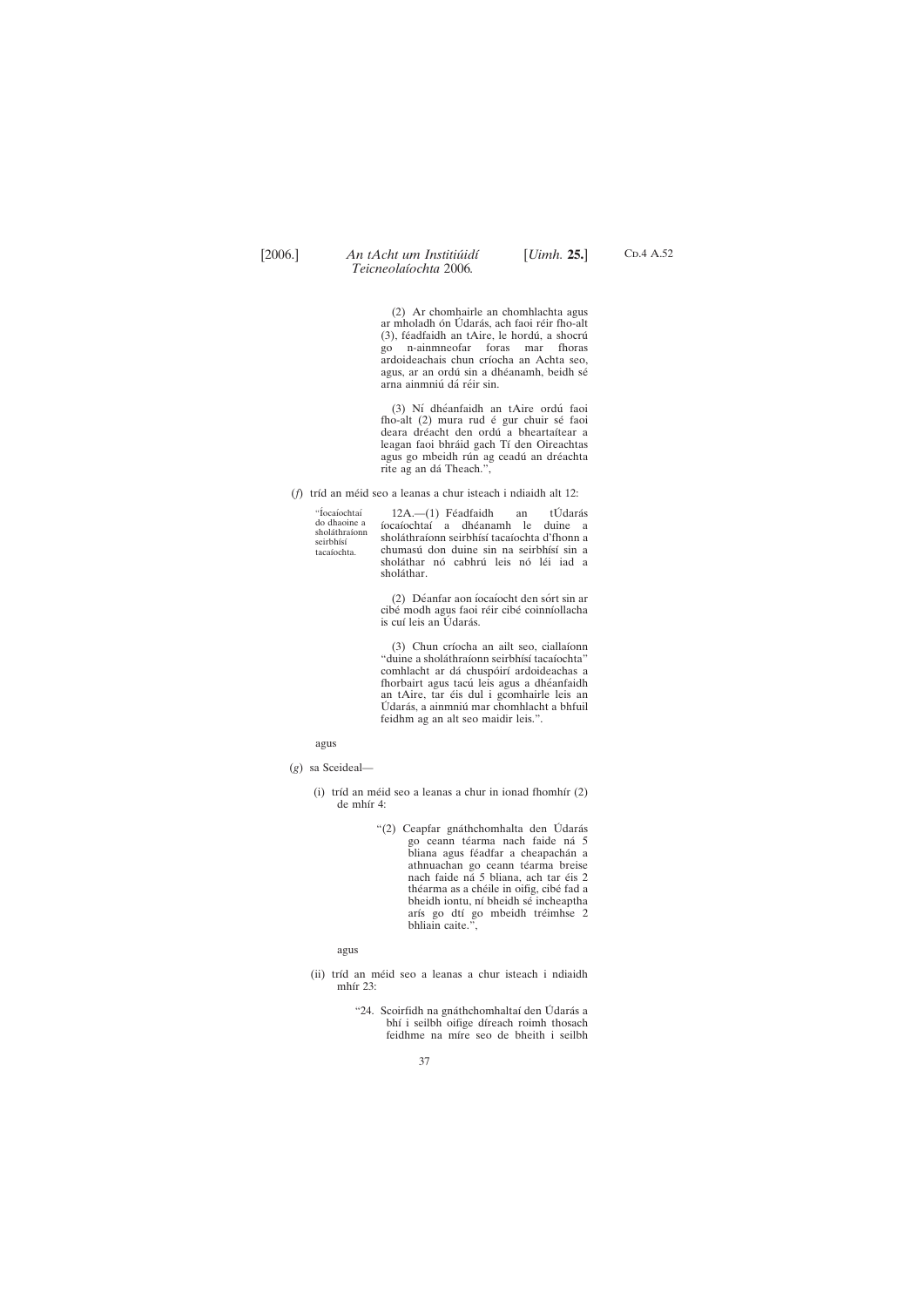Leasú ar Acht na nOllscoileanna 1997.

- 53.—Leasaítear Acht na nOllscoileanna 1997—
	- (*a*) in alt 24—
		- (i) i bhfo-alt  $(1)$ , trí ", agus is é nó í an duine a cheapfar amhlaidh oifigeach cuntasaíochta na hollscoile" a scriosadh, agus
		- (ii) trí fho-alt (2) a scriosadh, agus
	- (b) sa Cheathrú Sceideal, tríd an méid seo a leanas a chur isteach i ndiaidh mhír 7:
		- "8. Aon uair a cheanglóidh an Coiste de Dháil Éireann arna bhunú faoi Bhuan-Orduithe Dháil Éireann chun scrúdú a dhéanamh ar na cuntais leithreasa agus ar thuarascálacha an Ard-Reachtaire Cuntas agus Ciste agus chun tuarascáil a thabhairt orthu do Dháil Éireann ar an bpríomhoifigeach déanamh amhlaidh, tabharfaidh sé nó sí fianaise don Choiste sin maidir leis na nithe seo a leanas—
			- (*a*) rialtacht agus cuibheas na n-idirbheart a taifeadadh nó a cheanglaítear a thaifeadadh in aon leabhar nó in aon taifead eile cuntais atá faoi réir a iniú chta ag an Ard-Reachtaire Cuntas agus Ciste agus a cheanglaítear, leis an Acht seo, ar an ollscoil a ullmhu´,
			- (b) barainneacht agus éifeachtúlacht na hollscoile i dtaca le húsáid a hacmhainní,
			- (*c*) na córais, na nósanna imeachta agus na cleachtais a úsáideann an ollscoil chun éifeachtacht a cuid oibríochtaí a mheas, agus
			- (*d*) aon ní a dhéanann difear don ollscoil dá dtagraítear i dtuarascáil speisialta ón Ard-Reachtaire Cuntas agus Ciste faoi alt 11(2) d'Acht an Ard-Reachtaire Cuntas agus Ciste (Leasú) 1993, nó in aon tuarascáil eile ón Ard-Reachtaire Cuntas agus Ciste (a mhéid a bhaineann sé le ní a shonraítear i bhfomhír  $(a)$ ,  $(b)$  nó $(c)$ ) a leagtar faoi bhráid Dháil Éireann.

38

oifige ar an tosach feidhme sin, ach, d'ainneoin aon ní i mír  $4(2)$  (arna hionadú leis *an Acht um Institiu´idı´ Teicneolaı´ochta* 2006), beidh aon chomhalta den sórt sin inathcheaptha go ceann téarma nach faide ná 5 bliana mar chomhalta den Údarás.".

<span id="page-37-0"></span>C<sub>D</sub>.4 A.52

## [*Uimh.* **25.**] [2006.] *An tAcht um Institiu´idı´ Teicneolaı´ochta* 2006*.*

9. Ní dhéanfaidh príomhoifigeach, má cheanglaítear air nó uirthi faoi mhír 8 fianaise a thabhairt, tuillteanais aon bheartais de chuid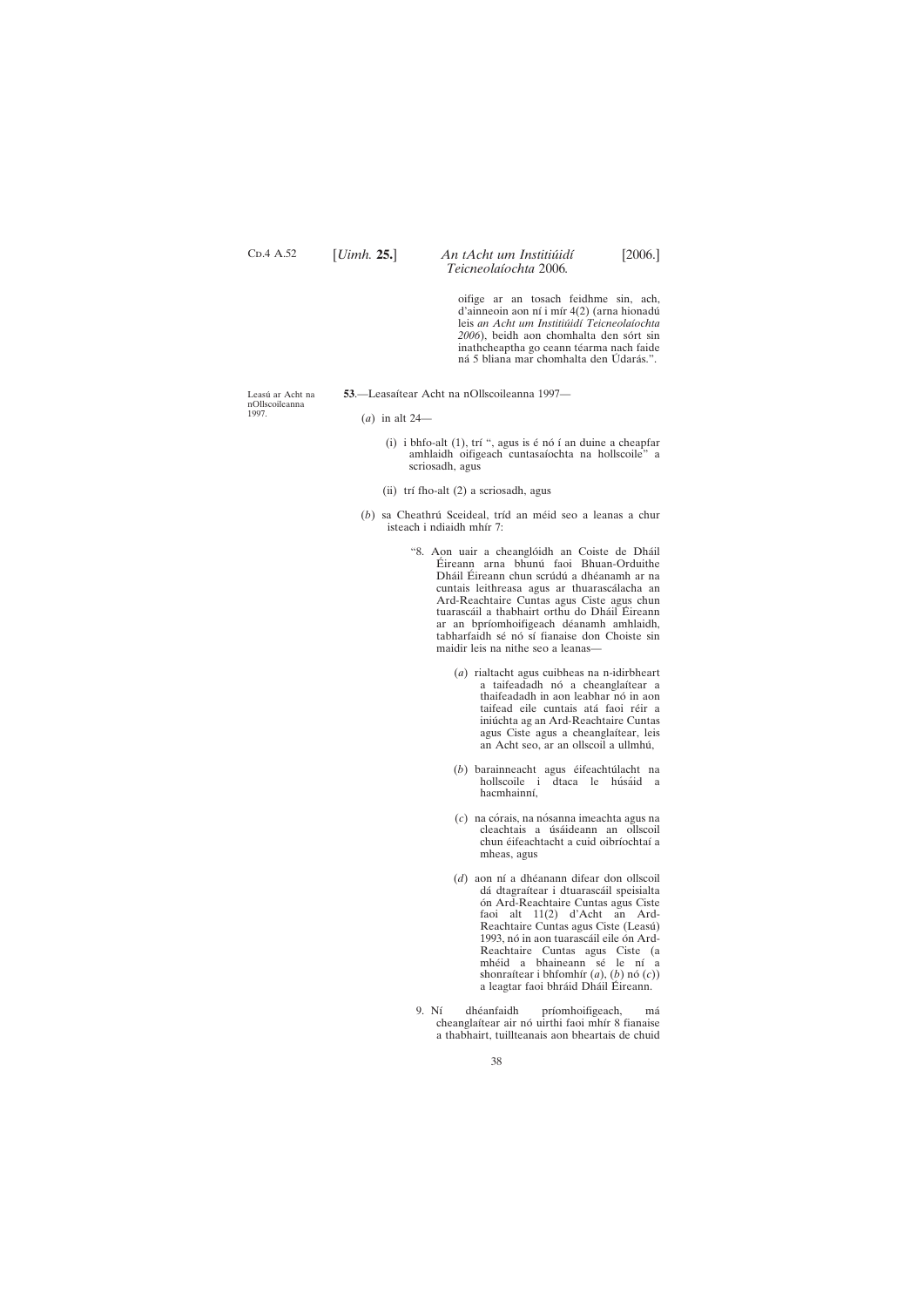<span id="page-38-0"></span>

C<sub>D</sub>.4 A.53

an Rialtais nó de chuid Aire den Rialtas nó tuillteanais cuspóirí beartais den sórt sin a cheistiú nó tuairim a nochtadh i dtaobh na dtuillteanas sin.

10. Déanfaidh príomhoifigeach ó am go ham, agus aon uair a iarrfar air nó uirthi amhlaidh, cuntas ar chomhlíonadh fheidhmeanna na hollscoile a thabhairt do Choiste de Theach den Oireachtas nó de dhá Theach an Oireachtais agus beidh aird ag an bpríomhoifigeach ar aon mholtaí ón gCoiste sin is iomchuí maidir leis na feidhmeanna sin.".

**54.—Leasaítear Acht na gCáilíochtaí (Oideachas agus Oiliúint) Leasú ar Acht na** 1999 gCáilíochtaí

(Oideachas agus Oiliúint) 1999.

- (*a*) trı´ fho-alt (5) d'alt 50 a scriosadh, agus
- (b) sa Dara Sceideal, tríd an méid seo a leanas a chur isteach i ndiaidh mhír 5:
	- "6. Aon uair a cheanglóidh an Coiste de Dháil Eireann arna bhunú faoi Bhuan-Orduithe Dháil Éireann chun scrúdú a dhéanamh ar na cuntais leithreasa agus ar thuarascálacha an Ard-Reachtaire Cuntas agus Ciste agus chun tuarascáil a thabhairt orthu do Dháil Éireann ar phríomhfheidhmeannach comhlachta iomchuí déanamh amhlaidh, tabharfaidh sé nó sí fianaise don Choiste sin maidir leis na nithe seo a leanas—
		- (*a*) rialtacht agus cuibheas na n-idirbheart a taifeadadh nó a cheanglaítear a thaifeadadh in aon leabhar nó in aon taifead eile cuntais atá faoi réir a iniú chta ag an Ard-Reachtaire Cuntas agus Ciste agus a cheanglaítear, leis an Acht seo, ar an gcomhlacht iomchuí a ullmhú,
		- (*b*) barainneacht agus éifeachtúlacht an chomhlachta iomchuí i dtaca le húsáid a acmhainní,
		- (*c*) na córais, na nósanna imeachta agus na cleachtais a úsáideann an comhlacht iomchuí chun éifeachtacht a chuid oibríochtaí a mheas, agus
		- (*d*) aon ní a dhéanann difear don chomhlacht iomchuí dá dtagraítear i dtuarascáil speisialta ón Ard-Reachtaire Cuntas agus Ciste faoi alt 11(2) d'Acht an Ard-Reachtaire

Cuntas agus Ciste (Leasú) 1993, nó in aon tuarascáil eile ón Ard-Reachtaire Cuntas agus Ciste (a mhéid a bhaineann sé le ní a shonraítear i